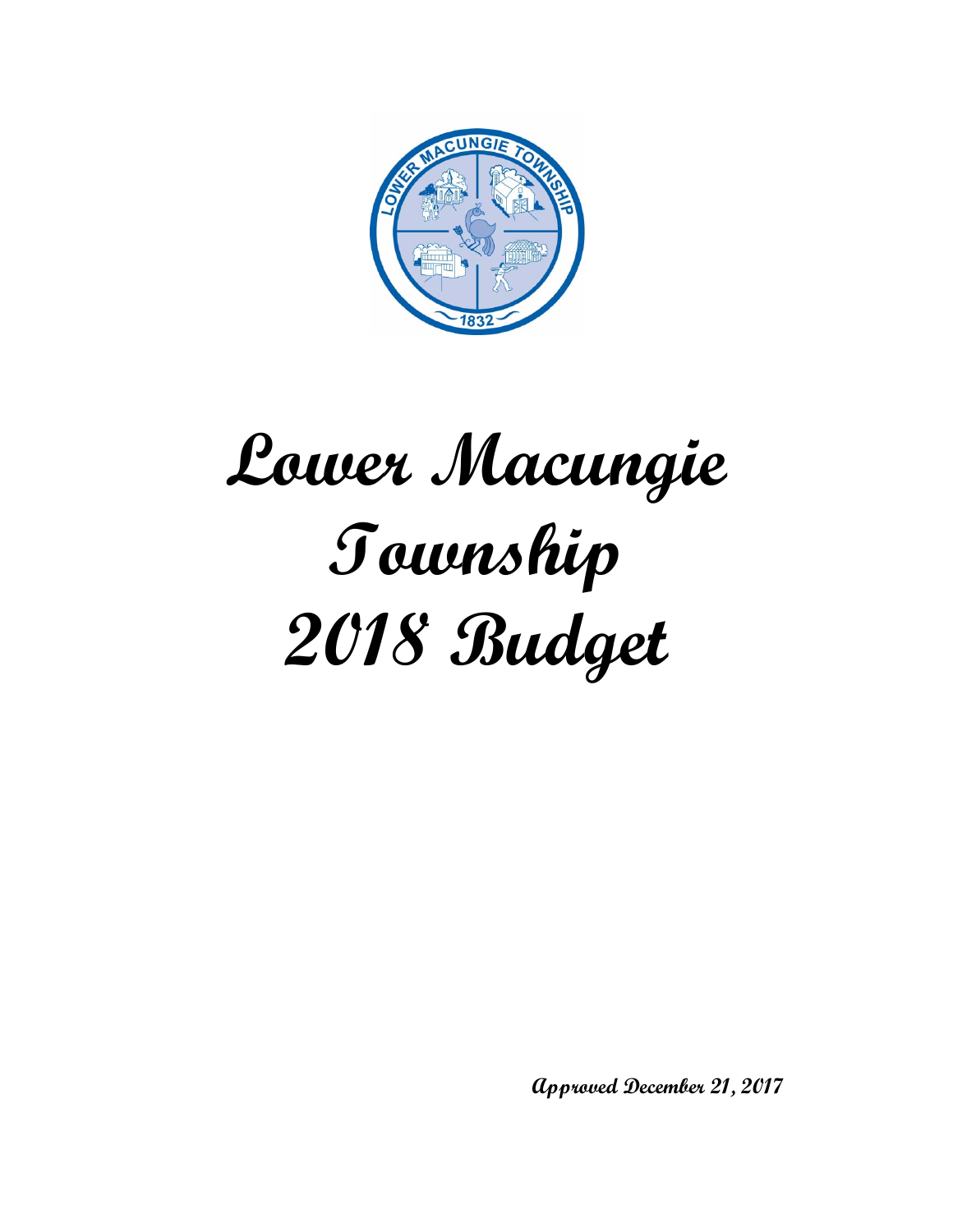

# **LOWER MACUNGIE TOWNSHIP**

3400 BROOKSIDE ROAD MACUNGIE, PA 18062 PHONE: 610-966-4343 • FAX: 610-965-3654 WEBSITE: www.lowermac.com

December 21, 2017

Enclosed please find the approved 2018 Lower Macungie Township Budget adopted by the Board of Commissioners at their December 21, 2017 Board meeting.

Preparation of the 2018 budget began in August of 2017. The Township staff and Board of Commissioners have been reviewing how best to provide the services needed and expected for our Township residents. This \$31,750,000 budget reflects an aggressive but necessary spending plan that accomplishes that goal.

The good news is that the budget calls for no increase for property tax or refuse rates. A 15% sewer rate increase reflects the federally mandated sewer rehabilitation project that impacts many municipalities in Lehigh County. For a family of four that would equate to approximately an \$11.40 increase per quarter in their sewer bill.

Some of the highlights of the 2018 budget include: the expansion of the Township Library, Community Center and an additional gym to meet the demand of the residents (this building expansion should be completed by the end of 2018); a new traffic light at Cedar Crest Blvd. and Minesite Road; A small dump truck and 2 pickup trucks with snow plows will be purchased; Lights at the upper parking lot at Camp Olympic will be installed; A 2<sup>nd</sup> dog park (Camp Olympic) will be completed; A new aerial fire truck will be purchased for the Fire Department; \$1.6 million has been set aside for land purchase and preservation; \$650,000 has been allocated for continued sewer rehabilitation work: A pedestrian bridge connecting Graymoor Subdivision with the Four Seasons Development will be completed: A walking trail between Brookside Road and Wild Cherry Lane as part of the Spring Ridge Crossing project will be completed, \$550,000 will be spent on street paving: construction of a new parking lot at Wild Cherry Park will be done in 2018, and \$300,000 will be spent on bridge repairs (township maintains 14 bridges)

Given the enormity of the services being provided and the level of commitment required for the 31,500 Township residents, the 2018 budget presents a well thought out plan to keep the high standards and quality of life that is the foundation of the Township.

Sincerely, Prince E Fosselman

**Bruce E. Fosselman** Lower Macungie Township Manager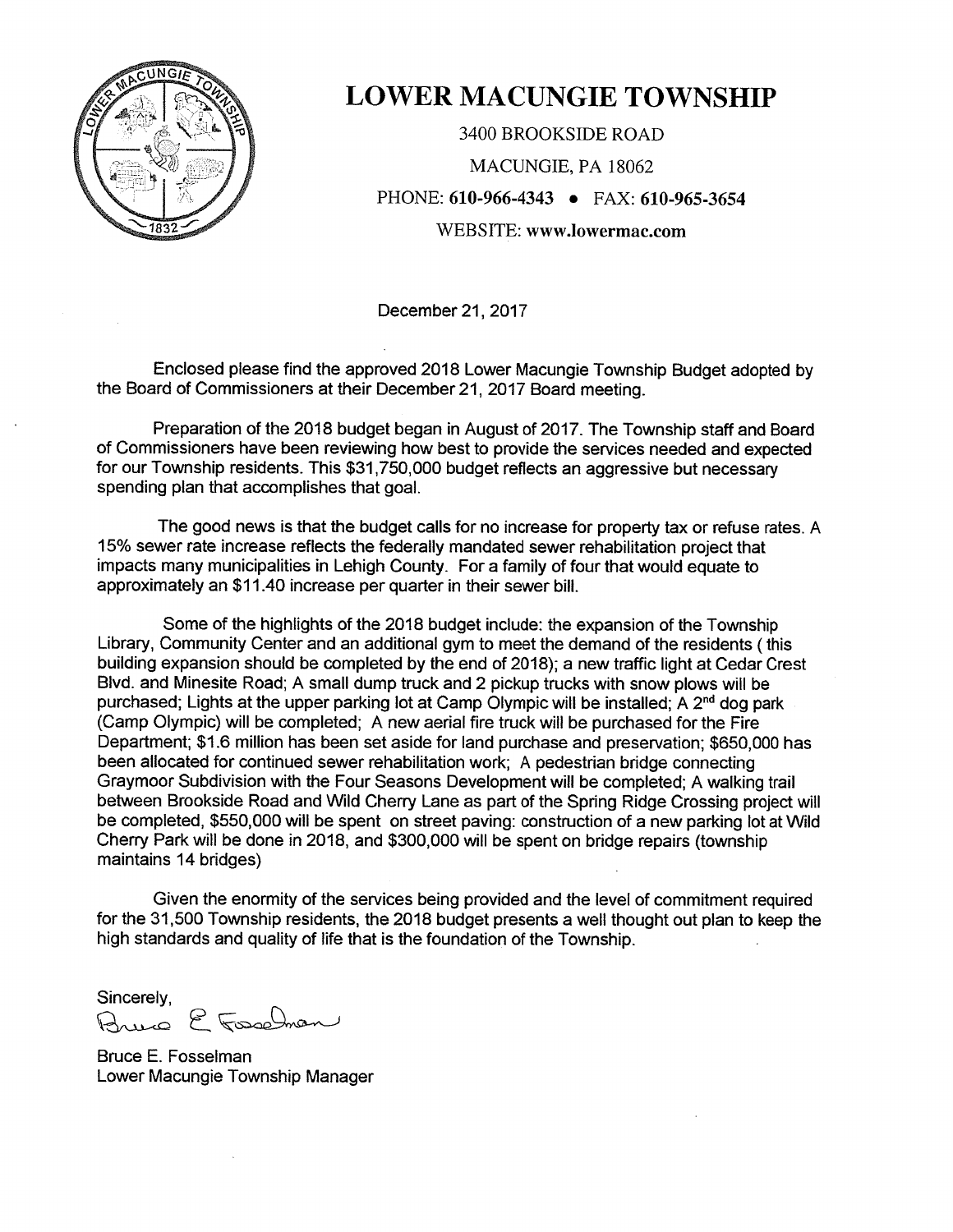# **LOWER MACUNGIE TOWNSHIP** Lehigh County, Pennsylvania

**ORDINANCE NO. 2017-15** (Duly Adopted December 21, 2017)

AN ORDINANCE OF THE TOWNSHIP OF LOWER **MACUNGIE, LEHIGH** COUNTY, PENNSYLVANIA, SETTING THE TAX RATES FOR THE YEAR 2018 AND APPROPRIATING SPECIFIC SUMS ESTIMATED TO BE REQUIRED FOR THE SPECIFIC PURPOSES OF THE TOWNSHIP GOVERNMENT DURING THE 2018 FISCAL YEAR.

WHEREAS, Article XVII of the First Class Township Code (53 P.S. §56701 et seq.) requires that the Board of Commissioners prepare and adopt a budget which shall reflect, as nearly as possible, the estimated revenues and expenditures of the Township for the fiscal year for which the budget is prepared; and

WHEREAS, the total appropriations shall not exceed the revenues available for the fiscal year; and

**WHEREAS**, the tax levied by the Township Commissioners shall be fixed at such figure within the limit allowed by law, as with all other sources of revenue that will meet and cover said appropriations; and

WHEREAS, Section 1701 of the First Class Township Code (53 P.S. §56701) requires that the Board of Commissioners, by ordinance, appropriate out of the revenues available for the fiscal year, the specific sums required as shown by the finally adopted budget; and

NOW, THEREFORE, it is hereby ENACTED and ORDAINED by the Board of Commissioners of Lower Macungie Township, as follows:

#### **SECTION I Taxation; Special**

Chapter 24 of the Codified Ordinances of Lower Macungie Township is hereby confirmed:

#### §24-1 Earned Income Tax

LMT0003

The Township Earned Income Tax of one percent (1%) upon salaries, wages, commissions and other compensation earned by residents of the Township of Lower Macungie and earned in the Township by non-residents thereof is hereby enacted and levied, without change, for the year 2018.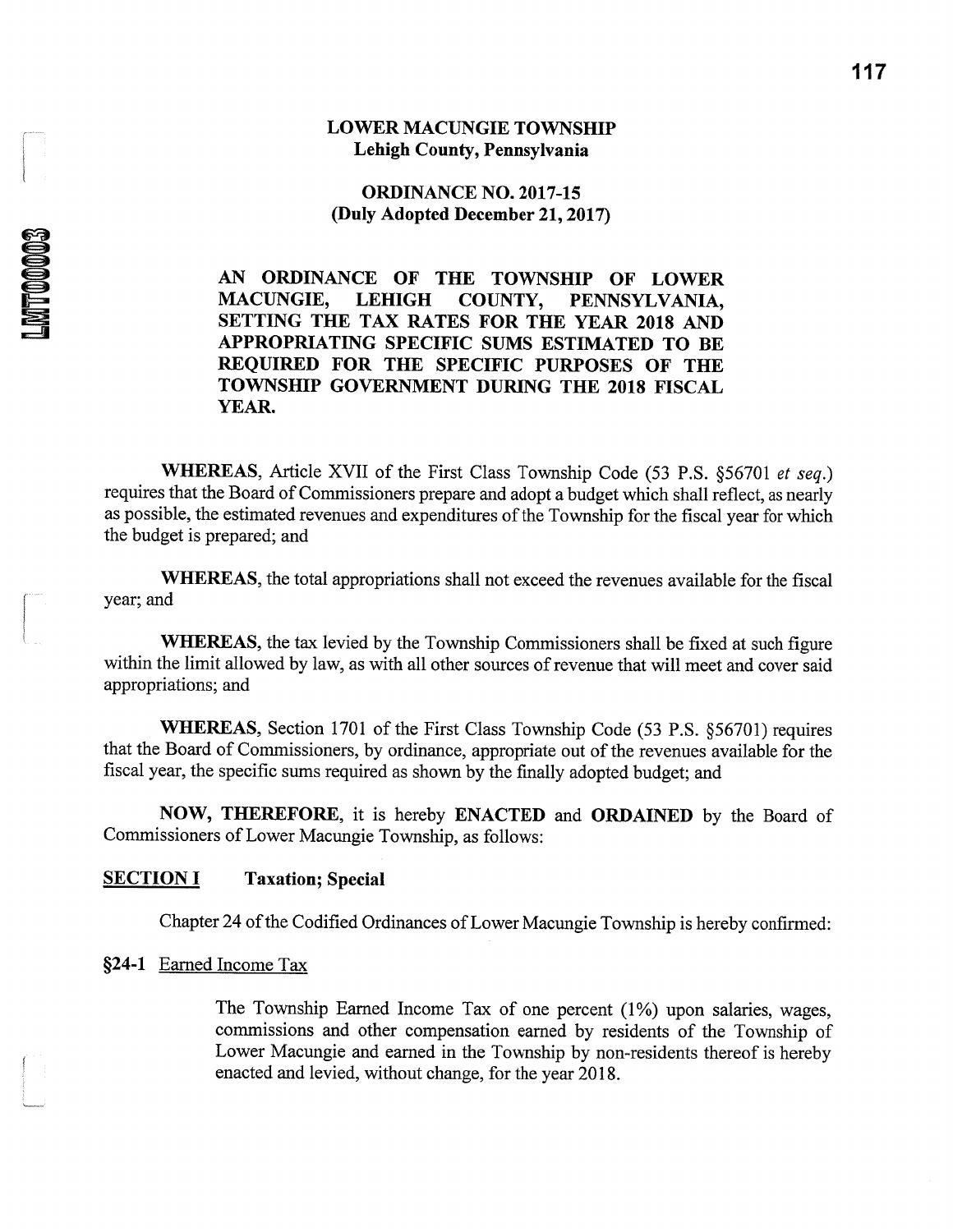# §24-2 Transfer Tax

The Township Transfer Tax of one percent (1%) upon the privilege of transferring or conveying, by deed or other document, any interest in any lands, tenements, or hereditaments in or partly in the Township of Lower Macungie is hereby enacted and levied, without change, for the year 2018.

## §24-3 Local Services Tax

The Township Local Services Tax of Fifty-Two Dollars (\$52.00) per annum on each adult resident and nonresident employed and/or engaged in an occupation within Lower Macungie Township, without change, for the year 2018.

## §24-4 Real Estate Tax

The Township Real Estate Tax of .50 mill to be used only for capital improvements is hereby enacted and levied for the year 2018.

#### **SECTION II Annual Budget Appropriations.**

Regarding Township expenditures for the fiscal year 2018, the following amounts are hereby appropriated from the revenues available during the 2018 fiscal year for the specific purposes set forth below, which amounts are more completely itemized in the finally adopted full budget for the fiscal year 2018 on file in the Township Secretary's Office and attached hereto by reference.

## **2018 ADOPTED BUDGETS**

## **GENERAL FUND**

## **SEWER FUND**

# **CAPITAL FUND**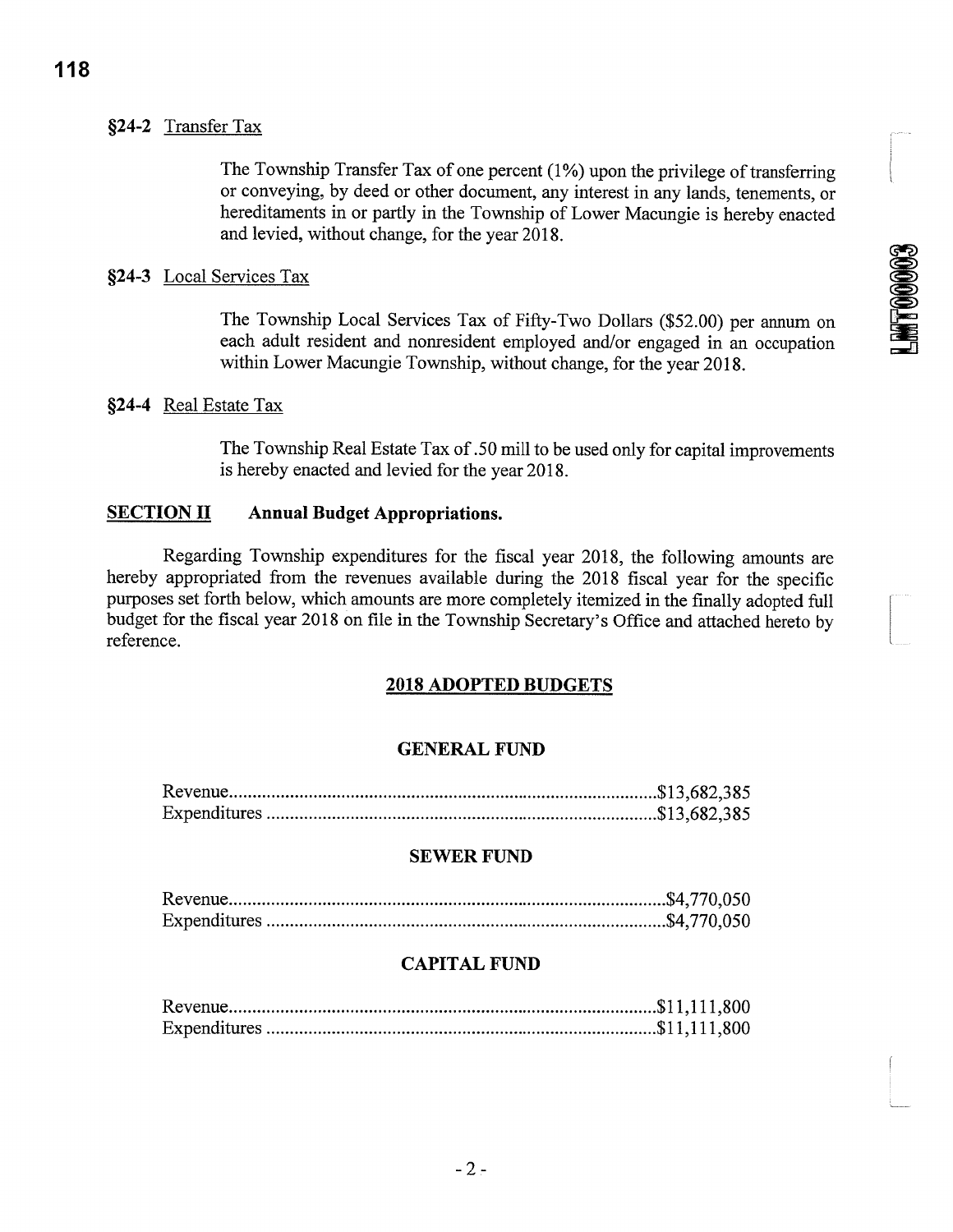## **STATE LIQUID FUELS FUND**

#### **SECTION III REPEALER**

All ordinances or parts of ordinances which are inconsistent herewith are hereby repealed.

#### **SECTION IV SEVERABILITY**

If any sentence, clause, section, or part of this Ordinance is for any reason found to be unconstitutional, illegal or invalid, such unconstitutionality, illegality or invalidity shall not affect or impair any of the remaining provisions, sentences, clauses, sections or parts of this Ordinance. It is hereby declared as the intent of the Board of Commissioners that this Ordinance would have been adopted had such unconstitutional, illegal or invalid sentence, clause, section or part thereof not been included herein.

#### **SECTION V EFFECTIVE DATE**

This Ordinance shall become effective January 1, 2018.

**ENACTED** and **ORDAINED** this 21<sup>st</sup> day of December, A.D., 2017.

## **LOWER MACUNGIE TOWNSHIP BOARD OF COMMISSIONERS**

Douglas H. Brown, President

**ATTEST:** 

Renea Flexer, Secretary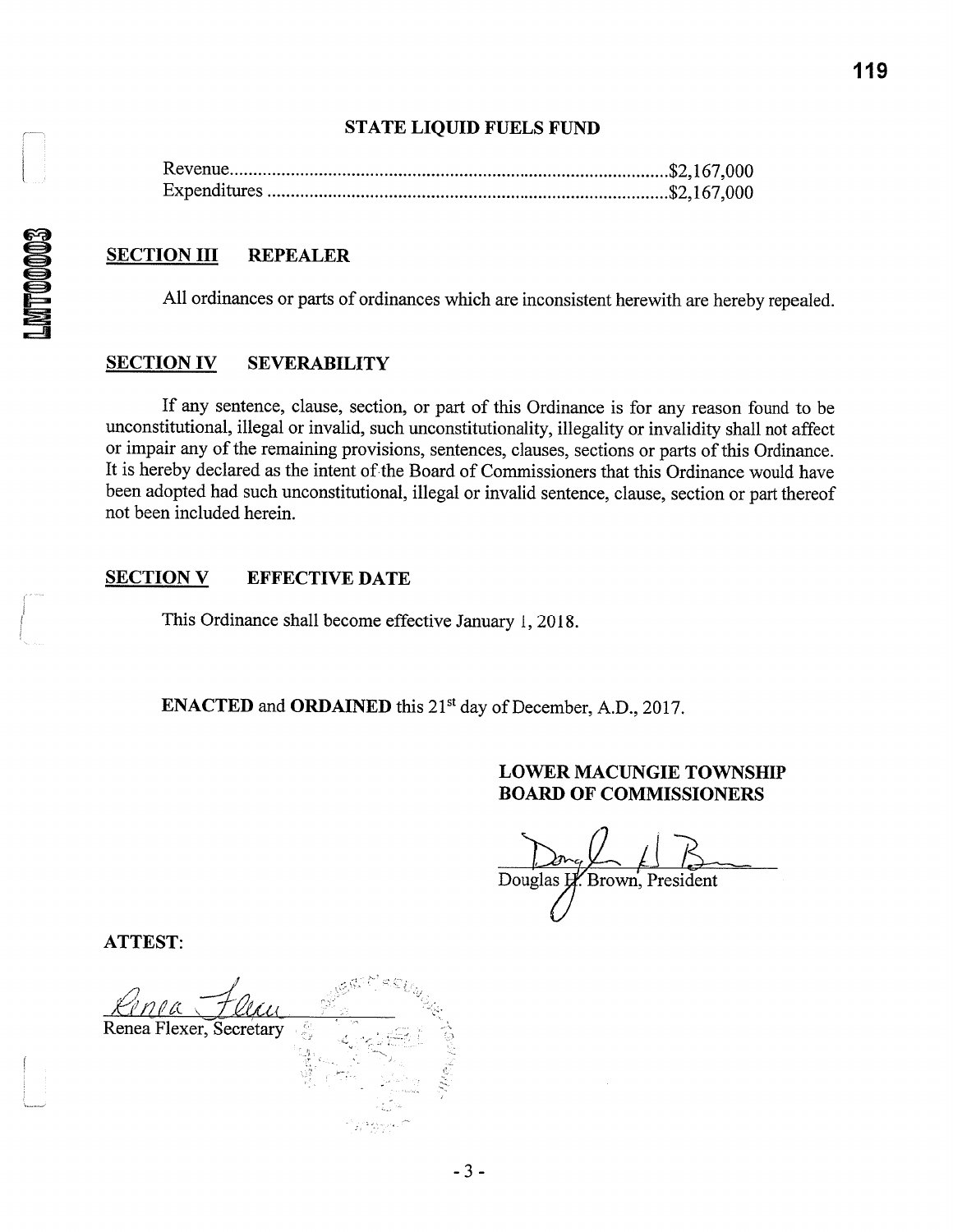|                                             | Lower Macungie Township<br>Budget Worksheet - 2018 Budget<br>Periods: 01/17-12/17 |                                |                               | Page: 1<br>Nov 14, 2017 12:01PM |                                |                |
|---------------------------------------------|-----------------------------------------------------------------------------------|--------------------------------|-------------------------------|---------------------------------|--------------------------------|----------------|
| <b>Account Number</b>                       | <b>Account Title</b>                                                              | 2018<br><b>Approved Budget</b> | 2018<br><b>Initial Budget</b> | 2017<br><b>Budget</b>           | 2017<br>Year to Date<br>Actual | 2016<br>Actual |
| <b>General Fund</b>                         |                                                                                   |                                |                               |                                 |                                |                |
|                                             |                                                                                   |                                |                               |                                 |                                |                |
| <b>Local Tax Enabling Act</b><br>01.310.100 | Real Estate Transfer Tax                                                          | 950,000.00                     | 950,000.00                    | 950,000.00                      | 545,086.58                     | 886,736.14     |
| 01.310.210                                  | Earned Income Tax                                                                 | 5,800,000.00                   | 5,800,000.00                  | 5,650,000.00                    | 4,618,872.31                   | 5,641,500.52   |
| 01.310.510                                  | <b>Local Services Tax</b>                                                         | 500,000.00                     | 500,000.00                    | 475,000.00                      | 445,765.63                     | 477,912.86     |
|                                             | Total Local Tax Enabling Act:                                                     | 7,250,000.00                   | 7,250,000.00                  | 7,075,000.00                    | 5,609,724.52                   | 7,006,149.52   |
| <b>Business Licenses &amp; Permits</b>      |                                                                                   |                                |                               |                                 |                                |                |
| 01.321.320                                  | Junk Yard License                                                                 | 210.00                         | 210.00                        | 200.00                          | 210.00                         | 210.00         |
| 01.321.601                                  | <b>Electrical Licenses</b>                                                        | 6,000.00                       | 6,000.00                      | 6,000.00                        | 5,405.00                       | 12,240.00      |
| 01.321.602                                  | <b>Plumbing Licenses</b>                                                          | 4,000.00                       | 4,000.00                      | 4,000.00                        | 3,240.00                       | 7,145.00       |
| 01.321.610                                  | Peddler Licenses                                                                  | 500.00                         | 500.00                        | 500.00                          | 529.00                         | 550.00         |
| 01.321.800                                  | Cable TV Franchise Fees                                                           | 545,000.00                     | 545,000.00                    | 525,000.00                      | 382,600.24                     | 502,681.00     |
|                                             | <b>Total Business Licenses &amp; Permits:</b>                                     | 555,710.00                     | 555,710.00                    | 535,700.00                      | 391,984.24                     | 522,826.00     |
| <b>Fines</b>                                |                                                                                   |                                |                               |                                 |                                |                |
| 01.331.120                                  | Violations- Ordinance/Statues                                                     | 18,000.00                      | 18,000.00                     | 20,000.00                       | 9,605.49                       | 25,246.81      |
| <b>Total Fines:</b>                         |                                                                                   | 18,000.00                      | 18,000.00                     | 20,000.00                       | 9,605.49                       | 25,246.81      |
| <b>Interest Earnings</b>                    |                                                                                   |                                |                               |                                 |                                |                |
| 01.341.000                                  | <b>Interest Earnings</b>                                                          | 10,000.00                      | 10,000.00                     | 10,000.00                       | 13,892.82                      | 43,442.66      |
|                                             | <b>Total Interest Earnings:</b>                                                   | 10,000.00                      | 10,000.00                     | 10,000.00                       | 13,892.82                      | 43,442.66      |
| <b>Rents and Royalties</b>                  |                                                                                   |                                |                               |                                 |                                |                |
| 01.342.100                                  | <b>Land Rental</b>                                                                | 12,800.00                      | 12,800.00                     | 12,800.00                       | 12,584.00                      | 1,258.40       |
| 01.342.206                                  | Kratzer House                                                                     | 12,000.00                      | 12,000.00                     | 12,000.00                       | 11,540.53                      | 12,812.40      |
| 01.342.207                                  | Schantz Farm Rental                                                               | 13,500.00                      | 13,500.00                     | 15,000.00                       | 13,636.50                      | 14,533.56      |
| 01.342.211                                  | Camp Olympic Farm House                                                           | 17,000.00                      | 17,000.00                     | 17,000.00                       | 16,006.00                      | 17,373.00      |
| 01.342.212                                  | Camp Olympic Bungalow                                                             | 12,000.00                      | 12,000.00                     | 12,000.00                       | 10,443.20                      | 13,873.92      |
| 01.342.530                                  | <b>Cell Tower Rental</b>                                                          | 15,000.00                      | 15,000.00                     | 15,000.00                       | 12,450.84                      | 15,436.22      |
| 01.342.540                                  | <b>Electronic Billboard</b>                                                       | .00                            | .00                           | 4,500.00                        | 3,666.63                       | 3,999.96       |
| 01.342.545                                  | Office Rent State Rep                                                             | 15,000.00                      | 15,000.00                     | 15,000.00                       | 12,500.00                      | 15,000.00      |
| 01.342.560                                  | <b>Emergency Electricity Plan</b>                                                 | .00                            | .00                           | .00                             | .00                            | 662.97         |
|                                             | <b>Total Rents and Royalties:</b>                                                 | 97,300.00                      | 97,300.00                     | 103,300.00                      | 92,827.70                      | 94,950.43      |
| <b>State Grants</b>                         |                                                                                   |                                |                               |                                 |                                |                |
| 01.354.020                                  | <b>State Aid Volunteer Fire</b>                                                   | 250,000.00                     | 250,000.00                    | 250,000.00                      | 225,809.33                     | 245,682.09     |
| 01.354.090                                  | <b>State Community Dev Grants</b>                                                 | 25,000.00                      | 25,000.00                     | 25,000.00                       | .00                            | 27,500.00      |
| 01.354.150                                  | <b>State Recycling Grants</b>                                                     | 130,000.00                     | 130,000.00                    | 130,000.00                      | 117,266.00                     | 160,272.00     |
|                                             |                                                                                   |                                |                               |                                 |                                |                |
| <b>Total State Grants:</b>                  |                                                                                   | 405,000.00                     | 405,000.00                    | 405,000.00                      | 343,075.33                     | 433,454.09     |
| <b>State Shared Revenue</b>                 |                                                                                   |                                |                               |                                 |                                |                |
| 01.355.010                                  | <b>PURTA</b>                                                                      | 600.00                         | 600.00                        | 8,000.00                        | 8,699.88                       | 9,158.48       |
| 01.355.040                                  | Alcoholic Beverages Licenses                                                      | 3,480.00                       | 3,480.00                      | 2,900.00                        | 4,850.00                       | 3,350.00       |
| 01.355.050                                  | Municipal State Aid Pension                                                       | 185,000.00                     | 185,000.00                    | 155,000.00                      | 178,941.88                     | 183,735.14     |
|                                             | Total State Shared Revenue:                                                       | 189,080.00                     | 189,080.00                    | 165,900.00                      | 192,491.76                     | 196,243.62     |
|                                             |                                                                                   |                                |                               |                                 |                                |                |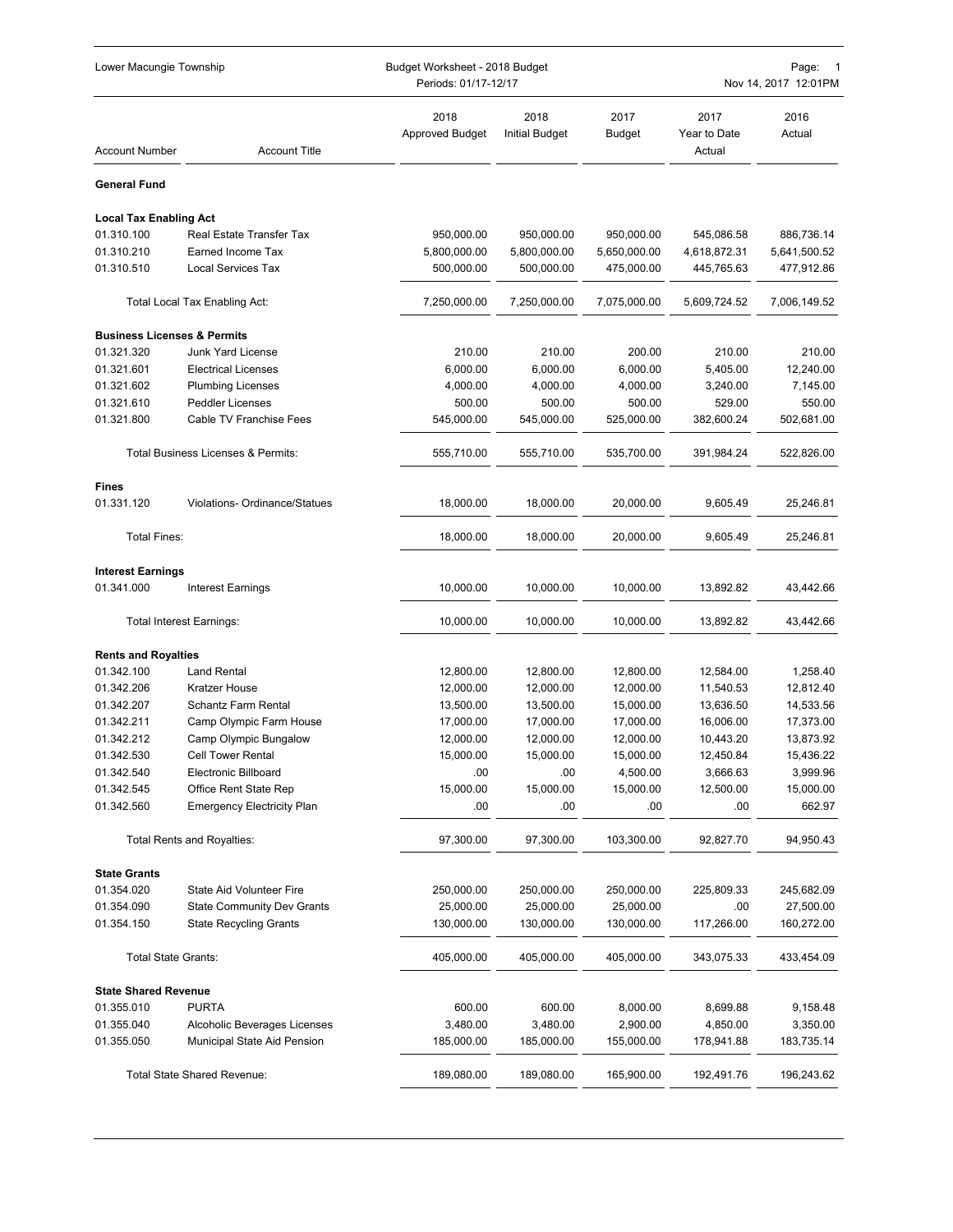| Lower Macungie Township               |                                       |                                | Budget Worksheet - 2018 Budget<br>Periods: 01/17-12/17 |                       |                                | Page:<br>$\overline{2}$<br>Nov 14, 2017 12:01PM |
|---------------------------------------|---------------------------------------|--------------------------------|--------------------------------------------------------|-----------------------|--------------------------------|-------------------------------------------------|
| <b>Account Number</b>                 | <b>Account Title</b>                  | 2018<br><b>Approved Budget</b> | 2018<br><b>Initial Budget</b>                          | 2017<br><b>Budget</b> | 2017<br>Year to Date<br>Actual | 2016<br>Actual                                  |
| <b>Charges for Services Developer</b> |                                       |                                |                                                        |                       |                                |                                                 |
| 01.361.400                            | <b>Residential Plan Review Fees</b>   | 20,000.00                      | 20,000.00                                              | 10,000.00             | 19,410.00                      | 19,460.00                                       |
| 01.361.401                            | <b>Commercial Plan Review Fees</b>    | 55,000.00                      | 55,000.00                                              | 60,000.00             | 58,830.00                      | 93,355.00                                       |
| 01.361.530                            | Sale of Subdivision & Land Dev        | .00                            | .00                                                    | .00                   | .00                            | 20.00                                           |
| 01.361.710                            | Photocopies                           | 500.00                         | 500.00                                                 | 400.00                | 552.51                         | 662.53                                          |
|                                       | Total Charges for Services Developer: | 75,500.00                      | 75,500.00                                              | 70,400.00             | 78,792.51                      | 113,497.53                                      |
| <b>Charges for Services Safety</b>    |                                       |                                |                                                        |                       |                                |                                                 |
| 01.362.140                            | <b>School Crossing Guards</b>         | 31,000.00                      | 31,000.00                                              | 31,000.00             | 47,552.82                      | 33,545.75                                       |
| 01.362.402                            | Fire Code Plan Review                 | 35,000.00                      | 35,000.00                                              | 30,000.00             | 38,300.00                      | 46,572.50                                       |
| 01.362.410                            | <b>Building Permits</b>               | 70,000.00                      | 70,000.00                                              | 40,000.00             | 70,892.90                      | 57,545.00                                       |
| 01.362.411                            | <b>Building Permits/Commercial</b>    | 120,000.00                     | 120,000.00                                             | 300,000.00            | 105,578.42                     | 532,630.90                                      |
| 01.362.420                            | <b>Electrical Permits</b>             | 100,000.00                     | 100,000.00                                             | 70,000.00             | 117,155.00                     | 176,420.00                                      |
| 01.362.430                            | <b>Plumbing Permits</b>               | 30,000.00                      | 30,000.00                                              | 22,000.00             | 36,845.00                      | 57,155.00                                       |
| 01.362.450                            | ROP Use & Occupancy Permits           | 6,000.00                       | 6,000.00                                               | 5.000.00              | 9,005.00                       | 6,130.00                                        |
| 01.362.470                            | <b>Mechanical Permits</b>             | 6,000.00                       | 6,000.00                                               | 6,000.00              | 7,620.00                       | 7,300.00                                        |
| 01.362.480                            | <b>Zoning Permits</b>                 | 6,000.00                       | 6,000.00                                               | 5,000.00              | 6,830.00                       | 8,630.00                                        |
| 01.362.490                            | On Lot Grading/Pool Reviews           | 6,000.00                       | 6,000.00                                               | 5,000.00              | 7,595.00                       | 5,270.00                                        |
| 01.362.500                            | <b>Burning Permits</b>                | 100.00                         | 100.00                                                 | 100.00                | 60.00                          | 90.00                                           |
| 01.362.580                            | <b>Sprinkler System Inspections</b>   | 4,500.00                       | 4,500.00                                               | 5,000.00              | 3,411.05                       | 13,602.88                                       |
| 01.362.600                            | <b>Miscellaneous Permits</b>          | 200.00                         | 200.00                                                 | 300.00                | 300.00                         | 450.00                                          |
|                                       | Total Charges for Services Safety:    | 414,800.00                     | 414,800.00                                             | 519,400.00            | 451,145.19                     | 945,342.03                                      |
| <b>Sanitation</b>                     |                                       |                                |                                                        |                       |                                |                                                 |
| 01.364.300                            | Solid Waste Regular Charges           | 2,600,000.00                   | 2,600,000.00                                           | 2,600,000.00          | 1,969,771.18                   | 2,618,689.97                                    |
| 01.364.305                            | <b>Penalties Assessed</b>             | 20,000.00                      | 20,000.00                                              | 20,000.00             | 22,477.55                      | 27,550.58                                       |
| 01.364.350                            | Bag Tags                              | 1,200.00                       | 1,200.00                                               | 300.00                | 1,381.00                       | 477.50                                          |
| 01.364.900                            | Yard Waste Loading Fees               | 5,500.00                       | 5,500.00                                               | 5,500.00              | 4,595.00                       | 5,325.00                                        |
| <b>Total Sanitation:</b>              |                                       | 2,626,700.00                   | 2,626,700.00                                           | 2,625,800.00          | 1,998,224.73                   | 2,652,043.05                                    |
| <b>Culture and Recreation</b>         |                                       |                                |                                                        |                       |                                |                                                 |
| 01.367.110                            | Swimming Pool Fees                    | 100,000.00                     | 100,000.00                                             | 108,000.00            | 93,119.00                      | 109,217.00                                      |
| 01.367.111                            | Swim Lesson Fees                      | 7,700.00                       | 7,700.00                                               | 7,800.00              | 7,680.00                       | 7,980.00                                        |
| 01.367.112                            | Pool Snack Bar Income                 | 20,000.00                      | 20,000.00                                              | 29,000.00             | 23,040.95                      | 29,952.41                                       |
| 01.367.120                            | <b>Playground Fees</b>                | 53,000.00                      | 53,000.00                                              | 51,000.00             | 47,590.00                      | 47,635.72                                       |
| 01.367.140                            | Camp Olympic Pavilion                 | 4,500.00                       | 4,500.00                                               | 4,200.00              | 4,200.00                       | 4,600.00                                        |
| 01.367.142                            | Camp Olympic Barn                     | 10,000.00                      | 10,000.00                                              | 15,000.00             | 8,450.00                       | .00                                             |
| 01.367.145                            | Wescosville Rec Hall                  | 15,000.00                      | 15,000.00                                              | 15,000.00             | 13,270.00                      | 15,635.00                                       |
| 01.367.150                            | <b>Gym Rental</b>                     | 28,000.00                      | 28,000.00                                              | 26,000.00             | 21,638.75                      | 28,180.00                                       |
| 01.367.151                            | Community Center Room A               | .00                            | .00                                                    | 9,000.00              | 6,304.00                       | 10,325.50                                       |
| 01.367.152                            | Community Center Room B               | .00                            | .00                                                    | 5,500.00              | 864.00                         | 2,853.00                                        |
| 01.367.153                            | <b>Community Center Rooms</b>         | 19,850.00                      | 19,850.00                                              | 15,000.00             | 16,534.50                      | 12,843.50                                       |
| 01.367.154                            | <b>Community Center Kitchen</b>       | .00                            | .00                                                    | .00                   | .00                            | 1,230.00                                        |
| 01.367.155                            | <b>Community Center Setup Charges</b> | .00                            | .00                                                    | 6,000.00              | 2,300.00                       | 4,515.00                                        |
| 01.367.156                            | <b>Community Center Snack Bar</b>     | 700.00                         | 700.00                                                 | 700.00                | 695.53                         | 1,073.18                                        |
| 01.367.157                            | Lockridge Community Center            | 13,500.00                      | 13,500.00                                              | 13,500.00             | 14,035.00                      | 11,125.00                                       |
| 01.367.160                            | Library Reimburseable Expenses        | 20,000.00                      | 20,000.00                                              | 20,000.00             | 10,975.54                      | 17,456.94                                       |
| 01.367.200                            | <b>Community Center Programs</b>      | 70,000.00                      | 70,000.00                                              | 70,000.00             | 69,546.00                      | 67,978.58                                       |
| 01.367.250                            | <b>Community Center Equipment</b>     | .00                            | .00                                                    | 500.00                | 305.00                         | 350.00                                          |
| 01.367.300                            | Garden Plot Program                   | 2,900.00                       | 2,900.00                                               | 2,800.00              | 2,870.00                       | 2,840.00                                        |
| 01.367.301                            | <b>Field Use Fees</b>                 | 3,300.00                       | 3,300.00                                               | 1,000.00              | 1,400.00                       | 1,075.00                                        |
| 01.367.315                            | Dog Park Fees                         | 2,000.00                       | 2,000.00                                               | 1,000.00              | 1,680.00                       | 1,960.00                                        |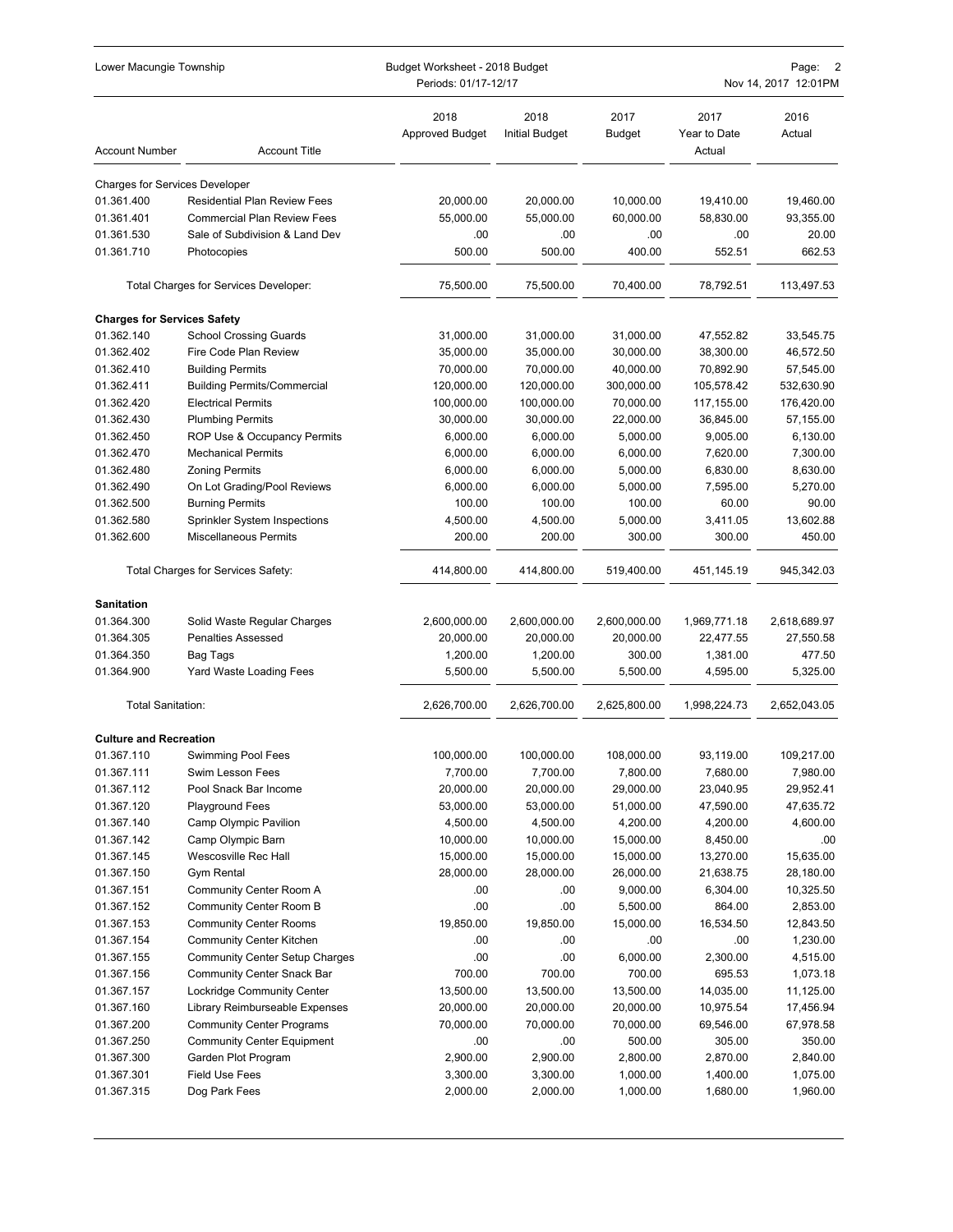| Lower Macungie Township              |                                             | Budget Worksheet - 2018 Budget<br>Periods: 01/17-12/17 |                               |                       | Page:<br>3<br>Nov 14, 2017 12:01PM |                |
|--------------------------------------|---------------------------------------------|--------------------------------------------------------|-------------------------------|-----------------------|------------------------------------|----------------|
| <b>Account Number</b>                | <b>Account Title</b>                        | 2018<br><b>Approved Budget</b>                         | 2018<br><b>Initial Budget</b> | 2017<br><b>Budget</b> | 2017<br>Year to Date<br>Actual     | 2016<br>Actual |
|                                      | <b>Total Culture and Recreation:</b>        | 370,450.00                                             | 370,450.00                    | 401,000.00            | 346,498.27                         | 378,825.83     |
|                                      | <b>Reimbursements &amp; Other Revenue</b>   |                                                        |                               |                       |                                    |                |
| 01.380.100                           | Insurance Reimbursements                    | 120,000.00                                             | 120,000.00                    | 110,000.00            | 137,583.00                         | 148,950.14     |
| 01.380.300                           | Misc Rev & Reimburse                        | 500.00                                                 | 500.00                        | 500.00                | 509.04-                            | 1,350.77       |
| 01.380.900                           | Refunds for Expenses                        | 4,000.00                                               | 4,000.00                      | 4,000.00              | 72,534.58                          | 4,152.71       |
|                                      | Total Reimbursements & Other Revenue:       | 124,500.00                                             | 124,500.00                    | 114,500.00            | 209,608.54                         | 154,453.62     |
| <b>Special Assessments</b>           |                                             |                                                        |                               |                       |                                    |                |
| 01.383.110                           | Street Light Taxes - Current                | 284,000.00                                             | 284,000.00                    | 284,000.00            | 287,321.68                         | 289,482.42     |
| 01.383.111                           | Street Light Taxes- Delinquent              | 2,000.00                                               | 2,000.00                      | 2,000.00              | .00                                | 2,982.76       |
| 01.383.500                           | Penalties Late Payment                      | 1,000.00                                               | 1,000.00                      | 500.00                | 1,221.15                           | 264.25         |
|                                      | <b>Total Special Assessments:</b>           | 287,000.00                                             | 287,000.00                    | 286,500.00            | 288,542.83                         | 292,729.43     |
| <b>Interfund Operating Transfers</b> |                                             |                                                        |                               |                       |                                    |                |
| 01.392.370                           | Transfer from Dev. Impact Fund              | 200,000.00                                             | 50,000.00                     | 50,000.00             | .00                                | 57,435.00      |
|                                      | <b>Total Interfund Operating Transfers:</b> | 200,000.00                                             | 50,000.00                     | 50,000.00             | .00                                | 57,435.00      |
| <b>Prior Years Revenue</b>           |                                             |                                                        |                               |                       |                                    |                |
| 01.396.000                           | <b>Prior Years Reserve</b>                  | 1,058,345.00                                           | 2,415,025.00                  | 2,320,400.00          | .00                                | .00            |
|                                      | <b>Total Prior Years Revenue:</b>           | 1,058,345.00                                           | 2,415,025.00                  | 2,320,400.00          | .00                                | .00            |
| Total Revenue:                       |                                             | 13,682,385.00                                          | 14,889,065.00                 | 14,702,900.00         | 10,026,413.93                      | 12,916,639.62  |
| Legislative                          |                                             |                                                        |                               |                       |                                    |                |
| 01.400.105                           | Salaries & Wages - Elected                  | 30,700.00                                              | 30,700.00                     | 30,700.00             | 25,325.24                          | 30,793.92      |
| 01.400.210                           | <b>Office Supplies</b>                      | 1,000.00                                               | 1,000.00                      | 1,000.00              | 24.55                              | .00            |
| 01.400.420                           | Dues, Subscriptions & Member                | 500.00                                                 | 500.00                        | 500.00                | .00                                | 500.00         |
| 01.400.460                           | Meetings & Conferences                      | 1,000.00                                               | 1,000.00                      | 1,500.00              | 349.98                             | 1,239.50       |
| Total Legislative:                   |                                             | 33,200.00                                              | 33,200.00                     | 33,700.00             | 25,699.77                          | 32,533.42      |
| <b>Financial Administration</b>      |                                             |                                                        |                               |                       |                                    |                |
| 01.402.112                           | Salaries & Wages - Full Time                | 218,300.00                                             | 218,300.00                    | 201,700.00            | 173,138.79                         | 195,287.58     |
| 01.402.210                           | <b>Office Supplies</b>                      | 1,000.00                                               | 1,000.00                      | 1,000.00              | 831.41                             | 823.16         |
| 01.402.260                           | Small Tools & Minor Equip                   | 1,000.00                                               | 1,000.00                      | 1,000.00              | .00                                | .00            |
| 01.402.307                           | <b>Accounting Systems</b>                   | 26,000.00                                              | 26,000.00                     | 46,000.00             | 25,833.00                          | 25,833.00      |
| 01.402.311                           | Accounting & Auditing Services              | 16,000.00                                              | 16,000.00                     | 12,000.00             | 11,250.00                          | 11,250.00      |
| 01.402.317                           | Payroll Processing                          | 8,500.00                                               | 8,500.00                      | 8,000.00              | 7,819.04                           | 7,274.95       |
| 01.402.353                           | Surety & Fidelity                           | 8,100.00                                               | 8,100.00                      | 6,500.00              | .00.                               | 7,248.31       |
| 01.402.390                           | <b>Bank Service Charges/Fees</b>            | 8,000.00                                               | 8,000.00                      | 8,000.00              | 5,864.70                           | 6,491.04       |
| 01.402.420                           | Dues, Subscriptions & Member                | 1,100.00                                               | 1,100.00                      | 1,100.00              | 260.00                             | 260.00         |
| 01.402.460                           | Meetings & Conferences                      | 2,500.00                                               | 2,500.00                      | 2,500.00              | .00.                               | 1,011.55       |
|                                      | <b>Total Financial Administration:</b>      | 290,500.00                                             | 290,500.00                    | 287,800.00            | 224,996.94                         | 255,479.59     |
| <b>Legal Services</b>                |                                             |                                                        |                               |                       |                                    |                |
| 01.404.401                           | Solicitor                                   | 110,000.00                                             | 110,000.00                    | 100,000.00            | 86,020.73                          | 95,434.43      |
| 01.404.402                           | <b>Labor Relations</b>                      | 5,000.00                                               | 5,000.00                      | 15,000.00             | 22,917.48                          | 30,635.93      |
| 01.404.403                           | Legal Planning                              | 40,000.00                                              | 40,000.00                     | 12,000.00             | 47,384.12                          | 22,235.59      |
| 01.404.404                           | Legal Zoning Board                          | 5,000.00                                               | 5,000.00                      | 9,000.00              | 6,590.00                           | 9,740.00       |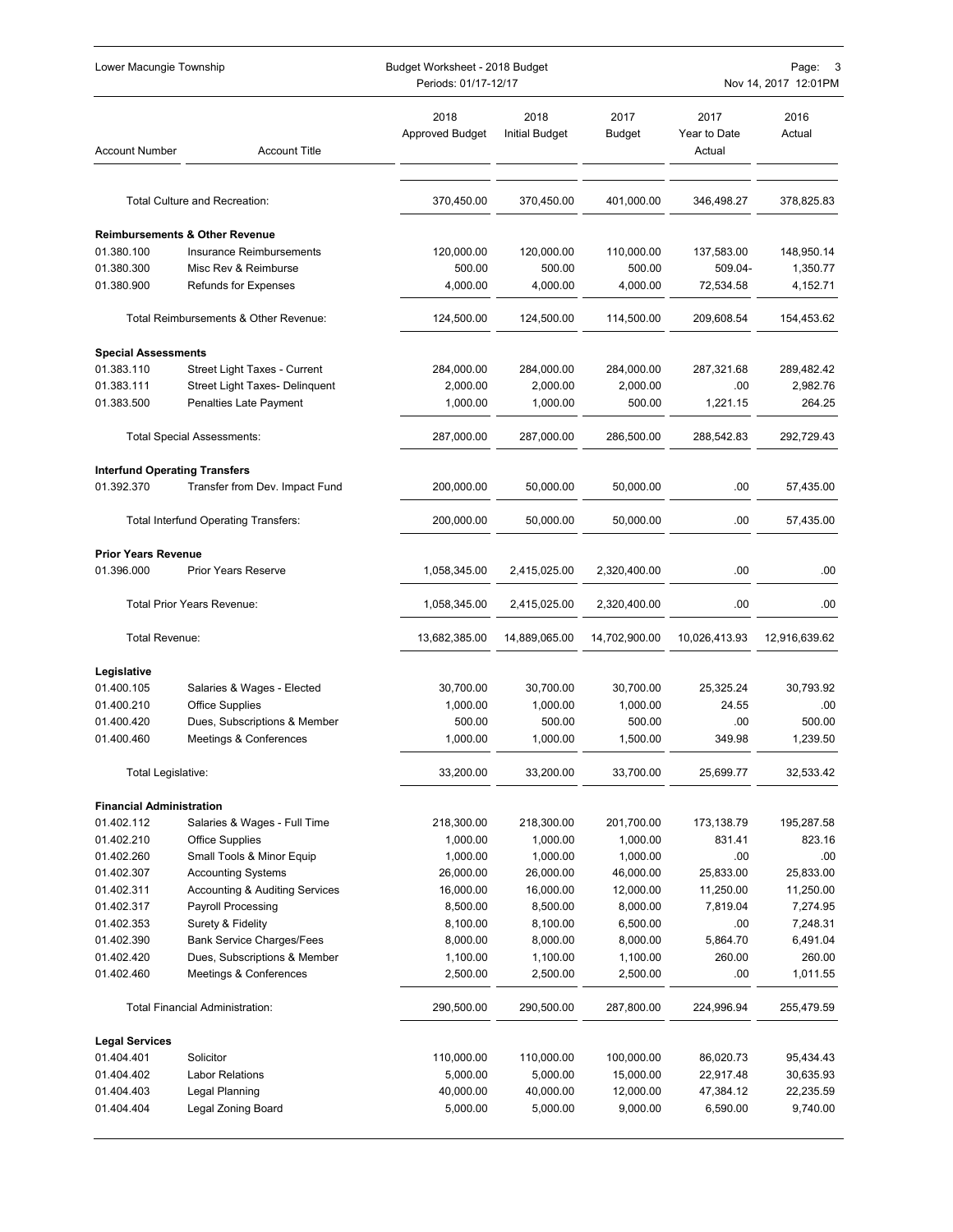| Lower Macungie Township                     |                                                             | Budget Worksheet - 2018 Budget<br>Periods: 01/17-12/17 |                               |                       | Page:<br>Nov 14, 2017 12:01PM  |                      |  |
|---------------------------------------------|-------------------------------------------------------------|--------------------------------------------------------|-------------------------------|-----------------------|--------------------------------|----------------------|--|
| <b>Account Number</b>                       | <b>Account Title</b>                                        | 2018<br><b>Approved Budget</b>                         | 2018<br><b>Initial Budget</b> | 2017<br><b>Budget</b> | 2017<br>Year to Date<br>Actual | 2016<br>Actual       |  |
| 01.404.405                                  | Litigation                                                  | 25,000.00                                              | 25,000.00                     | 25,000.00             | .00                            | 2,813.29             |  |
| 01.404.406                                  | Legal Zoning Enforcement                                    | 7,500.00                                               | 7,500.00                      | 6,000.00              | 15,108.15                      | 6,529.00             |  |
| <b>Total Legal Services:</b>                |                                                             | 192,500.00                                             | 192,500.00                    | 167,000.00            | 178,020.48                     | 167,388.24           |  |
| <b>Secretary</b>                            |                                                             |                                                        |                               |                       |                                |                      |  |
| 01.405.112                                  | Salaries & Wages - Full Time                                | 159,300.00                                             | 159,300.00                    | 148,000.00            | 128,905.43                     | 130,482.63           |  |
| 01.405.210                                  | <b>Office Supplies</b>                                      | 10,000.00                                              | 10,000.00                     | 10,000.00             | 7,528.09                       | 5,408.43             |  |
| 01.405.249                                  | <b>General Expense</b>                                      | 1,000.00                                               | 1,000.00                      | 1,000.00              | 488.66                         | 530.55               |  |
| 01.405.341                                  | Advertising                                                 | 8,000.00                                               | 8,000.00                      | 8,000.00              | 7,389.87                       | 8,201.08             |  |
| 01.405.420                                  | Dues, Subscriptions & Member                                | 500.00                                                 | 500.00                        | 500.00                | .00                            | 111.95               |  |
| 01.405.450<br>01.405.460                    | <b>Contracted Services</b><br>Meetings & Conferences        | 6,500.00<br>1,000.00                                   | 6,500.00<br>1,000.00          | 6,000.00<br>1,000.00  | 6,944.82<br>.00                | 6,719.26<br>70.00    |  |
|                                             |                                                             |                                                        |                               |                       |                                |                      |  |
| <b>Total Secretary:</b>                     |                                                             | 186,300.00                                             | 186,300.00                    | 174,500.00            | 151,256.87                     | 151,523.90           |  |
| <b>General Township Admin</b><br>01.406.112 | Salaries & Wages - Full Time                                | 126,800.00                                             | 126,800.00                    | 123,200.00            | 106,166.56                     | 120,923.24           |  |
| 01.406.115                                  | Salaries & Wages - Part Time                                | 5,000.00                                               | 5,000.00                      | 5,000.00              | .00.                           | 2,717.50             |  |
| 01.406.215                                  | Postage                                                     | 17,000.00                                              | 17,000.00                     | 17,000.00             | 11,514.82                      | 15,484.06            |  |
| 01.406.249                                  | General Expense                                             | 7,000.00                                               | 7,000.00                      | 7,000.00              | 5,562.67                       | 7,608.21             |  |
| 01.406.308                                  | Codification                                                | 5,000.00                                               | 5,000.00                      | 4,000.00              | 4,714.26                       | 3,077.00             |  |
| 01.406.321                                  | Phone & Data                                                | 25,600.00                                              | 25,600.00                     | 27,500.00             | 23,314.79                      | 25,944.01            |  |
| 01.406.324                                  | Mobile Phones                                               | 800.00                                                 | 800.00                        | 1,100.00              | 601.51                         | 657.15               |  |
| 01.406.391                                  | Notary Expenses                                             | 800.00                                                 | 800.00                        | 100.00                | .00                            | .00                  |  |
| 01.406.420                                  | Dues, Subscriptions & Member                                | 500.00                                                 | 500.00                        | 1,300.00              | 1,379.60                       | 960.00               |  |
| 01.406.460                                  | Meetings & Conferences                                      | .00                                                    | .00                           | 2,500.00              | .00                            | 331.96               |  |
|                                             | Total General Township Admin:                               | 188,500.00                                             | 188,500.00                    | 188,700.00            | 153,254.21                     | 177,703.13           |  |
| <b>Information Technology</b>               |                                                             |                                                        |                               |                       |                                |                      |  |
| 01.407.260                                  | Small Tools & Minor Equip                                   | 1,000.00                                               | 1,000.00                      | 1,000.00              | 174.39                         | 272.57               |  |
| 01.407.270                                  | Computer Hardware, Software                                 | 19,000.00                                              | 19,000.00                     | 16,000.00             | 15,232.80                      | 3,674.60             |  |
| 01.407.374                                  | <b>Equipment Repairs</b>                                    | 1,000.00                                               | 1,000.00                      | 1,000.00              | 108.54                         | 236.50               |  |
| 01.407.450                                  | <b>Contracted Services</b>                                  | 38,000.00                                              | 38,000.00                     | 23,000.00             | 18,236.00                      | 16,745.00            |  |
| 01.407.453                                  | Web Design/Maintenance                                      | 16,000.00                                              | 16,000.00                     | 10,000.00             | 401.25                         | 502.50               |  |
| 01.407.613                                  | Capital-Office/ IT Equipment                                | 52,000.00                                              | 52,000.00                     | 60,000.00             | 18,229.74                      | 49,576.53            |  |
|                                             | Total Information Technology:                               | 127,000.00                                             | 127,000.00                    | 111,000.00            | 52,382.72                      | 71,007.70            |  |
| <b>Engineering Services</b>                 |                                                             |                                                        |                               |                       |                                |                      |  |
| 01.408.313                                  | Engineering & Architectural                                 | 80,000.00                                              | 140,000.00                    | 140,000.00            | 29,576.05                      | 74,258.51            |  |
| 01.408.325                                  | Traffic System Plan                                         | 70,000.00                                              | .00                           | .00                   | .00                            | .00                  |  |
|                                             | <b>Total Engineering Services:</b>                          | 150,000.00                                             | 140,000.00                    | 140,000.00            | 29,576.05                      | 74,258.51            |  |
| <b>Buildings &amp; Facilities</b>           |                                                             |                                                        |                               |                       |                                |                      |  |
| 01.409.112                                  | Salaries & Wages - Full Time                                | 281,600.00                                             | 281,600.00                    | 262,600.00            | 220,594.15                     | 273,850.19           |  |
| 01.409.115                                  | Salaries & Wages - Part Time                                | 19,000.00                                              | 31,200.00                     | 12,400.00             | 1,369.50                       | 8,140.91             |  |
| 01.409.191                                  | Uniform & Safety Apparel                                    | 4,500.00                                               | 4,500.00                      | 4,000.00              | 2,660.49                       | 3,697.00             |  |
| 01.409.230                                  | <b>Heating Fuel</b>                                         | 30,000.00                                              | 35,000.00                     | 30,000.00             | 6,928.03                       | 6,189.90             |  |
| 01.409.241                                  | <b>Operating Supplies</b>                                   | 20,000.00                                              | 20,000.00                     | 20,000.00             | 12,485.96                      | 18,762.45            |  |
| 01.409.249<br>01.409.260                    | General Expense                                             | 3,500.00<br>14,000.00                                  | 3,500.00                      | 3,500.00<br>7,500.00  | 4,905.97                       | 2,423.42<br>7,633.73 |  |
| 01.409.318                                  | Small Tools & Minor Equip<br><b>Alarm/Security Services</b> | 22,000.00                                              | 14,000.00<br>22,000.00        | 18,500.00             | 3,807.41<br>7,756.00           | 7,613.50             |  |
| 01.409.361                                  | Electricity                                                 | 35,000.00                                              | 35,000.00                     | 35,000.00             | 26,838.80                      | 36,025.24            |  |
|                                             |                                                             |                                                        |                               |                       |                                |                      |  |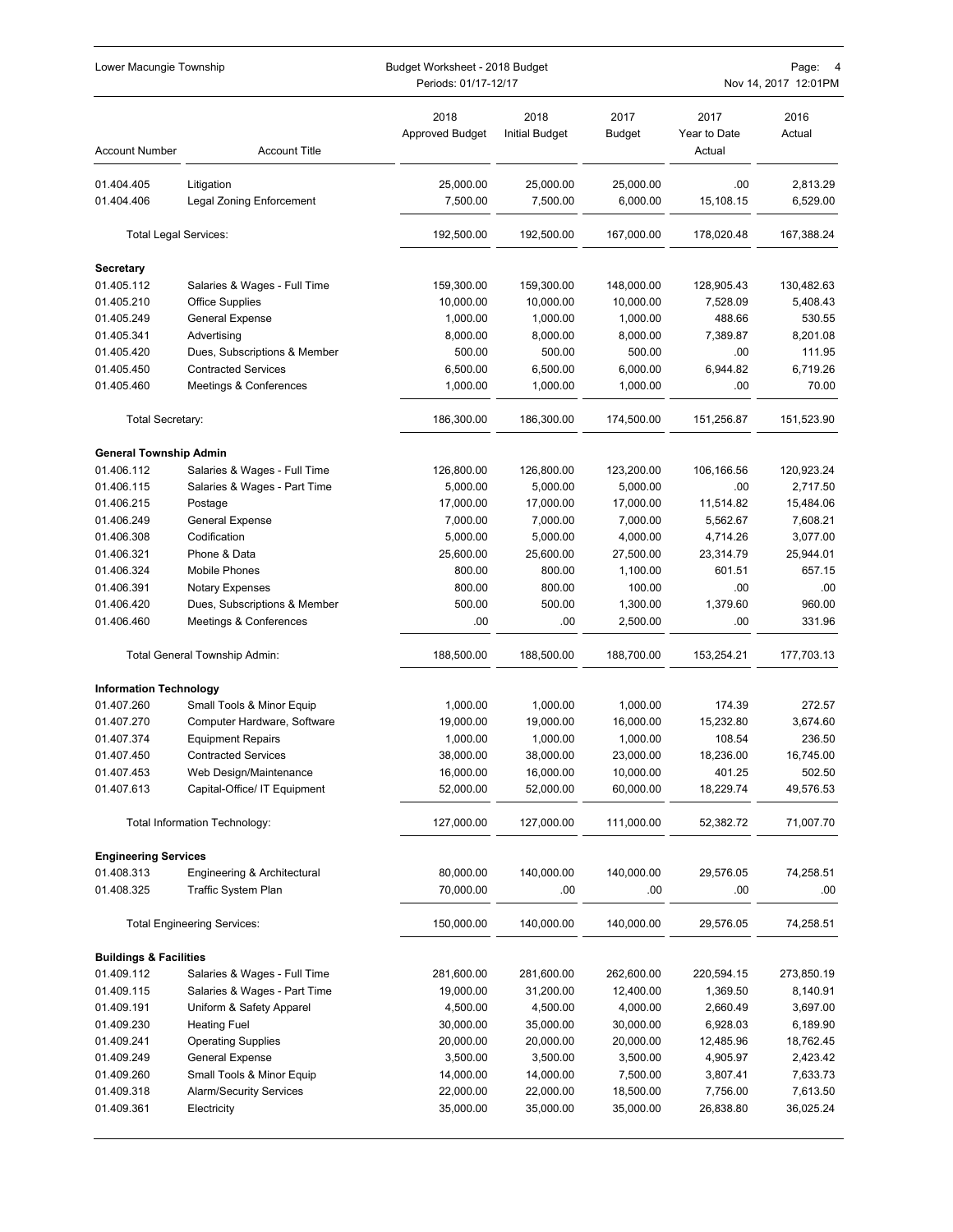| Lower Macungie Township     |                                                      |                                | Budget Worksheet - 2018 Budget<br>Periods: 01/17-12/17 |                        |                                | Page:<br>5<br>Nov 14, 2017 12:01PM |
|-----------------------------|------------------------------------------------------|--------------------------------|--------------------------------------------------------|------------------------|--------------------------------|------------------------------------|
| <b>Account Number</b>       | <b>Account Title</b>                                 | 2018<br><b>Approved Budget</b> | 2018<br><b>Initial Budget</b>                          | 2017<br><b>Budget</b>  | 2017<br>Year to Date<br>Actual | 2016<br>Actual                     |
| 01.409.372                  | Repairs & Maintenance                                | 165,000.00                     | 165,000.00                                             | 165,000.00             | 125,637.34                     | 145,622.71                         |
| 01.409.374                  | <b>Equipment Repairs</b>                             | 6,500.00                       | 6,500.00                                               | 6,500.00               | 5,740.41                       | 3,028.18                           |
| 01.409.375                  | <b>Rental Property Repairs</b>                       | 10,000.00                      | 10,000.00                                              | 10,000.00              | 2,768.67                       | 12,718.23                          |
| 01.409.378                  | Vehicle Repairs                                      | 10,000.00                      | 10,000.00                                              | 10,000.00              | 15,792.77                      | 4,664.44                           |
| 01.409.420                  | Dues, Subscriptions & Member                         | 950.00                         | 1,750.00                                               | 1,750.00               | 580.00                         | 410.00                             |
| 01.409.430                  | Taxes                                                | 2,500.00                       | 2,500.00                                               | 2,500.00               | 2,461.77                       | 2,423.85                           |
| 01.409.440                  | Pest Control                                         | 5,000.00                       | 5,000.00                                               | 3,000.00               | 1,562.00                       | 2,344.42                           |
| 01.409.449                  | <b>Elevator Maintenance</b>                          | 5,000.00                       | 9,500.00                                               | 9,500.00               | 4,360.01                       | 431.72-                            |
| 01.409.460                  | Meetings & Conferences                               | 3,000.00                       | 3,000.00                                               | 3,000.00               | 1,149.29                       | 2,558.12                           |
|                             | Total Buildings & Facilities:                        | 637,550.00                     | 660,050.00                                             | 604,750.00             | 447,398.57                     | 537,674.57                         |
| <b>Public Safety</b>        |                                                      |                                |                                                        |                        |                                |                                    |
| 01.410.115                  | Salaries - Crossing Guards                           | 64,000.00                      | 64,000.00                                              | 62,500.00              | 53,985.90                      | 61,819.70                          |
| 01.410.191                  | Uniform & Saftey Apparel                             | 250.00                         | 250.00                                                 | 250.00                 | .00                            | 250.00                             |
| 01.410.249                  | General Expense                                      | 500.00                         | 500.00                                                 | 300.00                 | 582.40                         | 415.81                             |
| <b>Total Public Safety:</b> |                                                      | 64,750.00                      | 64,750.00                                              | 63,050.00              | 54,568.30                      | 62,485.51                          |
| Fire                        |                                                      |                                |                                                        |                        |                                |                                    |
| 01.411.115                  | Salaries & Wages - Part Time                         | 1,000.00                       | 1,000.00                                               | 1,000.00               | .00.                           | .00                                |
| 01.411.363                  | <b>Hydrant Rental</b>                                | 160,000.00                     | 160,000.00                                             | 152,000.00             | 77,655.07                      | 154,704.15                         |
| 01.411.500                  | <b>Volunteer Fireman's Relief</b>                    | 250,000.00                     | 250,000.00                                             | 250,000.00             | 225,809.33                     | 245,682.09                         |
| 01.411.501                  | Lower Macungie Fire Co                               | 100,000.00                     | 100,000.00                                             | 100,000.00             | 63,255.72                      | 102,701.22                         |
| 01.411.502                  | Macungie Fire Co                                     | .00                            | .00                                                    | 6,500.00               | .00                            | .00                                |
| 01.411.503                  | <b>LMT Fire Police</b>                               | 5,000.00                       | 5,000.00                                               | 5,000.00               | 2,561.90                       | 4,416.45                           |
| 01.411.505                  | Lower Macungie Fire Incentive                        | 40,000.00                      | 40,000.00                                              | 35,000.00              | .00                            | 35,000.00                          |
| 01.411.506<br>01.411.507    | <b>Alburtis Fire Company</b>                         | 15,000.00<br>25,000.00         | 20,000.00<br>25,000.00                                 | 20,000.00<br>25,000.00 | 20,000.00<br>25,000.00         | 10,000.00<br>25,000.00             |
| 01.411.510                  | Macungie Ambulance<br><b>Brandywine Fire Station</b> | 30,000.00                      | 30,000.00                                              | 30,000.00              | 14,212.56                      | 18,429.65                          |
| <b>Total Fire:</b>          |                                                      | 626,000.00                     | 631,000.00                                             | 624,500.00             | 428,494.58                     | 595,933.56                         |
| <b>Permits</b>              |                                                      |                                |                                                        |                        |                                |                                    |
| 01.413.112                  | Salaries & Wages - Full Time                         | 201,600.00                     | 201,600.00                                             | 213,600.00             | 178,468.32                     | 207,935.45                         |
| 01.413.210                  | <b>Office Supplies</b>                               | 500.00                         | 500.00                                                 | 500.00                 | .00                            | 1,335.00                           |
| 01.413.241                  | <b>Operating Supplies</b>                            | 1,500.00                       | 1,500.00                                               | 1,500.00               | 2,356.18                       | 317.90                             |
| 01.413.249                  | General Expense                                      | 500.00                         | 500.00                                                 | 300.00                 | 517.39                         | .00                                |
| 01.413.260                  | Small Tools & Minor Equip                            | 20,000.00                      | 20,000.00                                              | 31,000.00              | 12,638.59                      | 18,536.31                          |
| 01.413.324                  | Mobile Phones                                        | 1,000.00                       | 1,000.00                                               | 1,000.00               | 844.57                         | 1,023.03                           |
| 01.413.378                  | <b>Vehicle Repairs</b>                               | 3,000.00                       | 3,000.00                                               | 2,000.00               | 3,294.04                       | 988.90                             |
| 01.413.420                  | Dues, Subscriptions & Member                         | 1,500.00                       | 1,500.00                                               | 1,500.00               | 445.00                         | 1,043.29                           |
| 01.413.460                  | Meetings & Conferences                               | 3,000.00                       | 3,000.00                                               | 4,000.00               | 2,076.26                       | 1,491.58                           |
| 01.413.471                  | Alternate Building Inspector                         | 10,000.00                      | 10,000.00                                              | 12,000.00              | 5,159.28                       | 16,302.50                          |
| 01.413.473                  | Alternate Commercial Inspector                       | 170,000.00                     | 170,000.00                                             | 150,000.00             | 226,007.08                     | 467,505.75                         |
| 01.413.474                  | Alternate Commercial Plan Rev                        | 30,000.00                      | 30,000.00                                              | 30,000.00              | 26,460.00                      | 58,482.50                          |
| <b>Total Permits:</b>       |                                                      | 442,600.00                     | 442,600.00                                             | 447,400.00             | 458,266.71                     | 774,962.21                         |
| <b>Planning and Zoning</b>  |                                                      |                                |                                                        |                        |                                |                                    |
| 01.414.112                  | Salaries & Wages - Full Time                         | 269,900.00                     | 267,300.00                                             | 257,600.00             | 201,563.30                     | 182,983.16                         |
| 01.414.115                  | Salaries & Wages - Part Time                         | 8,000.00                       | 8,000.00                                               | 8,000.00               | 5,189.00                       | 6,530.50                           |
| 01.414.210                  | <b>Office Supplies</b>                               | 1,500.00                       | 1,500.00                                               | 1,000.00               | 416.02                         | 923.15                             |
| 01.414.260                  | Small Tools & Minor Equip                            | 1,200.00                       | 1,200.00                                               | 500.00                 | 32.36                          | 440.06                             |
| 01.414.305                  | <b>Environmental Advisory Council</b>                | 3,000.00                       | 3,000.00                                               | 3,000.00               | 250.00                         | 1,233.58                           |
| 01.414.312                  | Engineer-On Lot Grading/Pools                        | 7,500.00                       | 7,500.00                                               | 5,000.00               | 8,535.89                       | 5,755.00                           |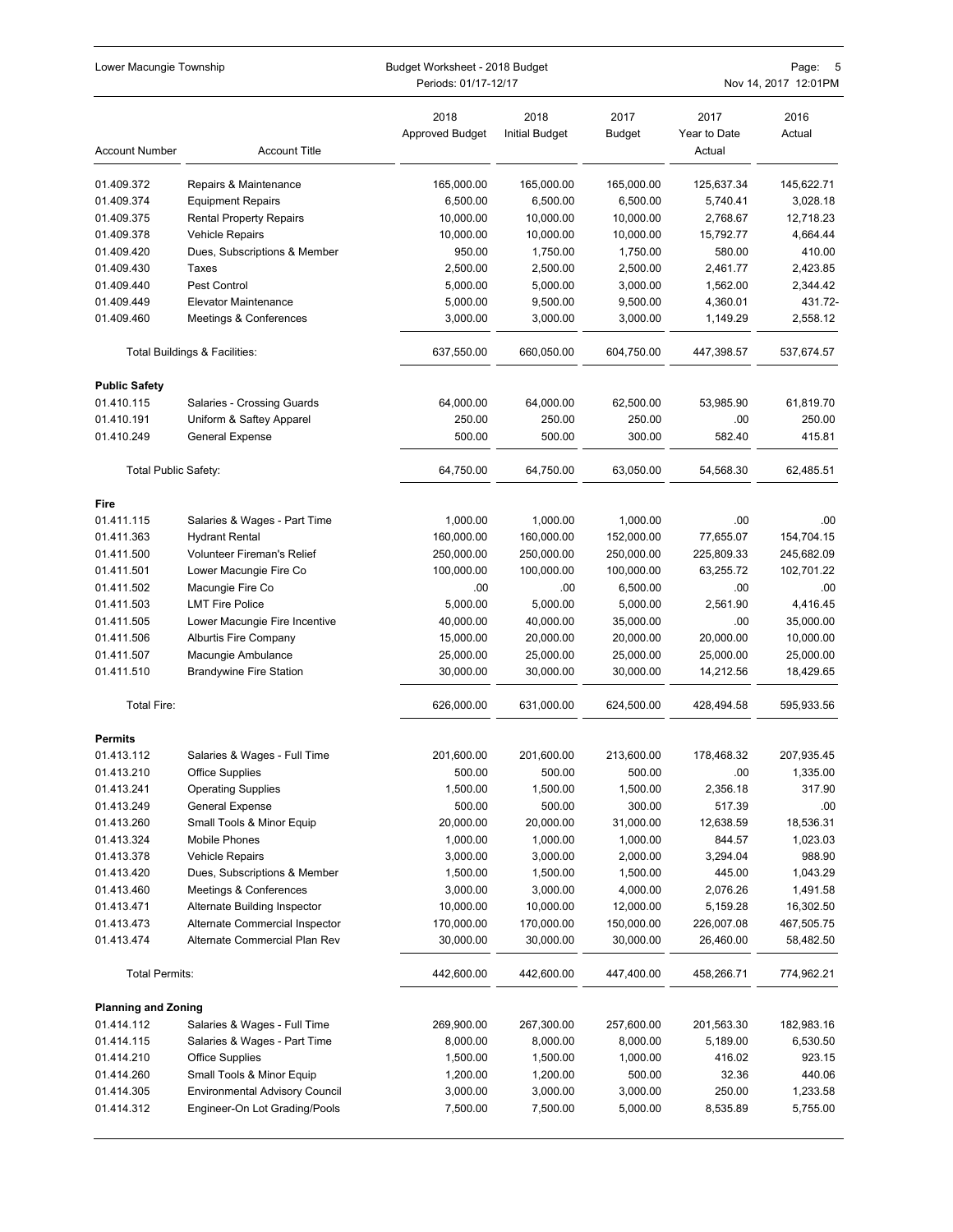| Lower Macungie Township                            |                                              |                                | Budget Worksheet - 2018 Budget<br>Periods: 01/17-12/17 |                       |                                | Page:<br>6<br>Nov 14, 2017 12:01PM |
|----------------------------------------------------|----------------------------------------------|--------------------------------|--------------------------------------------------------|-----------------------|--------------------------------|------------------------------------|
| <b>Account Number</b>                              | <b>Account Title</b>                         | 2018<br><b>Approved Budget</b> | 2018<br><b>Initial Budget</b>                          | 2017<br><b>Budget</b> | 2017<br>Year to Date<br>Actual | 2016<br>Actual                     |
| 01.414.313                                         | Engineering & Architectural                  | 20,000.00                      | 20,000.00                                              | 18,000.00             | 15,766.05                      | 20,074.89                          |
| 01.414.319                                         | <b>Planning Studies</b>                      | 85,000.00                      | 85,000.00                                              | 50,000.00             | 36,227.53                      | 25,230.87                          |
| 01.414.420                                         | Dues, Subscriptions & Member                 | 1,200.00                       | 1,200.00                                               | 2,000.00              | 1,712.00                       | 1,211.00                           |
| 01.414.454                                         | Stenographer                                 | 1,500.00                       | 1,500.00                                               | 1,000.00              | 1,508.75                       | 1,687.50                           |
| 01.414.460                                         | Meetings & Conferences                       | 1,500.00                       | 1,500.00                                               | 1,500.00              | 1,643.85                       | 439.96                             |
|                                                    | Total Planning and Zoning:                   | 400,300.00                     | 397,700.00                                             | 347,600.00            | 272,844.75                     | 246,509.67                         |
| <b>Emergency Management</b>                        |                                              |                                |                                                        |                       |                                |                                    |
| 01.415.260                                         | Small Tools & Minor Equip                    | 12,500.00                      | 12,500.00                                              | 12,500.00             | 4,628.05                       | 17,031.25                          |
| 01.415.315                                         | <b>Public Safety Commission</b>              | 600.00                         | 600.00                                                 | 500.00                | 205.00                         | 356.57                             |
| 01.415.320                                         | <b>Auto Notification</b>                     | 10,000.00                      | 10,000.00                                              | 20,000.00             | 15,151.91                      | 7,250.90                           |
| 01.415.321                                         | Phone & Data                                 | .00                            | .00                                                    | .00                   | .00                            | 1,884.27                           |
|                                                    | <b>Total Emergency Management:</b>           | 23,100.00                      | 23,100.00                                              | 33,000.00             | 19,984.96                      | 26,522.99                          |
| <b>Recycling Collection Disposal</b><br>01.426.115 | Salaries & Wages - Part Time                 |                                |                                                        | 32,500.00             | 24,242.81                      | 25,264.75                          |
| 01.426.241                                         | <b>Operating Supplies</b>                    | 33,750.00<br>750.00            | 33,750.00<br>750.00                                    | 750.00                | 820.71                         | 174.10                             |
| 01.426.249                                         | <b>General Expense</b>                       | 5,000.00                       | 5,000.00                                               | 5,000.00              | 2.295.11                       | 2,436.10                           |
| 01.426.260                                         | Small Tools & Minor Equip                    | 3,500.00                       | 3,500.00                                               | 3,500.00              | 258.77                         | 515.54                             |
| 01.426.310                                         | Recycling Consulant                          | 21,000.00                      | 21,000.00                                              | 21,000.00             | 18,066.50                      | 20,663.00                          |
| 01.426.372                                         | Repairs & Maintenance                        | 10,000.00                      | 10,000.00                                              | 7,500.00              | 12,597.44                      | 8,459.15                           |
| 01.426.384                                         | <b>ELM Recycling Equipment Rental</b>        | 35,000.00                      | 35,000.00                                              | 40,000.00             | 13,831.09                      | 35,048.88                          |
|                                                    | <b>Total Recycling Collection Disposal:</b>  | 109,000.00                     | 109,000.00                                             | 110,250.00            | 72,112.43                      | 92,561.52                          |
| <b>Solid Waste</b>                                 |                                              |                                |                                                        |                       |                                |                                    |
| 01.427.112                                         | Salaries & Wages - Full Time                 | 24,000.00                      | 24,000.00                                              | 21,600.00             | 18,593.14                      | 20,195.85                          |
| 01.427.210                                         | <b>Office Supplies</b>                       | 15,000.00                      | 15,000.00                                              | 15,000.00             | 10,367.37                      | 11,225.13                          |
| 01.427.215                                         | Postage                                      | 250.00                         | 250.00                                                 | 200.00                | 111.28                         | 217.35                             |
| 01.427.367                                         | Solid Waste Collection                       | 2,200,000.00                   | 2,200,000.00                                           | 2,200,000.00          | 2,012,085.89                   | 2,186,271.68                       |
| 01.427.446                                         | <b>Contracted Leaf Collection</b>            | 88,000.00                      | 88,000.00                                              | 88,000.00             | 29,182.33                      | 87,546.99                          |
| 01.427.447                                         | <b>Curbside Yard Waste</b>                   | 13,200.00                      | 13,200.00                                              | 13,200.00             | .00                            | .00                                |
| Total Solid Waste:                                 |                                              | 2,340,450.00                   | 2,340,450.00                                           | 2,338,000.00          | 2,070,340.01                   | 2,305,457.00                       |
| Roads - General                                    |                                              |                                |                                                        |                       |                                |                                    |
| 01.430.112                                         | Salaries & Wages - Full Time                 | 761,800.00                     | 761,800.00                                             | 710,000.00            | 572,961.71                     | 587,421.01                         |
| 01.430.115                                         | Salaries & Wages - Part Time                 | 25,050.00                      | 25,050.00                                              | 12,400.00             | 4,235.00                       | 9,250.56                           |
| 01.430.191                                         | Uniform & Safety Apparel                     | 8,500.00                       | 8,500.00                                               | 8,000.00              | 6,075.73                       | 6,074.95                           |
| 01.430.231                                         | Vehicle Fuel                                 | 90,000.00<br>25,000.00         | 90,000.00                                              | 90,000.00             | 57,970.56                      | 52,437.43                          |
| 01.430.241<br>01.430.249                           | <b>Operating Supplies</b>                    | 4,500.00                       | 25,000.00<br>4,500.00                                  | 25,000.00<br>4,500.00 | 17,755.28                      | 18,447.39<br>4,282.91              |
| 01.430.260                                         | General Expense<br>Small Tools & Minor Equip | 35,000.00                      | 35,000.00                                              | 40,000.00             | 4,184.12<br>22,477.50          | 23,805.50                          |
| 01.430.371                                         | <b>Street Tree Maintenance</b>               | 45,000.00                      | 45,000.00                                              | 45,000.00             | 26,327.00                      | 37,558.50                          |
| 01.430.372                                         | Repairs & Maintenance                        | 6,500.00                       | 6,500.00                                               | 6,500.00              | 345.00                         | 1,359.60                           |
| 01.430.374                                         | <b>Equipment Repairs</b>                     | 67,500.00                      | 67,500.00                                              | 87,500.00             | 51,817.43                      | 118,174.47                         |
| 01.430.378                                         | <b>Vehicle Repairs</b>                       | 6,500.00                       | 6,500.00                                               | 6,500.00              | 5,035.69                       | 14,180.91                          |
| 01.430.379                                         | <b>Emergency Repairs</b>                     | 26,000.00                      | 26,000.00                                              | 26,000.00             | .00                            | 2,918.42                           |
| 01.430.384                                         | Machinery & Equipment Rentals                | 15,250.00                      | 15,250.00                                              | 15,250.00             | 8,677.55                       | 14,236.31                          |
| 01.430.420                                         | Dues, Subscriptions & Member                 | 200.00                         | 200.00                                                 | 200.00                | .00                            | .00                                |
| 01.430.460                                         | Meetings & Conferences                       | 750.00                         | 750.00                                                 | 750.00                | .00                            | 50.00                              |
|                                                    | Total Roads - General:                       | 1,117,550.00                   | 1,117,550.00                                           | 1,077,600.00          | 777,862.57                     | 890,197.96                         |
|                                                    |                                              |                                |                                                        |                       |                                |                                    |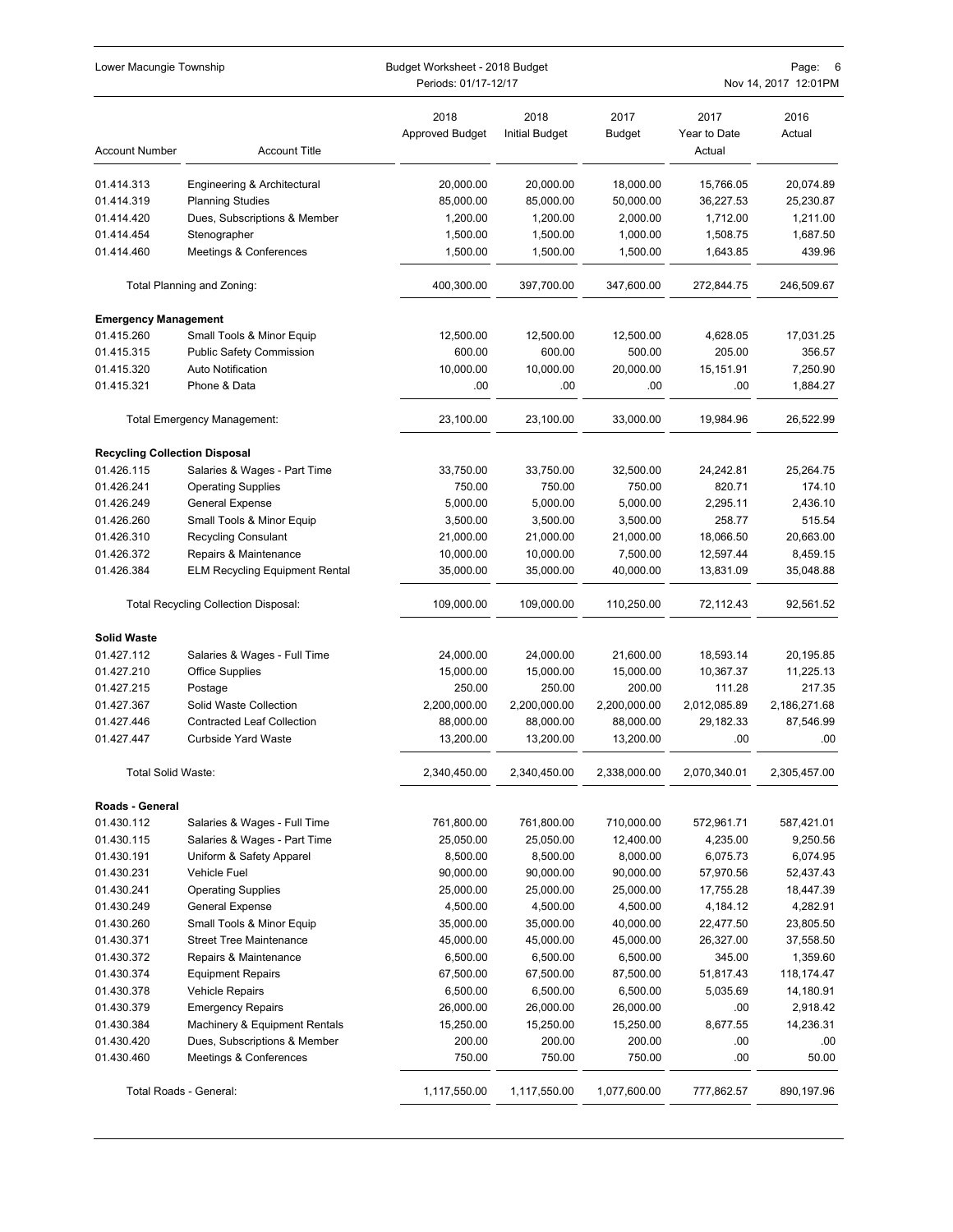| Lower Macungie Township                      |                                       | Budget Worksheet - 2018 Budget<br>Periods: 01/17-12/17 |                               |                       | Page: 7<br>Nov 14, 2017 12:01PM |                |  |
|----------------------------------------------|---------------------------------------|--------------------------------------------------------|-------------------------------|-----------------------|---------------------------------|----------------|--|
| <b>Account Number</b>                        | <b>Account Title</b>                  | 2018<br><b>Approved Budget</b>                         | 2018<br><b>Initial Budget</b> | 2017<br><b>Budget</b> | 2017<br>Year to Date<br>Actual  | 2016<br>Actual |  |
| <b>Winter Maintenance</b>                    |                                       |                                                        |                               |                       |                                 |                |  |
| 01.432.255                                   | Damage Repair & Replacement           | 2,500.00                                               | 2,500.00                      | 2,500.00              | 994.39                          | 4,920.57       |  |
| 01.432.450                                   | <b>Contracted Services</b>            | 5,000.00                                               | 5,000.00                      | 5,000.00              | .00                             | .00            |  |
|                                              | Total Winter Maintenance:             | 7,500.00                                               | 7,500.00                      | 7,500.00              | 994.39                          | 4,920.57       |  |
| <b>Traffic Control Devices</b>               |                                       |                                                        |                               |                       |                                 |                |  |
| 01.433.241                                   | <b>Operating Supplies</b>             | 5,000.00                                               | 5,000.00                      | 5,000.00              | 411.27                          | 1,425.00       |  |
| 01.433.245                                   | <b>Traffic &amp; Street Signs</b>     | 27,500.00                                              | 27,500.00                     | 27,500.00             | 15,502.00                       | 27,002.03      |  |
| 01.433.321                                   | Phone & Data                          | 5,000.00                                               | 5,000.00                      | 5,500.00              | 3,579.85                        | .00            |  |
| 01.433.361                                   | Electricity                           | 26,000.00                                              | 26,000.00                     | 23,000.00             | 17,674.99                       | 16,489.31      |  |
| 01.433.372                                   | Repairs & Maintenance                 | 8,000.00                                               | 8,000.00                      | 8,000.00              | 3,077.83                        | 3,218.04       |  |
| 01.433.374                                   | <b>Equipment Repairs</b>              | 17,500.00                                              | 17,500.00                     | 17,500.00             | 1,549.96                        | 8,290.08       |  |
| 01.433.450                                   | <b>Contracted Services</b>            | 12,000.00                                              | 12,000.00                     | 9,000.00              | .00                             | 11,030.70      |  |
|                                              | <b>Total Traffic Control Devices:</b> | 101,000.00                                             | 101,000.00                    | 95,500.00             | 41,795.90                       | 67,455.16      |  |
| <b>Street Lighting</b><br>01.434.361         | Electricity                           | 275,000.00                                             | 275,000.00                    | 287,000.00            | 231,573.29                      | 283,115.63     |  |
| Total Street Lighting:                       |                                       | 275,000.00                                             | 275,000.00                    | 287,000.00            | 231,573.29                      | 283,115.63     |  |
|                                              |                                       |                                                        |                               |                       |                                 |                |  |
| Sidewalks, Crosswalks & Trails<br>01.435.372 | Repairs & Maintenance                 | 11,000.00                                              | 11,000.00                     | 11,000.00             | .00                             | .00.           |  |
|                                              | Total Sidewalks, Crosswalks & Trails: | 11,000.00                                              | 11,000.00                     | 11,000.00             | .00                             | .00.           |  |
| <b>Storm Sewer and Drains</b>                |                                       |                                                        |                               |                       |                                 |                |  |
| 01.436.366                                   | <b>Storm Drains</b>                   | 10,000.00                                              | 10,000.00                     | 10,000.00             | 441.16                          | 8,638.25       |  |
|                                              | Total Storm Sewer and Drains:         | 10,000.00                                              | 10,000.00                     | 10,000.00             | 441.16                          | 8,638.25       |  |
| Roads & Bridges - Maintenance                |                                       |                                                        |                               |                       |                                 |                |  |
| 01.438.241                                   | <b>Operating Supplies</b>             | 300,000.00                                             | 300,000.00                    | 200,000.00            | 120,176.85                      | 138,991.42     |  |
| 01.438.258                                   | Materials & Freight                   | 2,000.00                                               | 2,000.00                      | 2,000.00              | .00                             | 1,477.26       |  |
| 01.438.376                                   | Guide Rail Repair & Maint             | 25,000.00                                              | 25,000.00                     | 25,000.00             | .00                             | 27,318.08      |  |
| 01.438.377                                   | Bridge Repair & Maintenance           | 85,000.00                                              | 85,000.00                     | 85,000.00             | 3,444.25                        | .00            |  |
| 01.438.450                                   | <b>Contracted Services</b>            | 350,000.00                                             | 350,000.00                    | 325,000.00            | 270,834.08                      | 347,385.92     |  |
| 01.438.455                                   | Line Striping                         | 75,000.00                                              | 75,000.00                     | 75,000.00             | 66,186.11                       | 31,933.91      |  |
| 01.438.456                                   | <b>Crack Sealing</b>                  | 95,000.00                                              | 95,000.00                     | 95,000.00             | 96,888.82                       | 65,371.80      |  |
|                                              | Total Roads & Bridges - Maintenance:  | 932,000.00                                             | 932,000.00                    | 807,000.00            | 557,530.11                      | 612,478.39     |  |
| <b>Public Works - Administration</b>         |                                       |                                                        |                               |                       |                                 |                |  |
| 01.440.112                                   | Salaries & Wages - Full Time          | 204,600.00                                             | 204,600.00                    | 228,700.00            | 186,035.79                      | 213,021.77     |  |
| 01.440.241                                   | <b>Operating Supplies</b>             | 2,000.00                                               | 2,000.00                      | 2,000.00              | 146.32                          | 125.03         |  |
| 01.440.249                                   | <b>General Expense</b>                | 5,500.00                                               | 5,500.00                      | 5,000.00              | 3,924.92                        | 960.35         |  |
| 01.440.260                                   | Small Tools & Minor Equip             | 4,500.00                                               | 4,500.00                      | 4,500.00              | .00                             | 99.96          |  |
| 01.440.324                                   | Wireless Equipment                    | 16,000.00                                              | 16,000.00                     | 8,250.00              | 9,289.07                        | 6,452.65       |  |
| 01.440.327                                   | Radio Equipment Maintenance           | 5,000.00                                               | 5,000.00                      | 5,000.00              | 1,275.68                        | 5,446.66       |  |
| 01.440.378                                   | <b>Vehicle Repairs</b>                | 1,000.00                                               | 1,000.00                      | 1,000.00              | 46.62                           | 759.51         |  |
| 01.440.420                                   | Dues, Subscriptions & Member          | 200.00                                                 | 200.00                        | 200.00                | 40.00                           | 185.00         |  |
| 01.440.450                                   | <b>Contracted Services</b>            | 500.00                                                 | 500.00                        | 500.00                | .00                             | .00            |  |
| 01.440.460                                   | Meetings & Conferences                | 1,500.00                                               | 1,500.00                      | 1,500.00              | 519.20                          | 852.08         |  |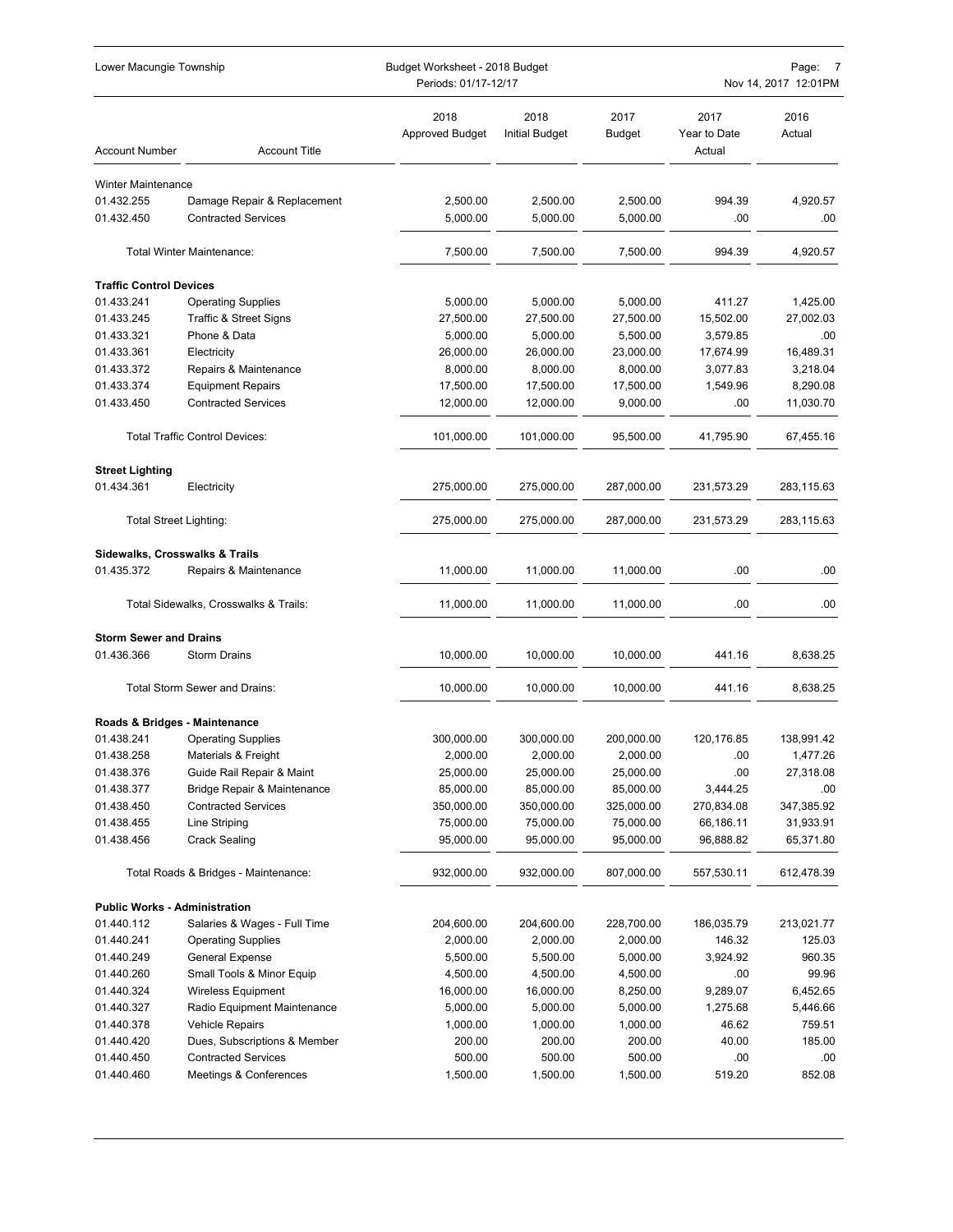| Lower Macungie Township     |                                      | Budget Worksheet - 2018 Budget<br>Periods: 01/17-12/17 | Page:<br>8<br>Nov 14, 2017 12:02PM |                       |                                |                |
|-----------------------------|--------------------------------------|--------------------------------------------------------|------------------------------------|-----------------------|--------------------------------|----------------|
| <b>Account Number</b>       | <b>Account Title</b>                 | 2018<br><b>Approved Budget</b>                         | 2018<br>Initial Budget             | 2017<br><b>Budget</b> | 2017<br>Year to Date<br>Actual | 2016<br>Actual |
|                             | Total Public Works - Administration: | 240,800.00                                             | 240,800.00                         | 256,650.00            | 201,277.60                     | 227,903.01     |
| <b>Community Center</b>     |                                      |                                                        |                                    |                       |                                |                |
| 01.451.112                  | Salaries & Wages - Full Time         | 137,200.00                                             | 133,600.00                         | 123,800.00            | 95,266.22                      | 103,657.85     |
| 01.451.115                  | Salaries & Wages - Part Time         | 71,000.00                                              | 71,000.00                          | 73,000.00             | 55,229.34                      | 62,965.63      |
| 01.451.215                  | Postage                              | 8,000.00                                               | 8,000.00                           | 8,000.00              | 4,890.92                       | 6,914.43       |
| 01.451.241                  | <b>Operating Supplies</b>            | 7,500.00                                               | 7,500.00                           | 7,500.00              | 5,668.12                       | 8,725.77       |
| 01.451.249                  | <b>General Expense</b>               | 2,000.00                                               | 2,000.00                           | 2,000.00              | 2,586.34                       | 3,688.00       |
| 01.451.260                  | Small Tools & Minor Equip            | 7,400.00                                               | 7,400.00                           | 8,310.00              | 8,066.03                       | 7,642.49       |
| 01.451.310                  | Prof. Svs/Intructor & Program        | 55,000.00                                              | 55,000.00                          | 55,000.00             | 45,086.20                      | 45,044.79      |
| 01.451.311                  | <b>Community Days</b>                | 10,000.00                                              | 10,000.00                          | 9,000.00              | 8,130.29                       | 7,999.60       |
| 01.451.318                  | <b>Alarm/Security Services</b>       | 17,600.00                                              | 17,600.00                          | 2,600.00              | 816.00                         | 1,765.57       |
| 01.451.342                  | Printing                             | 1,000.00                                               | 1,000.00                           | 1,000.00              | 932.64                         | 169.57         |
| 01.451.361                  | Electricity                          | 40,000.00                                              | 40,000.00                          | 42,000.00             | 32,024.83                      | 37,660.79      |
| 01.451.362                  | Gas                                  | 25,000.00                                              | 25,000.00                          | 25,000.00             | 18,859.00                      | 21,503.37      |
| 01.451.372                  | Repairs & Maintenance                | 60,000.00                                              | 60,000.00                          | 59,090.00             | 27,853.42                      | 52,305.44      |
| 01.451.420                  | Dues, Subscriptions & Member         | 160.00                                                 | 160.00                             | 100.00                | 160.00                         | 125.90         |
| 01.451.440                  | Pest Control                         | 600.00                                                 | 600.00                             | 600.00                | 348.00                         | 522.00         |
| 01.451.445                  | Janitoral                            | 30,000.00                                              | 30,000.00                          | 30,000.00             | 25,903.00                      | 24,564.91      |
| 01.451.450                  | <b>Contracted Services</b>           | .00                                                    | .00                                | 900.00                | .00                            | .00            |
| 01.451.460                  | Meetings & Conferences               | 500.00                                                 | 500.00                             | 500.00                | 168.00                         | 359.00         |
|                             | <b>Total Community Center:</b>       | 472,960.00                                             | 469,360.00                         | 448,400.00            | 331,988.35                     | 385,615.11     |
| <b>Swimming Pool</b>        |                                      |                                                        |                                    |                       |                                |                |
| 01.452.115                  | Salaries & Wages - Part Time         | 133,000.00                                             | 133,000.00                         | 128,000.00            | 98,440.68                      | 89,404.64      |
| 01.452.229                  | Snack Bar - Food & Supplies          | 20,000.00                                              | 20,000.00                          | 20,000.00             | 15,379.93                      | 17,517.39      |
| 01.452.241                  | <b>Operating Supplies PW</b>         | 20,000.00                                              | 20,000.00                          | 18,500.00             | 23,228.35                      | 23,399.21      |
| 01.452.249                  | General Expense                      | 12,000.00                                              | 12,000.00                          | 12,000.00             | 7,928.31                       | 10,189.15      |
| 01.452.260                  | Small Tools & Minor Equip PW         | 3,000.00                                               | 3,000.00                           | 3,000.00              | 2,860.00                       | 1,662.36       |
| 01.452.372                  | Repairs & Maintenance PW             | 17,500.00                                              | 17,500.00                          | 17,500.00             | 9,022.71                       | 17,698.94      |
| 01.452.430                  | Snack Bar Sales Tax                  | 2,000.00                                               | 2,000.00                           | 2,000.00              | 1,368.64                       | 1,805.25       |
| 01.452.440                  | Pest Control                         | 500.00                                                 | 500.00                             | 500.00                | 545.00                         | 531.00         |
| 01.452.460                  | Meetings & Conferences               | 200.00                                                 | 200.00                             | 200.00                | $.00\,$                        | .00            |
| <b>Total Swimming Pool:</b> |                                      | 208,200.00                                             | 208,200.00                         | 201,700.00            | 158,773.62                     | 162,207.94     |
| <b>Summer Programs</b>      |                                      |                                                        |                                    |                       |                                |                |
| 01.453.115                  | Salaries & Wages - Part Time         | 57,000.00                                              | 57,000.00                          | 52,000.00             | 39,654.86                      | 37,779.02      |
| 01.453.247                  | <b>Playground Supplies</b>           | 12,000.00                                              | 12,000.00                          | 12,000.00             | 7,445.56                       | 10,650.55      |
| 01.453.249                  | <b>General Expense</b>               | 4,000.00                                               | 4,000.00                           | 4,100.00              | 3,806.42                       | 1,628.46       |
| 01.453.310                  | Professional Services/Program        | 14,000.00                                              | 14,000.00                          | 14,000.00             | 10,861.11                      | 13,938.84      |
|                             | <b>Total Summer Programs:</b>        | 87,000.00                                              | 87,000.00                          | 82,100.00             | 61,767.95                      | 63,996.87      |
| Parks                       |                                      |                                                        |                                    |                       |                                |                |
| 01.454.112                  | Salaries & Wages - Full Time         | 472,500.00                                             | 472,500.00                         | 452,100.00            | 316,956.54                     | 385,956.99     |
| 01.454.115                  | Salaries & Wages - Part Time         | 106,400.00                                             | 106,400.00                         | 87,100.00             | 76,646.25                      | 58,545.00      |
| 01.454.191                  | Uniform & Safety Apparel             | 7,500.00                                               | 7,500.00                           | 6,500.00              | 4,575.47                       | 5,063.14       |
| 01.454.221                  | Mulch                                | 25,000.00                                              | 25,000.00                          | 25,000.00             | 24,934.00                      | 23,536.00      |
| 01.454.230                  | <b>Heating Fuel</b>                  | 9,000.00                                               | 9,000.00                           | 9,000.00              | 3,465.62                       | 4,726.78       |
| 01.454.241                  | <b>Operating Supplies</b>            | 27,500.00                                              | 27,500.00                          | 27,500.00             | 20,435.48                      | 23,992.66      |
| 01.454.249                  | <b>General Expense</b>               | 6,000.00                                               | 6,000.00                           | 6,000.00              | 5,093.76                       | 5,748.97       |
| 01.454.253                  | Machinery & Equipment Parts          | 6,000.00                                               | 6,000.00                           | 6,000.00              | 1,723.63                       | 5,362.25       |
| 01.454.254                  | Park Replacements                    | 36,500.00                                              | 36,500.00                          | 36,500.00             | 20,435.23                      | 14,675.50      |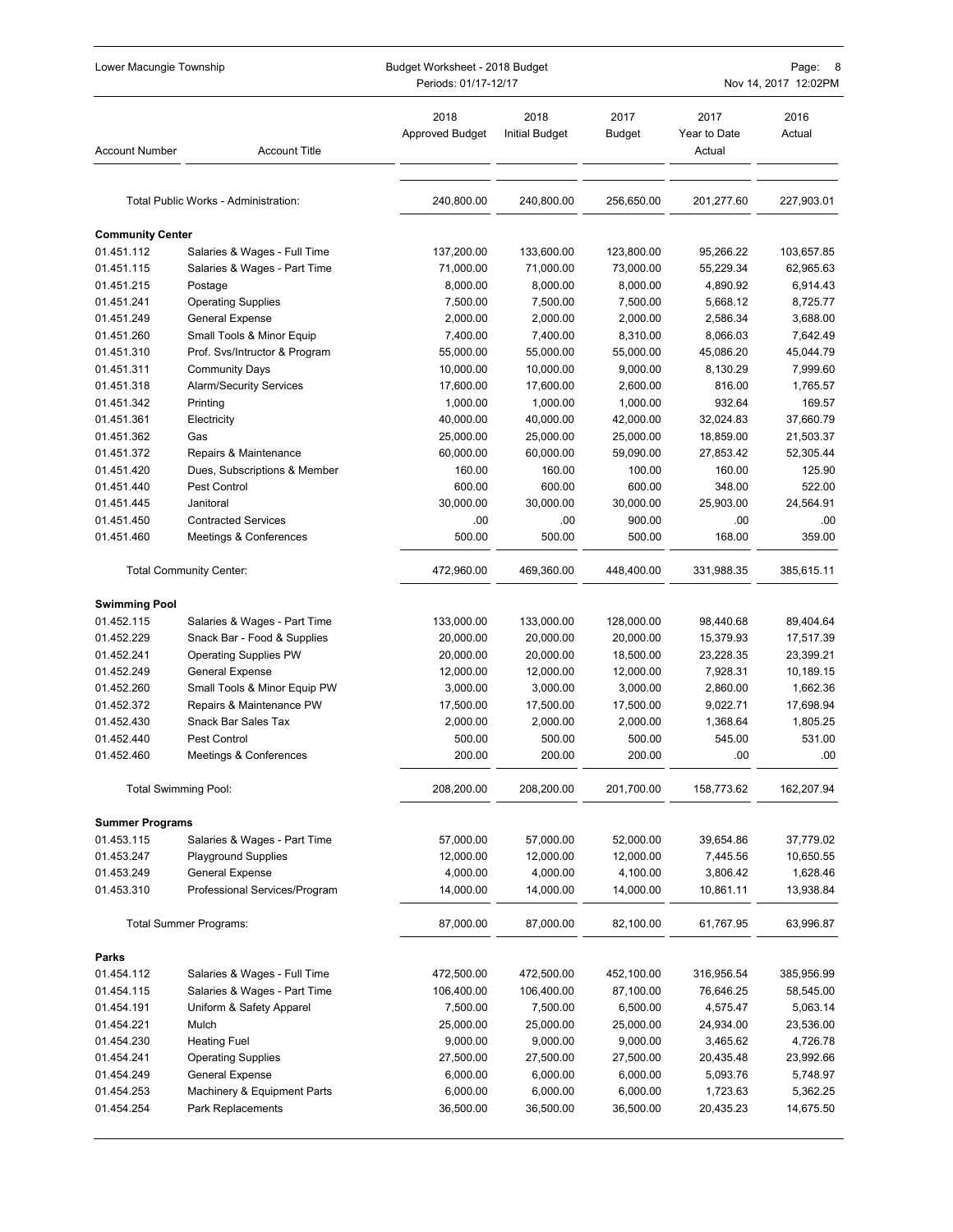| Lower Macungie Township        | Budget Worksheet - 2018 Budget<br>Periods: 01/17-12/17 |                                |                               | Page:<br>9<br>Nov 14, 2017 12:02PM |                                |                |
|--------------------------------|--------------------------------------------------------|--------------------------------|-------------------------------|------------------------------------|--------------------------------|----------------|
| <b>Account Number</b>          | <b>Account Title</b>                                   | 2018<br><b>Approved Budget</b> | 2018<br><b>Initial Budget</b> | 2017<br><b>Budget</b>              | 2017<br>Year to Date<br>Actual | 2016<br>Actual |
| 01.454.260                     | Small Tools & Minor Equip                              | 12,500.00                      | 12,500.00                     | 12,500.00                          | 7,156.98                       | 4,366.74       |
| 01.454.361                     | Electricity                                            | 8,000.00                       | 8,000.00                      | 8,000.00                           | 8,521.82                       | 8,920.03       |
| 01.454.370                     | Pump Park Maintenance                                  | 6,000.00                       | 6,000.00                      | 6,000.00                           | .00                            | 829.00         |
| 01.454.371                     | <b>Township Tree Maintenance</b>                       | 65,000.00                      | 65,000.00                     | 65,000.00                          | 43,061.98                      | 32,141.19      |
| 01.454.372                     | Repairs & Maintenance                                  | 55,000.00                      | 55,000.00                     | 55,000.00                          | 44,360.64                      | 33,929.92      |
| 01.454.374                     | <b>Equipment Repairs</b>                               | 15,000.00                      | 15,000.00                     | 15,000.00                          | 16,494.06                      | 19,218.42      |
| 01.454.378                     | Vehicle Repairs                                        | 7,500.00                       | 7,500.00                      | 7,500.00                           | 7,367.54                       | 4,075.28       |
| 01.454.384                     | Machinery & Equipment Rentals                          | 1,000.00                       | 1,000.00                      | 1,000.00                           | 771.68                         | 428.45         |
| 01.454.420                     | Dues, Subscriptions & Member                           | 300.00                         | 300.00                        | 300.00                             | 100.00                         | 20.00          |
| 01.454.450                     | <b>Contracted Services</b>                             | 90,000.00                      | 90,000.00                     | 97,000.00                          | 104,986.68                     | 67,625.00      |
| 01.454.460                     | Meetings & Conferences                                 | 500.00                         | 500.00                        | 500.00                             | .00                            | 325.00         |
| <b>Total Parks:</b>            |                                                        | 957,200.00                     | 957,200.00                    | 923,500.00                         | 707,087.36                     | 699,486.32     |
| Grants                         |                                                        |                                |                               |                                    |                                |                |
| 01.459.520                     | <b>Historical Society</b>                              | 29,200.00                      | 89,580.00                     | 60,000.00                          | 50,054.16                      | 9.576.94       |
| 01.459.521                     | <b>CACLV</b>                                           | 5,000.00                       | 5,000.00                      | 10,000.00                          | 10,000.00                      | 5,000.00       |
| 01.459.523                     | <b>Volunteer Projects</b>                              | 2,000.00                       | 2,000.00                      | 2,000.00                           | 1,055.16                       | 241.04         |
| 01.459.524                     | <b>Animal Control</b>                                  | 7,000.00                       | 7,000.00                      | 7,000.00                           | 7,000.00                       | 7,000.00       |
| 01.459.525                     | Lehigh County Senior Center                            | 4,000.00                       | 4,000.00                      | 4,000.00                           | 4,000.00                       | 4,000.00       |
| 01.459.526                     | Lower Macungie Senior Citizens                         | 9,000.00                       | 9,000.00                      | 9,000.00                           | 6,750.00                       | 9,000.00       |
| 01.459.527                     | Youth Association                                      | 75,000.00                      | 80,000.00                     | 60,000.00                          | 52,940.00                      | 55,900.00      |
| 01.459.528                     | <b>LMT Lazers</b>                                      | 6,000.00                       | 6,000.00                      | 6,000.00                           | .00                            | 8,000.00       |
| 01.459.530                     | Library                                                | 532,775.00                     | 532,775.00                    | 527,500.00                         | 527,500.00                     | 515,000.00     |
| 01.459.531                     | Meals on Wheels                                        | 6,500.00                       | 6,500.00                      | 6,000.00                           | 6,000.00                       | 6,000.00       |
| 01.459.532                     | Garden Club                                            | 4,000.00                       | 4,000.00                      | 4,000.00                           | 2,821.93                       | 3,654.95       |
| 01.459.534                     | <b>LMT Mustangs</b>                                    | 8,000.00                       | 8,000.00                      | .00                                | .00                            | .00            |
| <b>Total Grants:</b>           |                                                        | 688,475.00                     | 753,855.00                    | 695,500.00                         | 668,121.25                     | 623,372.93     |
| <b>Employer Paid Beneftis</b>  |                                                        |                                |                               |                                    |                                |                |
| 01.481.192                     | FICA - Employer Paid                                   | 215,000.00                     | 215,000.00                    | 206,000.00                         | 167,326.88                     | 174,149.46     |
| 01.481.193                     | Medicare - Employer Paid                               | 51,000.00                      | 51,000.00                     | 49,000.00                          | 39,180.82                      | 41,180.58      |
| 01.481.194                     | Unemployment Compensation                              | 9,000.00                       | 9,000.00                      | 9,000.00                           | 6,959.78                       | 7,953.24       |
|                                | <b>Total Employer Paid Beneftis:</b>                   | 275,000.00                     | 275,000.00                    | 264,000.00                         | 213,467.48                     | 223,283.28     |
| <b>Non Uniform Pension</b>     |                                                        |                                |                               |                                    |                                |                |
| 01.483.150                     | Pension Plan Fees                                      | 30,000.00                      | 30,000.00                     | 27,000.00                          | 19,659.69                      | 30,426.09      |
| 01.483.151                     | 457 Plan Contributions                                 | 42,000.00                      | 42,000.00                     | 22,000.00                          | 26,568.38                      | 17,071.40      |
| 01.483.197                     | Pension                                                | 394,000.00                     | 394,000.00                    | 382,000.00                         | 286,200.00                     | 350,490.23     |
|                                | Total Non Uniform Pension:                             | 466,000.00                     | 466,000.00                    | 431,000.00                         | 332,428.07                     | 397,987.72     |
|                                | <b>Workers Compensation Insurance</b>                  |                                |                               |                                    |                                |                |
| 01.484.354                     | <b>Workers Compensation</b>                            | 115,000.00                     | 115,000.00                    | 100,000.00                         | 115,057.75                     | 216,552.38     |
|                                | Total Workers Compensation Insurance:                  | 115,000.00                     | 115,000.00                    | 100,000.00                         | 115,057.75                     | 216,552.38     |
| <b>Other Employee Benefits</b> |                                                        |                                |                               |                                    |                                |                |
| 01.485.301                     | <b>Cont Education/Tuition Reimb</b>                    | 2,400.00                       | 2,400.00                      | 2,400.00                           | .00                            | 840.00         |
|                                | Total Other Employee Benefits:                         | 2,400.00                       | 2,400.00                      | 2,400.00                           | .00                            | 840.00         |
| Insurance<br>01.486.351        | Property Insurance                                     | 41,000.00                      | 41,000.00                     | 41,000.00                          | 48,601.00                      | 46,028.00      |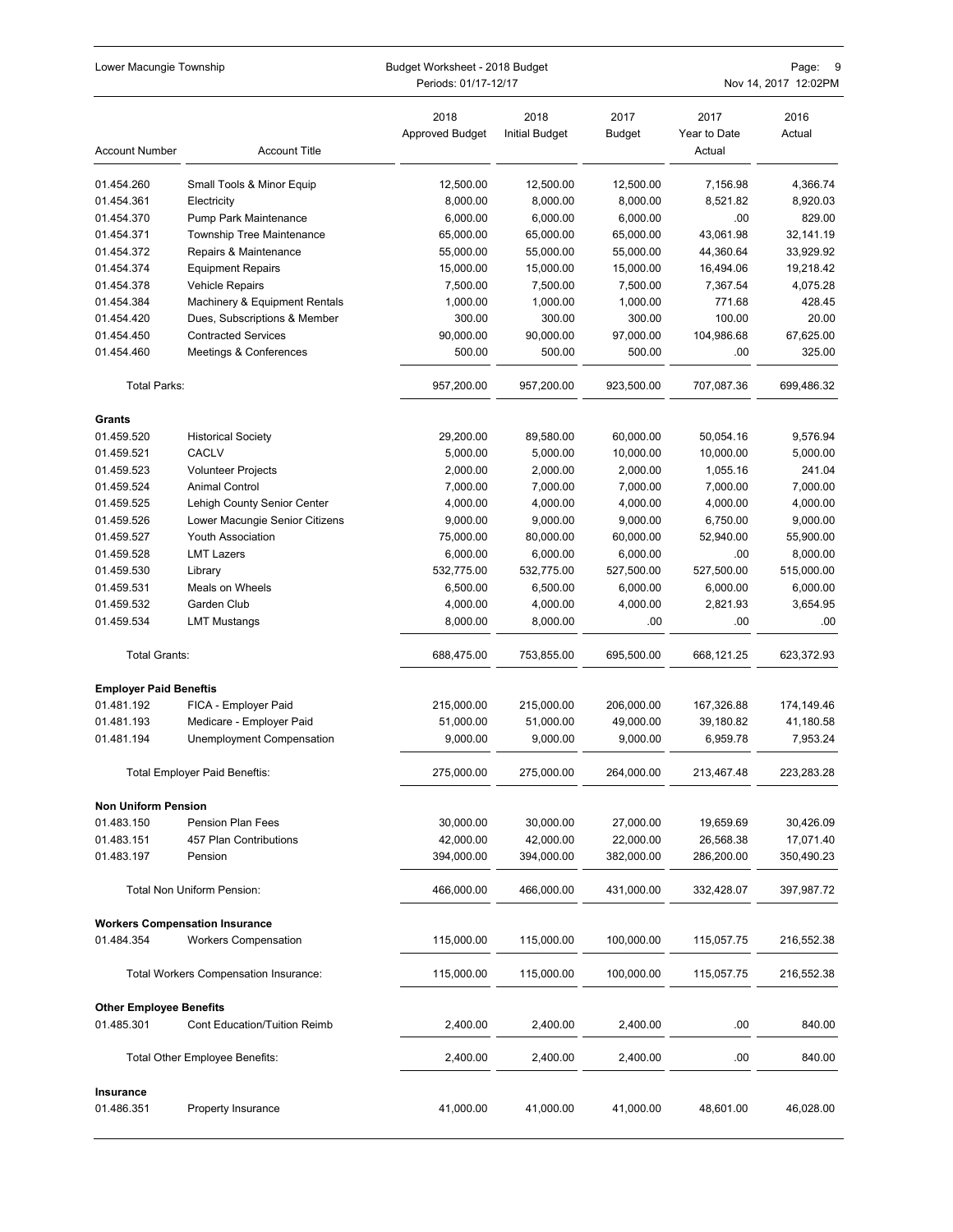| Lower Macungie Township    |                                      | Budget Worksheet - 2018 Budget<br>Periods: 01/17-12/17 |                               |                       |                                | Page:<br>10<br>Nov 14, 2017 12:02PM |  |
|----------------------------|--------------------------------------|--------------------------------------------------------|-------------------------------|-----------------------|--------------------------------|-------------------------------------|--|
| <b>Account Number</b>      | <b>Account Title</b>                 | 2018<br><b>Approved Budget</b>                         | 2018<br><b>Initial Budget</b> | 2017<br><b>Budget</b> | 2017<br>Year to Date<br>Actual | 2016<br>Actual                      |  |
| 01.486.352                 | Public Officials Liability Ins       | 11,550.00                                              | 11,550.00                     | 11,000.00             | 9,826.00                       | 9,255.00                            |  |
| 01.486.353                 | Governmmet Crime Insurance           | 2,000.00                                               | 2,000.00                      | 2,000.00              | .00.                           | 2,133.00                            |  |
| 01.486.355                 | Auto Insurance                       | 24,000.00                                              | 24,000.00                     | 19,000.00             | 27,925.00                      | 20,626.00                           |  |
| 01.486.356                 | Commercial Umbrella Policy           | 25,200.00                                              | 25,200.00                     | 24,000.00             | 20,852.00                      | 19,934.00                           |  |
| Total Insurance:           |                                      | 103,750.00                                             | 103,750.00                    | 97,000.00             | 107,204.00                     | 97,976.00                           |  |
| <b>Health Insurance</b>    |                                      |                                                        |                               |                       |                                |                                     |  |
| 01.487.160                 | Disability Insurance - LT            | 37,800.00                                              | 37,800.00                     | 36,000.00             | 31,409.92                      | 28,089.31                           |  |
| 01.487.177                 | <b>Accrued Sick Time Expense</b>     | 10,000.00                                              | 10,000.00                     | 30,000.00             | 25,252.12                      | 54,755.00                           |  |
| 01.487.196                 | <b>Health Insurance</b>              | 656,000.00                                             | 550,000.00                    | 925,000.00            | 947,583.83                     | 820,989.93                          |  |
|                            | Total Health Insurance:              |                                                        | 597,800.00                    | 991,000.00            | 1,004,245.87                   | 903,834.24                          |  |
| <b>Interfund Transfers</b> |                                      |                                                        |                               |                       |                                |                                     |  |
| 01.492.190                 | <b>Transfer to Debt Service Fund</b> | 596,000.00                                             | 732,000.00                    | 645,000.00            | 645,000.00                     | 534,000.00                          |  |
| 01.492.300                 | <b>Transfer to Capital Projects</b>  | 500,000.00                                             | 1,600,000.00                  | 1,597,800.00          | 1,597,800.00                   | 1,129,100.00                        |  |
|                            | <b>Total Interfund Transfers:</b>    | 1,096,000.00                                           | 2,332,000.00                  | 2,242,800.00          | 2,242,800.00                   | 1,663,100.00                        |  |
| Total Expenditure:         |                                      | 13,682,385.00                                          | 14,889,065.00                 | 14,702,900.00         | 12,393,614.07                  | 13,104,963.28                       |  |
|                            | <b>General Fund Revenue Total:</b>   | 13,682,385.00                                          | 14,889,065.00                 | 14,702,900.00         | 10,026,413.93                  | 12,916,639.62                       |  |
|                            | General Fund Expenditure Total:      | 13,682,385.00                                          | 14,889,065.00                 | 14,702,900.00         | 12,393,614.07                  | 13,104,963.28                       |  |
|                            | Net Total General Fund:              | .00                                                    | .00                           | .00                   | 2,367,200.14-                  | 188,323.66-                         |  |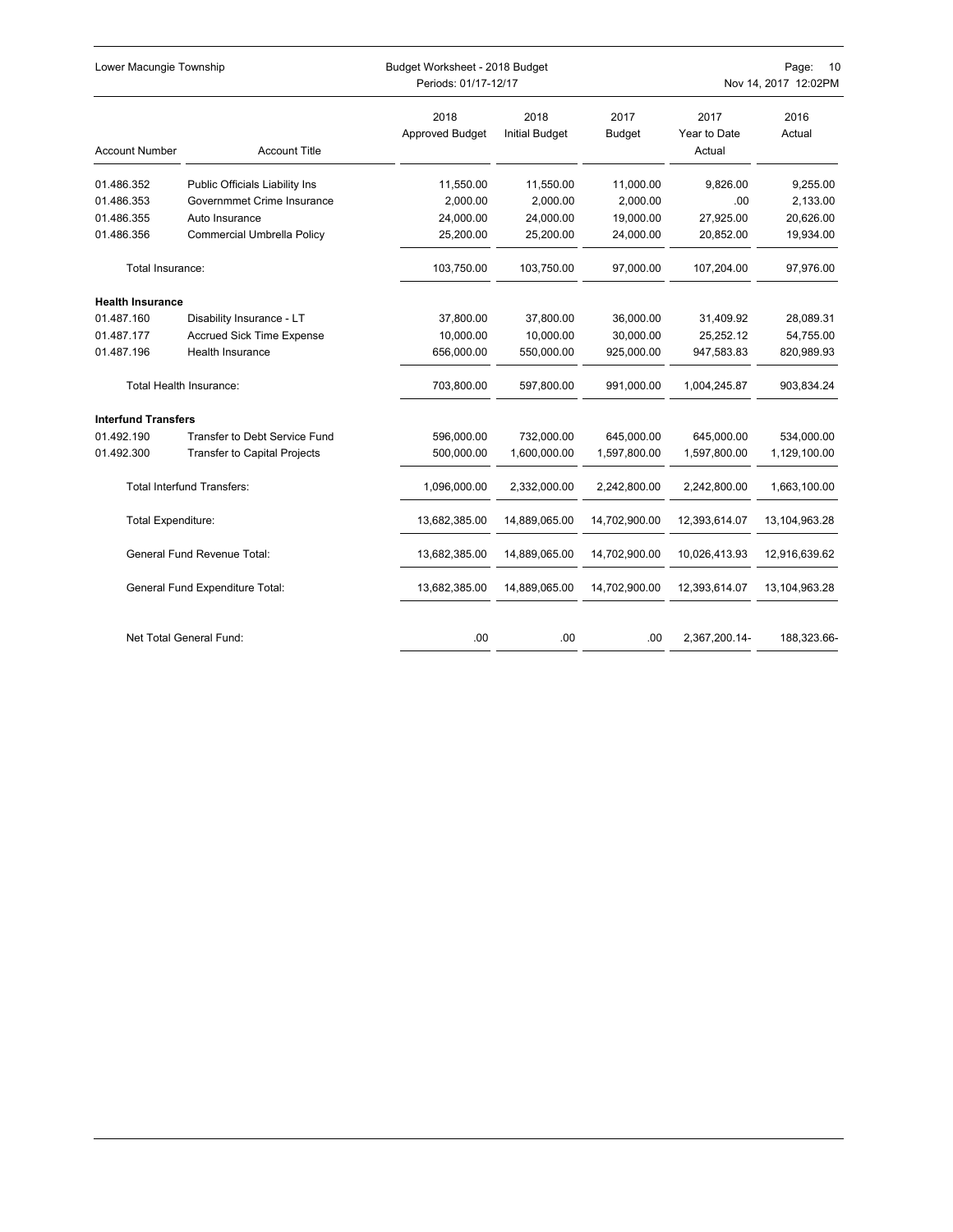|                                        | Lower Macungie Township<br>Budget Worksheet - 2018 Budget<br>Periods: 01/17-12/17 |                                | Page:<br>-11<br>Nov 14, 2017 12:02PM |                |                                |                |
|----------------------------------------|-----------------------------------------------------------------------------------|--------------------------------|--------------------------------------|----------------|--------------------------------|----------------|
| <b>Account Number</b>                  | <b>Account Title</b>                                                              | 2018<br><b>Approved Budget</b> | 2018<br><b>Initial Budget</b>        | 2017<br>Budget | 2017<br>Year to Date<br>Actual | 2016<br>Actual |
| <b>Sewer Fund</b>                      |                                                                                   |                                |                                      |                |                                |                |
|                                        |                                                                                   |                                |                                      |                |                                |                |
| <b>Interest Earnings</b><br>08.341.000 | <b>Interest Earnings</b>                                                          | 2,000.00                       | 2,000.00                             | 1,800.00       | 3,326.79                       | 1,860.19       |
|                                        | <b>Total Interest Earnings:</b>                                                   | 2,000.00                       | 2,000.00                             | 1,800.00       | 3,326.79                       | 1,860.19       |
| <b>Sanitation</b>                      |                                                                                   |                                |                                      |                |                                |                |
| 08.364.110                             | <b>Sewer Connection Permit</b>                                                    | 6,000.00                       | 6,000.00                             | 8,000.00       | 6,344.00                       | 9,650.00       |
| 08.364.120                             | Sewer Regular Charges                                                             | 4,300,000.00                   | 4,100,000.00                         | 3,720,000.00   | 2,771,384.97                   | 3,261,572.78   |
| 08.364.121                             | <b>Extra Strength Charges</b>                                                     | 21,000.00                      | 21,000.00                            | 21,500.00      | 18,630.85                      | 24,221.49      |
| 08.364.125                             | <b>Penalties Assessed</b>                                                         | 25,000.00                      | 25,000.00                            | 30,000.00      | 20,162.32                      | 28,675.99      |
| 08.364.130                             | <b>Wastewater Allocation Fees</b>                                                 | 24,000.00                      | 24,000.00                            | 24,000.00      | 20,280.40                      | 53,156.50      |
| 08.364.140                             | <b>Sewer Certs</b>                                                                | 8,000.00                       | 8,000.00                             | 8,000.00       | 9,390.00                       | 9,385.00       |
| 08.364.150                             | Septic System Permit                                                              | 1,200.00                       | 1,200.00                             | 800.00         | 2,100.00                       | 900.00         |
| <b>Total Sanitation:</b>               |                                                                                   | 4,385,200.00                   | 4,185,200.00                         | 3,812,300.00   | 2,848,292.54                   | 3,387,561.76   |
| <b>Reimbursements &amp; Refunds</b>    |                                                                                   |                                |                                      |                |                                |                |
| 08.380.300                             | Miscellaneous Revenue                                                             | 1,000.00                       | 1,000.00                             | 1,000.00       | 3,600.00                       | 1,200.00       |
| 08.380.900                             | <b>Refunds for Expenses</b>                                                       | 1,000.00                       | 1,000.00                             | 1,000.00       | 946.39-                        | 442.54         |
|                                        | Total Reimbursements & Refunds:                                                   | 2,000.00                       | 2,000.00                             | 2,000.00       | 2,653.61                       | 1,642.54       |
| <b>Prior Years Reserve</b>             |                                                                                   |                                |                                      |                |                                |                |
| 08.396.000                             | <b>Prior Years Reserve</b>                                                        | 380,850.00                     | 505,850.00                           | 670,000.00     | .00                            | .00            |
|                                        | <b>Total Prior Years Reserve:</b>                                                 | 380,850.00                     | 505,850.00                           | 670,000.00     | .00                            | .00            |
| Total Revenue:                         |                                                                                   | 4,770,050.00                   | 4,695,050.00                         | 4,486,100.00   | 2,854,272.94                   | 3,391,064.49   |
| <b>Financial Administration</b>        |                                                                                   |                                |                                      |                |                                |                |
| 08.402.311                             | <b>Accounting &amp; Auditing Services</b>                                         | 8,000.00                       | 8,000.00                             | 8,000.00       | 8.000.00                       | 9,217.98       |
| 08.402.317                             | <b>Payroll Processing</b>                                                         | 1,500.00                       | 1,500.00                             | 1,500.00       | 1,125.00                       | 1,200.00       |
| 08.402.390                             | <b>Bank Service Charges/Fees</b>                                                  | 500.00                         | 500.00                               | 1,000.00       | .00                            | .00            |
| 08.402.391                             | <b>Credit Card Processing Fee</b>                                                 | 12,000.00                      | 12,000.00                            | 11,250.00      | 13,408.90                      | 12,242.35      |
|                                        | <b>Total Financial Administration:</b>                                            | 22,000.00                      | 22,000.00                            | 21,750.00      | 22,533.90                      | 22,660.33      |
| <b>Legal Services</b>                  |                                                                                   |                                |                                      |                |                                |                |
| 08.404.401                             | Solicitor                                                                         | 20,000.00                      | 20,000.00                            | 15,000.00      | 21,027.64                      | 30,189.53      |
| <b>Total Legal Services:</b>           |                                                                                   | 20,000.00                      | 20,000.00                            | 15,000.00      | 21,027.64                      | 30,189.53      |
| <b>Secretary</b>                       |                                                                                   |                                |                                      |                |                                |                |
| 08.405.112                             | Salaries & Wages - Full Time                                                      | 97,900.00                      | 97,900.00                            | 56,900.00      | 51,390.69                      | 53,763.63      |
| 08.405.210                             | <b>Office Supplies</b>                                                            | 15,000.00                      | 15,000.00                            | 15,600.00      | 11,700.00                      | 15,600.00      |
| 08.405.215                             | Postage                                                                           | 500.00                         | 500.00                               | 500.00         | 111.32                         | 217.35         |
| 08.405.321                             | Phone & Data                                                                      | 6,000.00                       | 6,000.00                             | 6,000.00       | 4,500.00                       | 6,000.00       |
| Total Secretary:                       |                                                                                   | 119,400.00                     | 119,400.00                           | 79,000.00      | 67,702.01                      | 75,580.98      |
| <b>Engineering Services</b>            |                                                                                   |                                |                                      |                |                                |                |
| 08.408.313                             | Engineering & Architectural                                                       | 35,000.00                      | 35,000.00                            | 45,000.00      | 14,053.69                      | 6,722.40       |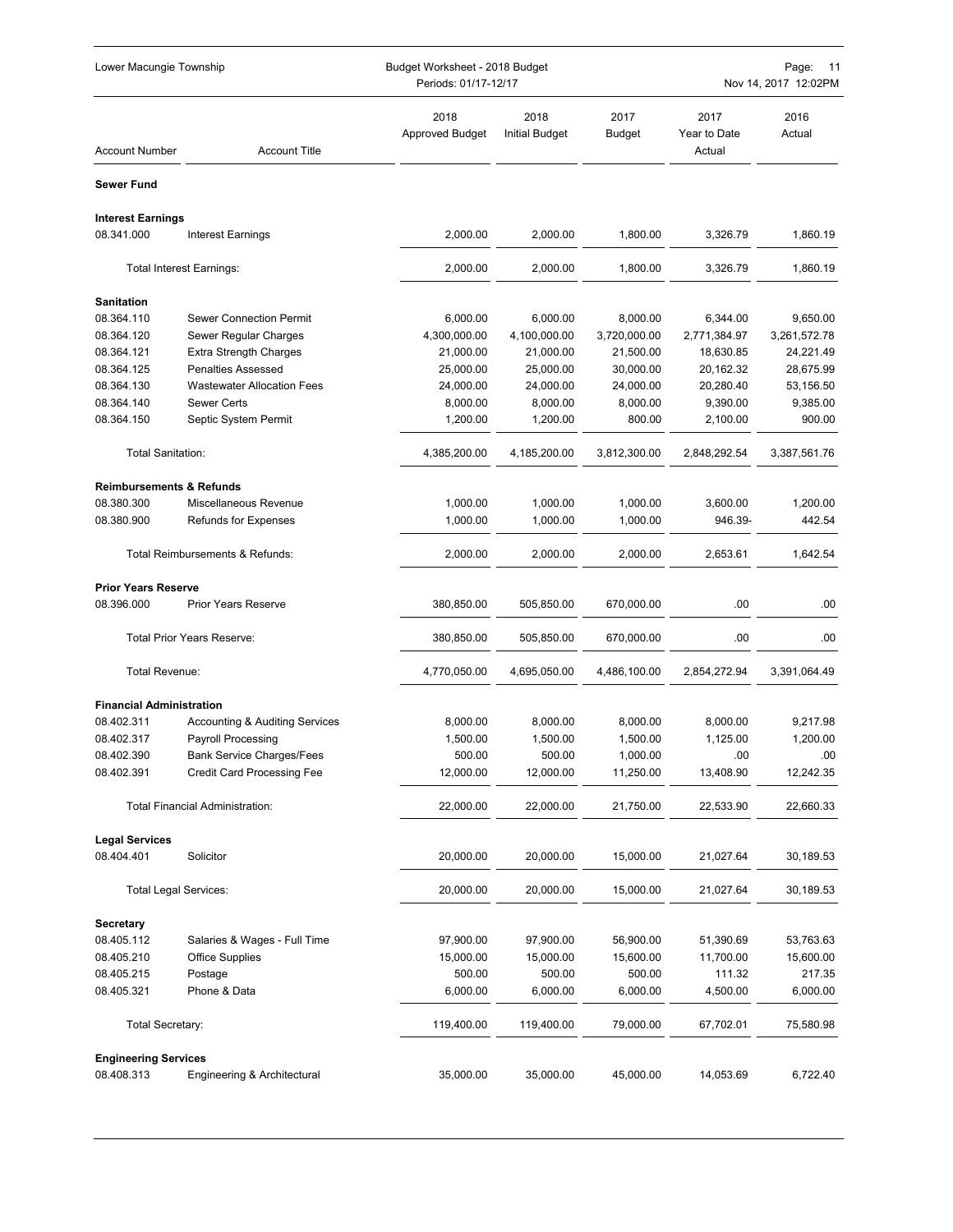| Lower Macungie Township               |                                       | Budget Worksheet - 2018 Budget<br>Periods: 01/17-12/17 |                               |                |                                | Page:<br>12<br>Nov 14, 2017 12:02PM |
|---------------------------------------|---------------------------------------|--------------------------------------------------------|-------------------------------|----------------|--------------------------------|-------------------------------------|
| <b>Account Number</b>                 | <b>Account Title</b>                  | 2018<br><b>Approved Budget</b>                         | 2018<br><b>Initial Budget</b> | 2017<br>Budget | 2017<br>Year to Date<br>Actual | 2016<br>Actual                      |
|                                       | <b>Total Engineering Services:</b>    | 35,000.00                                              | 35,000.00                     | 45,000.00      | 14,053.69                      | 6,722.40                            |
|                                       |                                       |                                                        |                               |                |                                |                                     |
| <b>Buildings &amp; Facilities</b>     |                                       |                                                        |                               |                |                                |                                     |
| 08.409.230                            | <b>Heating Fuel</b>                   | 15,000.00                                              | 15,000.00                     | 15,000.00      | 11,250.00                      | 20,000.00                           |
| 08.409.361                            | Electricity                           | 12,000.00                                              | 12,000.00                     | 12,000.00      | 9,000.00                       | 11,000.00                           |
|                                       | Total Buildings & Facilities:         | 27,000.00                                              | 27,000.00                     | 27,000.00      | 20,250.00                      | 31,000.00                           |
| <b>Permits</b>                        |                                       |                                                        |                               |                |                                |                                     |
| 08.413.112                            | Salaries & Wages - Full Time          | 51,500.00                                              | 51,500.00                     | 50,000.00      | 42,309.34                      | 42,390.16                           |
| <b>Total Permits:</b>                 |                                       | 51,500.00                                              | 51,500.00                     | 50,000.00      | 42,309.34                      | 42,390.16                           |
| <b>Wastewater Collect &amp; Treat</b> |                                       |                                                        |                               |                |                                |                                     |
| 08.429.112                            | Salaries & Wages - Full Time          | 344,100.00                                             | 344,100.00                    | 324,800.00     | 248,810.38                     | 272,240.78                          |
| 08.429.115                            | Salaries & Wages - Part Time          | 6,200.00                                               | 6,200.00                      | 6.200.00       | .00                            | .00                                 |
| 08.429.191                            | Uniform & Safety Apparel              | 5,400.00                                               | 5,400.00                      | 4,900.00       | 3,248.80                       | 3,410.08                            |
| 08.429.231                            | Vehicle Fuel                          | 18,000.00                                              | 18,000.00                     | 16,500.00      | 12,375.00                      | 16,500.00                           |
| 08.429.241                            | <b>Operating Supplies</b>             | 3,500.00                                               | 3,500.00                      | 3,500.00       | 3,386.01                       | 5,296.57                            |
| 08.429.249                            | General Expense                       | 2,500.00                                               | 2,500.00                      | 2,500.00       | 657.62                         | 1,630.30                            |
| 08.429.256                            | <b>Sewer Risers</b>                   | 20,000.00                                              | 20,000.00                     | 20,000.00      | 12,699.60                      | 2,895.58                            |
| 08.429.260                            | Small Tools & Minor Equip             | 25,000.00                                              | 25,000.00                     | 25,000.00      | 7,103.10                       | 3,401.88                            |
| 08.429.327                            | Radio Equipment Maintenance           | 250.00                                                 | 250.00                        | 250.00         | .00                            | .00                                 |
| 08.429.364                            | Sewer Treatment & Transport           | 2,500,000.00                                           | 2,500,000.00                  | 2,400,000.00   | 2,052,044.54                   | 1,097,206.24                        |
| 08.429.372                            | Repairs & Maintenance                 | 75,000.00                                              | 75,000.00                     | 75,000.00      | 30,976.91                      | 379.70                              |
| 08.429.374                            | <b>Equipment Repairs</b>              | 7,500.00                                               | 7,500.00                      | 7,500.00       | 3,867.13                       | 5,756.74                            |
| 08.429.378                            | <b>Vehicle Repairs</b>                | 3,500.00                                               | 3,500.00                      | 3,500.00       | 505.80                         | 3,586.05                            |
| 08.429.379                            | <b>Emergency Repairs</b>              | 25,000.00                                              | 25,000.00                     | 25,000.00      | 25,782.43                      | 13,116.90                           |
| 08.429.420                            | Dues, Subscriptions & Member          | 500.00                                                 | 500.00                        | 500.00         | 170.00                         | 165.00                              |
| 08.429.450                            | <b>Contracted Services</b>            | 30,000.00                                              | 30,000.00                     | 30,000.00      | 18,648.40                      | 19,929.80                           |
| 08.429.460                            | Meetings & Conferences                | 1,000.00                                               | 1,000.00                      | 1,000.00       | 140.00                         | 1,165.00                            |
|                                       | Total Wastewater Collect & Treat:     | 3,067,450.00                                           | 3,067,450.00                  | 2,946,150.00   | 2,420,415.72                   | 1,446,680.62                        |
| <b>Employer Paid Benefits</b>         |                                       |                                                        |                               |                |                                |                                     |
| 08.481.192                            | FICA - Employer Paid                  | 30,000.00                                              | 30,000.00                     | 30,000.00      | 22,500.00                      | 30,000.00                           |
| 08.481.193                            | Medicare - Employer Paid              | 7,000.00                                               | 7,000.00                      | 7,000.00       | 5,250.00                       | 7,000.00                            |
| 08.481.194                            | Unemployment Compensation             | 1,000.00                                               | 1,000.00                      | 1,000.00       | 750.00                         | 1,000.00                            |
|                                       | <b>Total Employer Paid Benefits:</b>  | 38,000.00                                              | 38,000.00                     | 38,000.00      | 28,500.00                      | 38,000.00                           |
| <b>Non Uniform Pension</b>            |                                       |                                                        |                               |                |                                |                                     |
| 08.483.150                            | <b>Pension Plan Fees</b>              | 6,000.00                                               | 6,000.00                      | 6,000.00       | 4,500.00                       | 10,000.00                           |
| 08.483.151                            | 457 Plan Contributions                | 7,500.00                                               | 7,500.00                      | 3,000.00       | 2,250.00                       | 3,000.00                            |
| 08.483.197                            | Pension                               | 66,000.00                                              | 66,000.00                     | 54,000.00      | 40,500.00                      | 60,000.00                           |
|                                       | Total Non Uniform Pension:            | 79,500.00                                              | 79,500.00                     | 63,000.00      | 47,250.00                      | 73,000.00                           |
|                                       | <b>Workers Compensation Insurance</b> |                                                        |                               |                |                                |                                     |
| 08.484.354                            | <b>Workers Compensation</b>           | 90,000.00                                              | 90,000.00                     | 85,000.00      | 63,747.00                      | 75,000.00                           |
|                                       | Total Workers Compensation Insurance: | 90,000.00                                              | 90,000.00                     | 85,000.00      | 63,747.00                      | 75,000.00                           |
| <b>Other Employee Benefits</b>        |                                       |                                                        |                               |                |                                |                                     |
| 08.485.301                            | <b>Cont Ed/Tuition Reimbursement</b>  | 1,200.00                                               | 1,200.00                      | 1,200.00       | .00                            | .00                                 |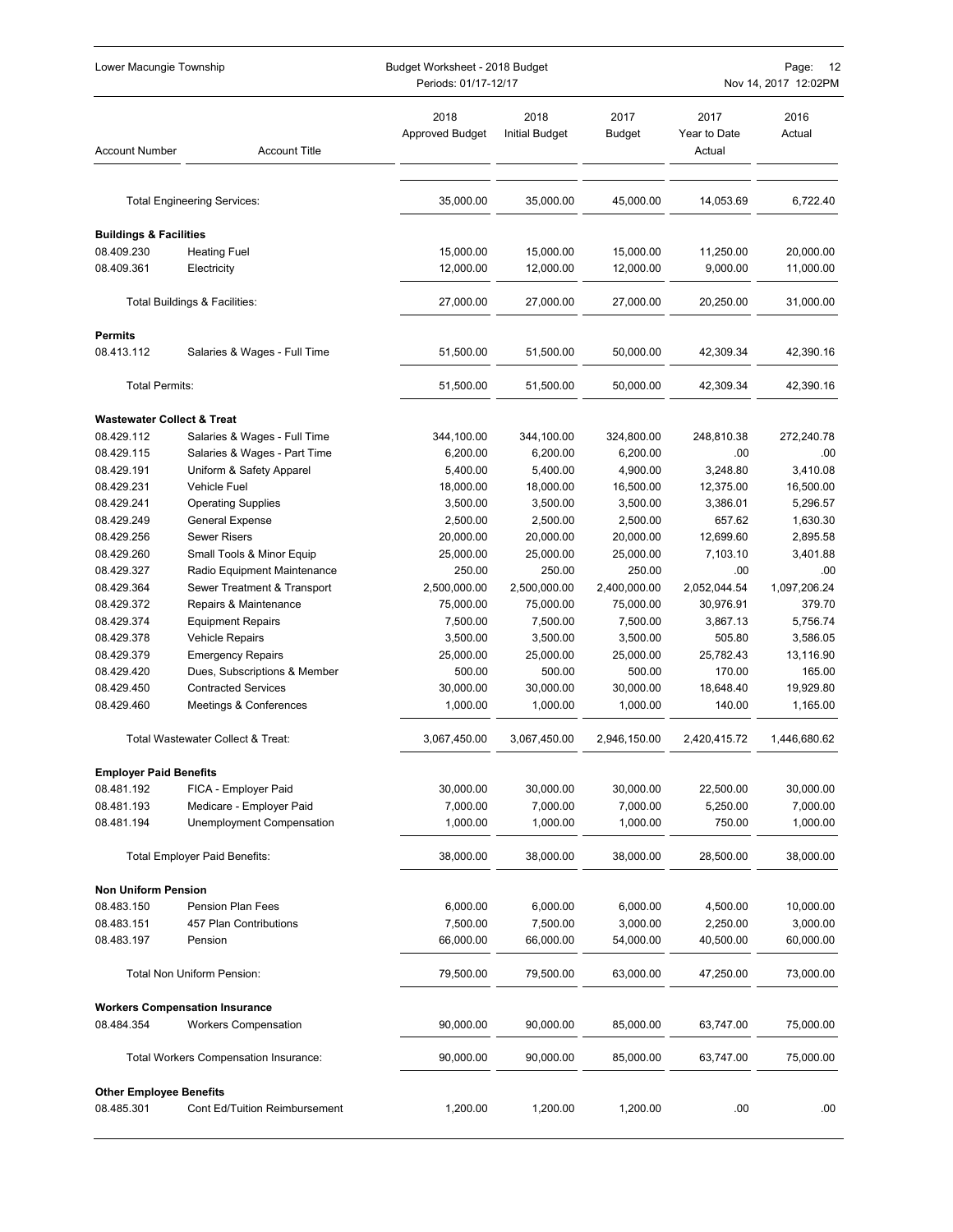| Lower Macungie Township |                                   | Budget Worksheet - 2018 Budget<br>Periods: 01/17-12/17 |                               |                       | Page:<br>13<br>Nov 14, 2017 12:02PM |                |
|-------------------------|-----------------------------------|--------------------------------------------------------|-------------------------------|-----------------------|-------------------------------------|----------------|
| <b>Account Number</b>   | <b>Account Title</b>              | 2018<br><b>Approved Budget</b>                         | 2018<br><b>Initial Budget</b> | 2017<br><b>Budget</b> | 2017<br>Year to Date<br>Actual      | 2016<br>Actual |
|                         | Total Other Employee Benefits:    | 1,200.00                                               | 1,200.00                      | 1,200.00              | .00                                 | .00.           |
| Insurance               |                                   |                                                        |                               |                       |                                     |                |
| 08.486.351              | Property Insurance                | 23,000.00                                              | 23,000.00                     | 23,000.00             | 17,250.00                           | 19,600.00      |
| 08.486.352              | <b>Public Official Liability</b>  | 5,250.00                                               | 5,250.00                      | 5,000.00              | 3,750.00                            | 4,200.00       |
| 08.486.353              | Government Crime Insurance        | 1,000.00                                               | 1,000.00                      | 1,000.00              | .00                                 | .00            |
| 08.486.355              | Auto Insurance                    | 14,000.00                                              | 14,000.00                     | 11,000.00             | 8,250.00                            | 8,400.00       |
| 08.486.356              | <b>Commercial Umbrella Policy</b> | 10,500.00                                              | 10,500.00                     | 10,000.00             | 7,500.00                            | 7,250.00       |
| Total Insurance:        |                                   | 53,750.00                                              | 53,750.00                     | 50,000.00             | 36,750.00                           | 39,450.00      |
| <b>Health Insurance</b> |                                   |                                                        |                               |                       |                                     |                |
| 08.487.160              | <b>LT Disability Insurance</b>    | 5,250.00                                               | 5,250.00                      | 5,000.00              | 4,574.00                            | 4,565.00       |
| 08.487.177              | <b>Accrued Sick Time</b>          | 10,000.00                                              | 10,000.00                     | 10,000.00             | .00                                 | 2,291.23       |
| 08.487.178              | <b>Accrued Vacation Time</b>      | .00                                                    | .00                           | .00.                  | .00.                                | 900.43         |
| 08.487.196              | <b>Health Insurance</b>           | 350,000.00                                             | 275,000.00                    | 300,000.00            | 300,000.00                          | 275,000.00     |
|                         | Total Health Insurance:           | 365,250.00                                             | 290,250.00                    | 315,000.00            | 304,574.00                          | 282,756.66     |
| <b>Capital Projects</b> |                                   |                                                        |                               |                       |                                     |                |
| 08.493.610              | Capital Constr. (I&I)             | 800,000.00                                             | 800,000.00                    | 750,000.00            | 435,184.10                          | 68,019.60      |
|                         | <b>Total Capital Projects:</b>    | 800.000.00                                             | 800.000.00                    | 750,000.00            | 435,184.10                          | 68,019.60      |
|                         | Total Expenditure:                | 4,770,050.00                                           | 4,695,050.00                  | 4,486,100.00          | 3,524,297.40                        | 2,231,450.28   |
|                         | Sewer Fund Revenue Total:         | 4,770,050.00                                           | 4,695,050.00                  | 4,486,100.00          | 2,854,272.94                        | 3,391,064.49   |
|                         | Sewer Fund Expenditure Total:     | 4,770,050.00                                           | 4,695,050.00                  | 4,486,100.00          | 3,524,297.40                        | 2,231,450.28   |
|                         | Net Total Sewer Fund:             | .00                                                    | .00                           | .00                   | 670,024.46-                         | 1,159,614.21   |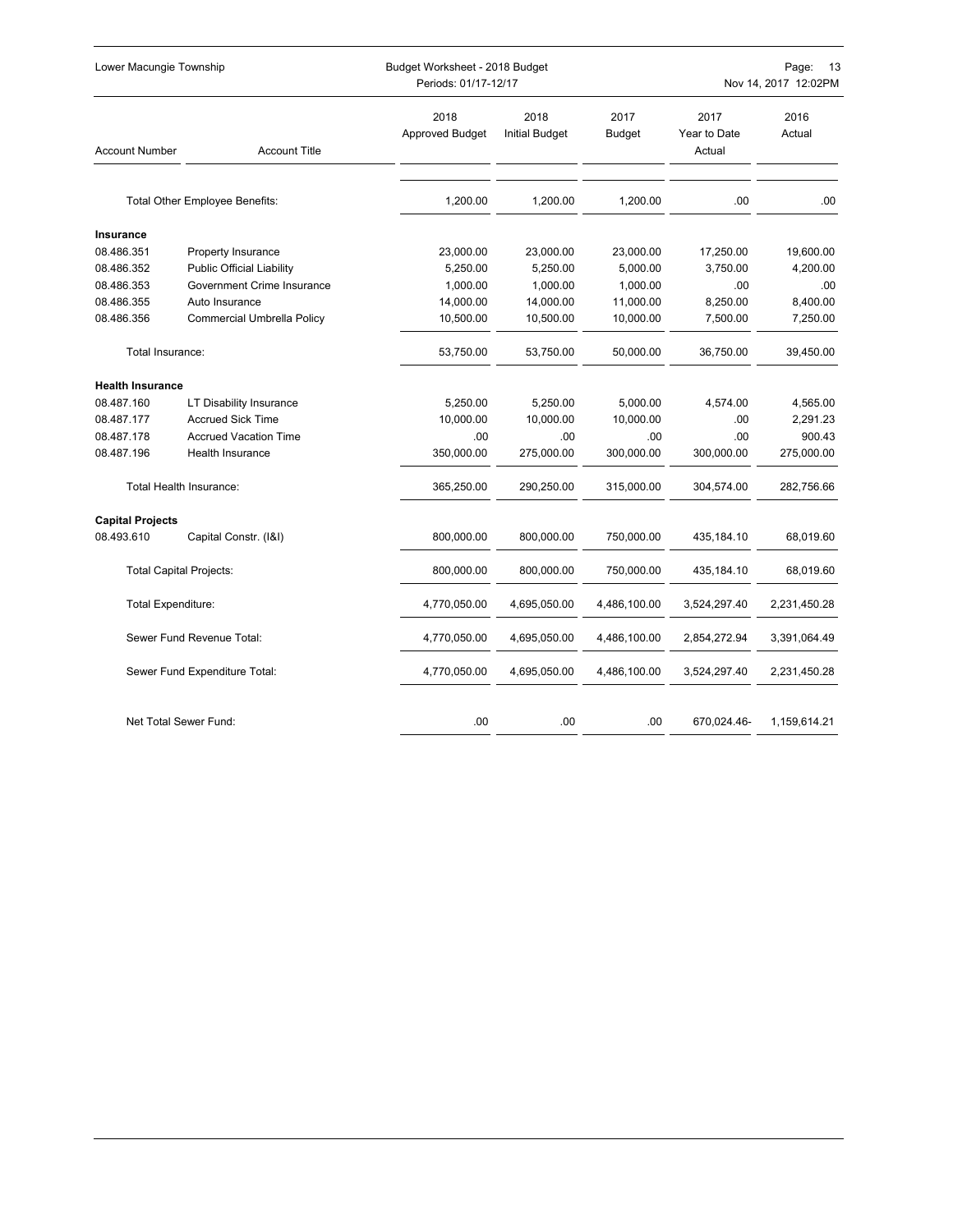| Lower Macungie Township              |                                             | Budget Worksheet - 2018 Budget<br>Periods: 01/17-12/17 |                        |                       | Page:<br>-14<br>Nov 14, 2017 12:02PM |                |  |
|--------------------------------------|---------------------------------------------|--------------------------------------------------------|------------------------|-----------------------|--------------------------------------|----------------|--|
| <b>Account Number</b>                | <b>Account Title</b>                        | 2018<br><b>Approved Budget</b>                         | 2018<br>Initial Budget | 2017<br><b>Budget</b> | 2017<br>Year to Date<br>Actual       | 2016<br>Actual |  |
| <b>Capital Projects Fund</b>         |                                             |                                                        |                        |                       |                                      |                |  |
| <b>Real Property Taxes</b>           |                                             |                                                        |                        |                       |                                      |                |  |
| 30.301.100                           | <b>Real Estate Taxes</b>                    | 1,200,000.00                                           | 1,200,000.00           | 1,200,000.00          | 1,143,338.16                         | 1,128,629.68   |  |
| 30.301.200                           | <b>Real Estate Taxes Prior Years</b>        | 10,000.00                                              | 10,000.00              | 10,000.00             | 170,877.66                           | 19,965.92      |  |
|                                      | <b>Total Real Property Taxes:</b>           | 1,210,000.00                                           | 1,210,000.00           | 1,210,000.00          | 1,314,215.82                         | 1,148,595.60   |  |
| <b>State Grants</b>                  |                                             |                                                        |                        |                       |                                      |                |  |
| 30.354.090                           | <b>State Community Dev Grants</b>           | 900,000.00                                             | 900,000.00             | 479,000.00            | .00                                  | 6,293.63       |  |
| 30.354.150                           | <b>State Recycling Grants</b>               | .00                                                    | .00                    | 205,000.00            | 250,000.00                           | .00            |  |
| <b>Total State Grants:</b>           |                                             | 900,000.00                                             | 900,000.00             | 684,000.00            | 250,000.00                           | 6,293.63       |  |
| <b>Fixed Asset Disposition</b>       |                                             |                                                        |                        |                       |                                      |                |  |
| 30.391.100                           | Sale of Fixed Assets                        | 120,000.00                                             | 120,000.00             | 20,000.00             | .00                                  | 32,446.50      |  |
|                                      | <b>Total Fixed Asset Disposition:</b>       | 120,000.00                                             | 120,000.00             | 20,000.00             | .00                                  | 32,446.50      |  |
| <b>Interfund Operating Transfers</b> |                                             |                                                        |                        |                       |                                      |                |  |
| 30.392.010                           | <b>Transfer From General Fund</b>           | 500,000.00                                             | 2,200,000.00           | 1,597,800.00          | 1,597,800.00                         | 1,129,100.00   |  |
| 30.392.190                           | <b>Transfer From Dev Impact</b>             | 200,000.00                                             | 200,000.00             | 892,000.00            | 691,668.80                           | .00            |  |
|                                      | <b>Total Interfund Operating Transfers:</b> | 700,000.00                                             | 2,400,000.00           | 2,489,800.00          | 2,289,468.80                         | 1,129,100.00   |  |
| <b>Proceeds of General LT Debt</b>   |                                             |                                                        |                        |                       |                                      |                |  |
| 30.393.120                           | <b>General Obligation Bonds</b>             | 6,000,000.00                                           | 6,000,000.00           | 7,000,000.00          | 55,000.00                            | .00            |  |
|                                      | <b>Total Proceeds of General LT Debt:</b>   | 6,000,000.00                                           | 6,000,000.00           | 7,000,000.00          | 55,000.00                            | .00            |  |
| <b>Prior Years Reserve</b>           |                                             |                                                        |                        |                       |                                      |                |  |
| 30.396.000                           | <b>Prior Year Reserve</b>                   | 2,181,800.00                                           | 381,800.00             | 500,000.00            | .00.                                 | .00            |  |
|                                      | <b>Total Prior Years Reserve:</b>           | 2,181,800.00                                           | 381,800.00             | 500,000.00            | .00                                  | .00            |  |
| Total Revenue:                       |                                             | 11,111,800.00                                          | 11,011,800.00          | 11,903,800.00         | 3,908,684.62                         | 2,316,435.73   |  |
| <b>Real Estate Tax Collection</b>    |                                             |                                                        |                        |                       |                                      |                |  |
| 30.403.210                           | <b>Tax Collection Office Supplies</b>       | 24,300.00                                              | 24,300.00              | 24,300.00             | 25,858.40                            | 26,823.30      |  |
|                                      | Total Real Estate Tax Collection:           | 24,300.00                                              | 24,300.00              | 24,300.00             | 25,858.40                            | 26,823.30      |  |
| <b>Intersection Improvements</b>     |                                             |                                                        |                        |                       |                                      |                |  |
| 30.439.612                           | Intersection Improve (ACT 209)              | .00                                                    | .00                    | 200,000.00            | 38,292.12                            | 55,149.42      |  |
|                                      | Total Intersection Improvements:            | .00                                                    | .00                    | 200,000.00            | 38,292.12                            | 55,149.42      |  |
| <b>Bond Issurance Costs</b>          |                                             |                                                        |                        |                       |                                      |                |  |
| 30.475.921                           | Debt Placement Fees                         | .00                                                    | .00                    | .00                   | .00                                  | 286.00         |  |
|                                      | Total Bond Issurance Costs:                 | .00                                                    | .00                    | .00                   | .00                                  | 286.00         |  |
| <b>Capital Projects</b>              |                                             |                                                        |                        |                       |                                      |                |  |
| 30.493.319                           | <b>Trucks &amp; Accessories</b>             | 965,000.00                                             | 965,000.00             | 1,300,000.00          | 333,483.70                           | 214,007.88     |  |
| 30.493.612                           | <b>Community Center Walking Trail</b>       | .00                                                    | .00                    | .00                   | 1,010.25                             | .00            |  |
| 30.493.617                           | Playground Equipment                        | 100,000.00                                             | 100,000.00             | .00                   | .00                                  | .00            |  |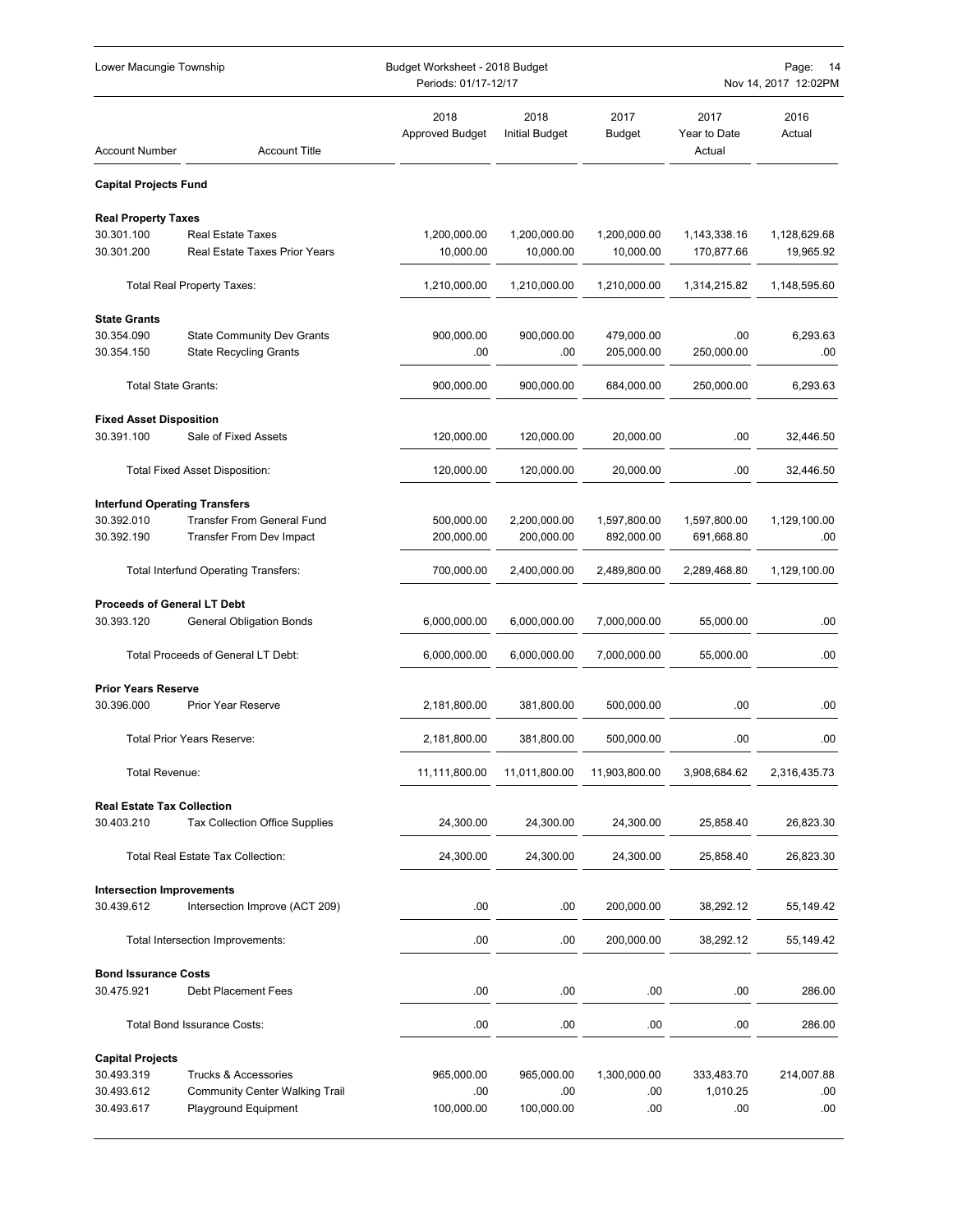| Lower Macungie Township        |                                          | Budget Worksheet - 2018 Budget | Page:<br>15                   |                       |                                |                      |
|--------------------------------|------------------------------------------|--------------------------------|-------------------------------|-----------------------|--------------------------------|----------------------|
|                                |                                          | Periods: 01/17-12/17           |                               |                       |                                | Nov 14, 2017 12:02PM |
| <b>Account Number</b>          | <b>Account Title</b>                     | 2018<br><b>Approved Budget</b> | 2018<br><b>Initial Budget</b> | 2017<br><b>Budget</b> | 2017<br>Year to Date<br>Actual | 2016<br>Actual       |
| 30.493.620                     | <b>Land Purchases</b>                    | 1,600,000.00                   | 1,600,000.00                  | 2,200,000.00          | 720,279.77                     | 215,323.29           |
| 30.493.626                     | Leaf Vacuums                             | 48,000.00                      | 48,000.00                     | .00                   | .00                            | .00                  |
| 30.493.631                     | Mowers & Blowers                         | 141,500.00                     | 141,500.00                    | 63,000.00             | 55,219.38                      | 52,838.76            |
| 30.493.633                     | Hills @ Lockridge CC                     | .00                            | .00                           | 75,000.00             | 9,973.31                       | .00                  |
| 30.493.635                     | Comm Center Improvements                 | 5,900,000.00                   | 5,800,000.00                  | 5,500,000.00          | 359,147.69                     | 29,819.32            |
| 30.493.636                     | Camp Olympic                             | 205,000.00                     | 205,000.00                    | 80,000.00             | 132,759.43                     | 311,074.62           |
| 30.493.637                     | Park Signage                             | 10,000.00                      | 10,000.00                     | .00                   | 89.90                          | 290.85               |
| 30.493.638                     | Park Improvements                        | 375,000.00                     | 375,000.00                    | 50,000.00             | 109,202.20                     | 185,255.17           |
| 30.493.640                     | <b>ARLE Grant Expenditures</b>           | .00                            | .00                           | .00                   | .00                            | 216.13               |
| 30.493.641                     | Pole Barn Bldgs/Storage Sheds            | 125,000.00                     | 125,000.00                    | .00                   | .00                            | .00                  |
| 30.493.642                     | Gas Pumps                                | .00                            | .00                           | 20,000.00             | 9,987.85                       | .00                  |
| 30.493.646                     | PW Annex Capital Projects                | .00                            | .00                           | 60,000.00             | 31,428.28                      | .00                  |
| 30.493.647                     | Sidewalks/Parking Lots                   | 50,000.00                      | 50,000.00                     | 50,000.00             | 32,210.00                      | .00                  |
| 30.493.648                     | Municipal Bldg Capital Improve           | .00                            | .00                           | 140,000.00            | 67,560.51                      | 49,722.22            |
| 30.493.649                     | PW Equipment                             | 145,000.00                     | 145,000.00                    | 60,000.00             | 59,995.14                      | 209,843.12           |
| 30.493.650                     | <b>Bridge Upgrades</b>                   | 300,000.00                     | 300,000.00                    | 200,000.00            | 500,388.31                     | 264,971.64           |
| 30.493.652                     | <b>Bike Trails &amp; Walking Trails</b>  | 900,000.00                     | 900,000.00                    | 606,500.00            | 36,964.17                      | 248,944.27           |
| 30.493.654                     | Recycling Bin Replacement                | .00                            | .00                           | 500,000.00            | 463,754.87                     | 5,307.64             |
| 30.493.655                     | <b>Riverbend Road Reconstruction</b>     | .00                            | .00                           | .00                   | .00                            | 222,278.74           |
| 30.493.656                     | <b>Community Park Projects</b>           | 8,000.00                       | 8,000.00                      | 709,000.00            | 349,575.09                     | 103,603.98           |
| 30.493.657                     | Wescosville CC                           | .00                            | .00                           | 51,000.00             | 29,600.00                      | .00                  |
| 30.493.659                     | <b>Traffic Control Equipment</b>         | 15,000.00                      | 15,000.00                     | 15,000.00             | 13,995.00                      | 57,435.00            |
| 30.493.660                     | <b>Traffic Signals</b>                   | 200,000.00                     | 200,000.00                    | .00                   | .00                            | .00                  |
| <b>Total Capital Projects:</b> |                                          | 11,087,500.00                  | 10,987,500.00                 | 11,679,500.00         | 3,316,624.85                   | 2,170,932.63         |
| <b>Total Expenditure:</b>      |                                          | 11,111,800.00                  | 11,011,800.00                 | 11,903,800.00         | 3,380,775.37                   | 2,253,191.35         |
|                                | Capital Projects Fund Revenue Total:     | 11,111,800.00                  | 11,011,800.00                 | 11,903,800.00         | 3,908,684.62                   | 2,316,435.73         |
|                                | Capital Projects Fund Expenditure Total: | 11,111,800.00                  | 11,011,800.00                 | 11,903,800.00         | 3,380,775.37                   | 2,253,191.35         |
|                                | Net Total Capital Projects Fund:         | .00                            | .00                           | .00                   | 527,909.25                     | 63,244.38            |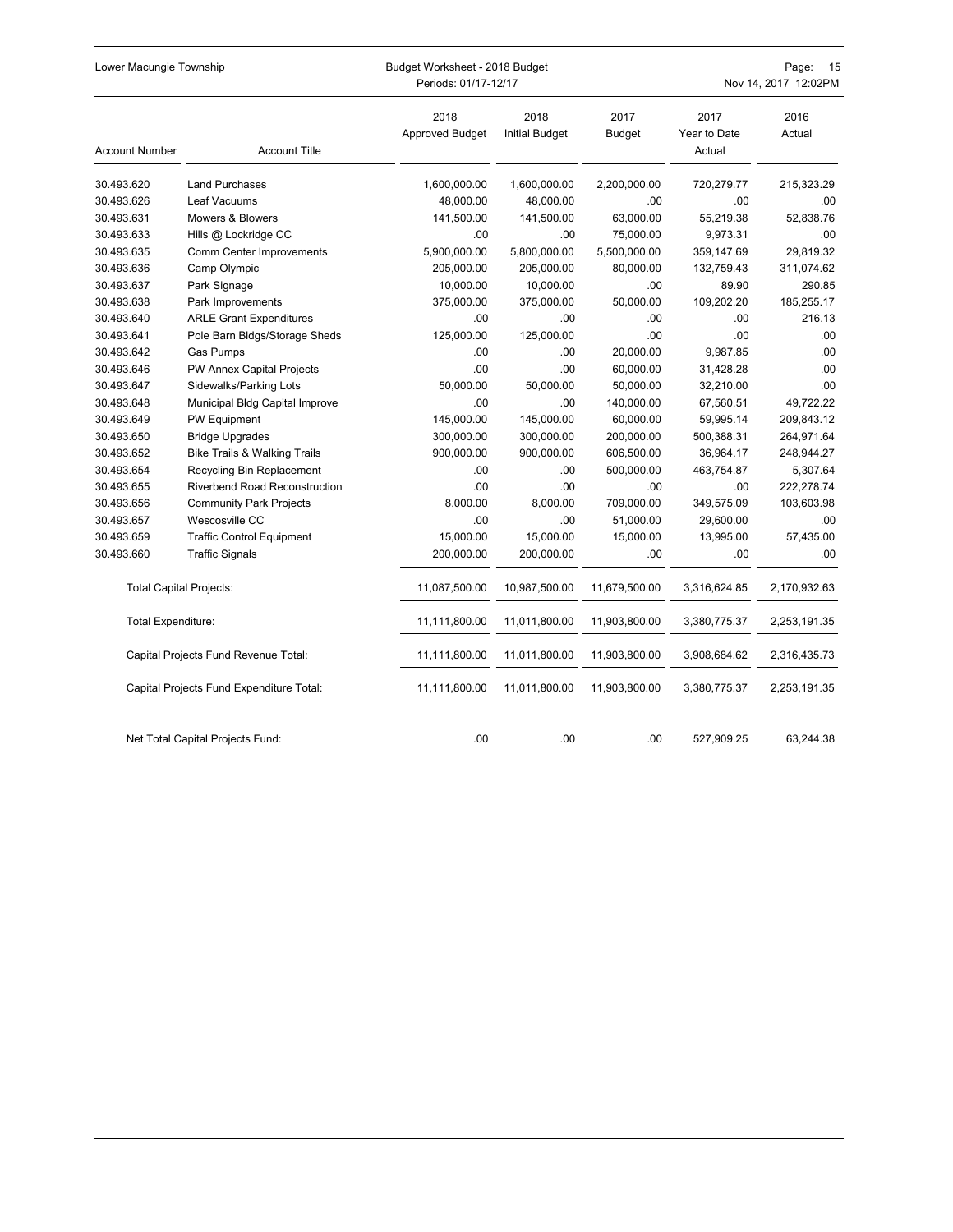|                                        | Lower Macungie Township<br>Budget Worksheet - 2018 Budget<br>Periods: 01/17-12/17 |                         |                               | Page:<br>16<br>Nov 14, 2017 12:02PM |                                |                |
|----------------------------------------|-----------------------------------------------------------------------------------|-------------------------|-------------------------------|-------------------------------------|--------------------------------|----------------|
| <b>Account Number</b>                  | <b>Account Title</b>                                                              | 2018<br>Approved Budget | 2018<br><b>Initial Budget</b> | 2017<br><b>Budget</b>               | 2017<br>Year to Date<br>Actual | 2016<br>Actual |
| <b>Liquid Fuels Fund</b>               |                                                                                   |                         |                               |                                     |                                |                |
| <b>Interest Earnings</b><br>35.341.000 | <b>Interest Earnings</b>                                                          | 8,000.00                | 8,000.00                      | 5,000.00                            | 9,667.69                       | 4,676.35       |
|                                        |                                                                                   |                         |                               |                                     |                                |                |
|                                        | <b>Total Interest Earnings:</b>                                                   | 8,000.00                | 8,000.00                      | 5,000.00                            | 9,667.69                       | 4,676.35       |
| <b>State Shared Revenue</b>            |                                                                                   |                         |                               |                                     |                                |                |
| 35.355.020                             | <b>Liquid Fuels Allocation</b>                                                    | 980,000.00              | 980,000.00                    | 920,000.00                          | 959,768.64                     | 915,981.03     |
|                                        | Total State Shared Revenue:                                                       | 980,000.00              | 980,000.00                    | 920,000.00                          | 959,768.64                     | 915,981.03     |
| <b>Prior Years Reserve</b>             |                                                                                   |                         |                               |                                     |                                |                |
| 35.396.000                             | <b>Prior Years Reserve</b>                                                        | 1,179,000.00            | 1,179,000.00                  | 1,130,000.00                        | .00                            | .00            |
|                                        | <b>Total Prior Years Reserve:</b>                                                 | 1,179,000.00            | 1,179,000.00                  | 1,130,000.00                        | .00                            | .00            |
| Total Revenue:                         |                                                                                   | 2,167,000.00            | 2,167,000.00                  | 2,055,000.00                        | 969,436.33                     | 920,657.38     |
| <b>Winter Maintenance</b>              |                                                                                   |                         |                               |                                     |                                |                |
| 35.432.281                             | Salt                                                                              | 150,000.00              | 150,000.00                    | 150,000.00                          | 61,915.80                      | 76,523.58      |
| 35.432.282                             | Anti-Skid                                                                         | 10,000.00               | 10,000.00                     | 10,000.00                           | 389.53                         | 2,428.02       |
|                                        | <b>Total Winter Maintenance:</b>                                                  | 160,000.00              | 160,000.00                    | 160,000.00                          | 62,305.33                      | 78,951.60      |
| <b>Highways &amp; Streets</b>          |                                                                                   |                         |                               |                                     |                                |                |
| 35.439.283                             | Road Resurfacing                                                                  | 550,000.00              | 550,000.00                    | 550,000.00                          | 526,801.59                     | 466,757.72     |
| 35.439.300                             | <b>Traffic Studies</b>                                                            | 40,000.00               | 40,000.00                     | .00                                 | .00                            | .00            |
| 35.439.612                             | Capital-Traffic Light Upgrades                                                    | 1,200,000.00            | 1,200,000.00                  | 1,000,000.00                        | .00                            | .00            |
|                                        | Total Highways & Streets:                                                         | 1,790,000.00            | 1,790,000.00                  | 1,550,000.00                        | 526,801.59                     | 466,757.72     |
| <b>Capital Projects</b>                |                                                                                   |                         |                               |                                     |                                |                |
| 35.493.680                             | Major Equipment                                                                   | 217,000.00              | 217,000.00                    | 345,000.00                          | 290,751.63                     | .00.           |
|                                        | <b>Total Capital Projects:</b>                                                    | 217,000.00              | 217,000.00                    | 345,000.00                          | 290,751.63                     | .00            |
| <b>Total Expenditure:</b>              |                                                                                   | 2,167,000.00            | 2,167,000.00                  | 2,055,000.00                        | 879,858.55                     | 545,709.32     |
|                                        | Liquid Fuels Fund Revenue Total:                                                  | 2,167,000.00            | 2,167,000.00                  | 2,055,000.00                        | 969,436.33                     | 920,657.38     |
|                                        | Liquid Fuels Fund Expenditure Total:                                              | 2,167,000.00            | 2,167,000.00                  | 2,055,000.00                        | 879,858.55                     | 545,709.32     |
|                                        | Net Total Liquid Fuels Fund:                                                      | .00                     | .00                           | .00                                 | 89,577.78                      | 374,948.06     |
|                                        |                                                                                   |                         |                               |                                     |                                |                |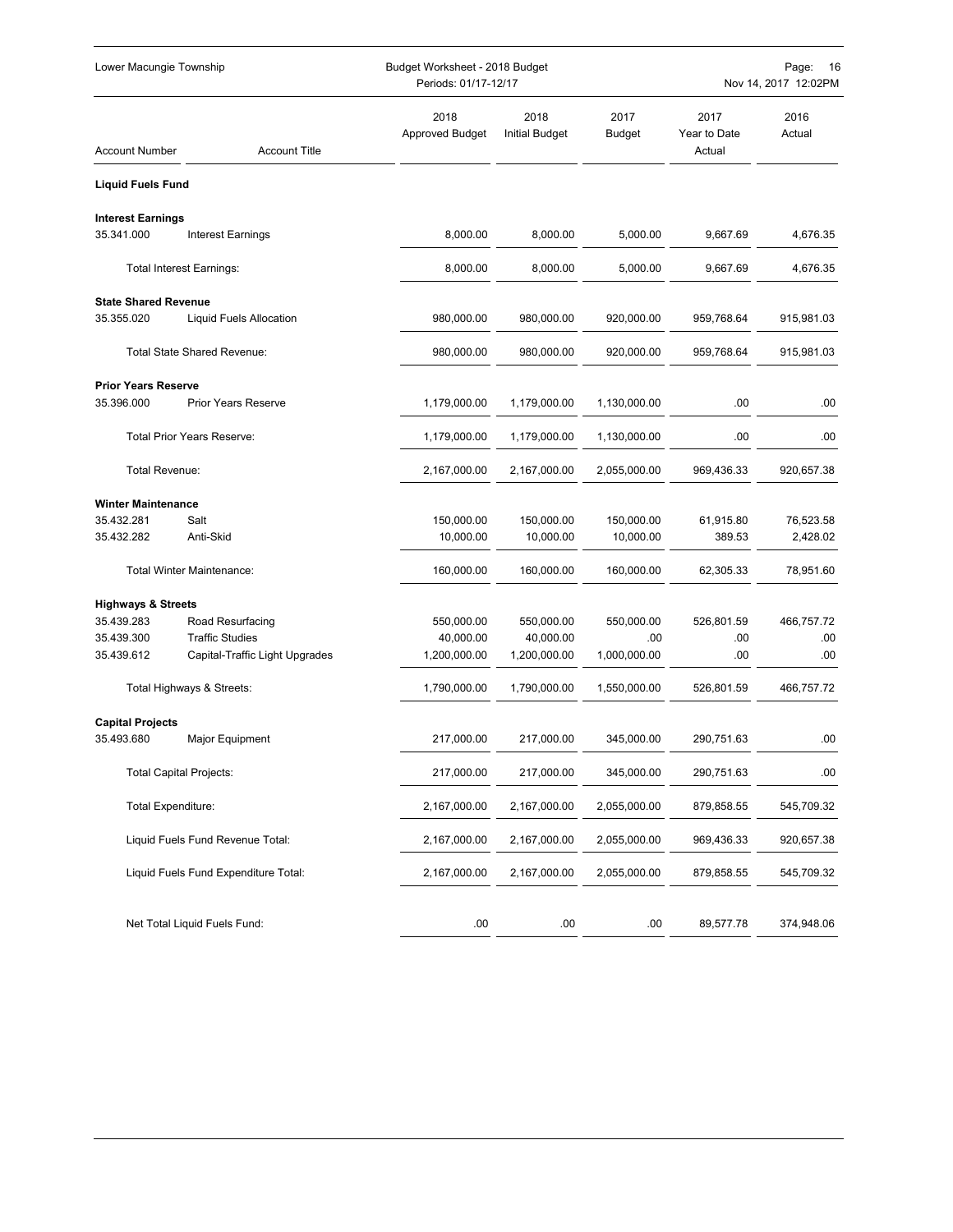# **LOWER MACUNGIE TOWNSHIP 2018 GENERAL FUND (01)**

# **REVENUES**

# **LOCAL TAX ENABLING ACT**

| 01.310.100 | <b>REAL ESTATE TRANSFER TAX</b><br>The Township receives 1/2 of 1% of all real estate sold.                                                                                                           | \$             | 950,000   |
|------------|-------------------------------------------------------------------------------------------------------------------------------------------------------------------------------------------------------|----------------|-----------|
| 01.310.210 | <b>EARNED INCOME TAX (EIT)</b><br>The Earned Income Tax is collected for Township residents<br>at a rate of 1/2 of 1% of their earnings. Berkheimer is the tax<br>collector for all of Lehigh County. | \$             | 5,800,000 |
| 01.310.510 | <b>LOCAL SERVICES TAX (LST)</b><br>Persons working within the Township are assessed \$52 for<br>the benefits derived from the use of local services. Those<br>earning less than \$12,000 are exempt.  | \$             | 500,000   |
|            | <b>LICENSES AND PERMITS</b>                                                                                                                                                                           |                |           |
| 01.321.320 | <b>JUNKYARD LICENSES</b><br>There are 3 junk yards within the Township that pay<br>\$70 (Smith, Knerr, and Horvath are the owners).                                                                   | \$             | 210       |
| 01.321.601 | <b>ELECTRICAL LICENSES</b><br>Any electrician doing business within the Township must have a<br>Township license issued on an annual basis.                                                           | $\mathfrak{S}$ | 6,000     |
| 01.321.602 | <b>PLUMBING LICENSES</b><br>Only certified master plumbers are permitted to do business<br>within the Township and must have a license issued annually.                                               | \$             | 4,000     |
| 01.321.610 | <b>PEDDLERS LICENSES</b><br>Any for profit agency/person going door to door soliciting goods<br>pays a one time fee of \$25 which covers a three month period.                                        | $\mathfrak{S}$ | 500       |
| 01.321.800 | <b>CABLE TV FRANCHISE FEE</b><br>The fee is based on 5% of the gross receipts of cable providers<br>(Service Electric and RCN) and payments are received quarterly.                                   | \$             | 545,000   |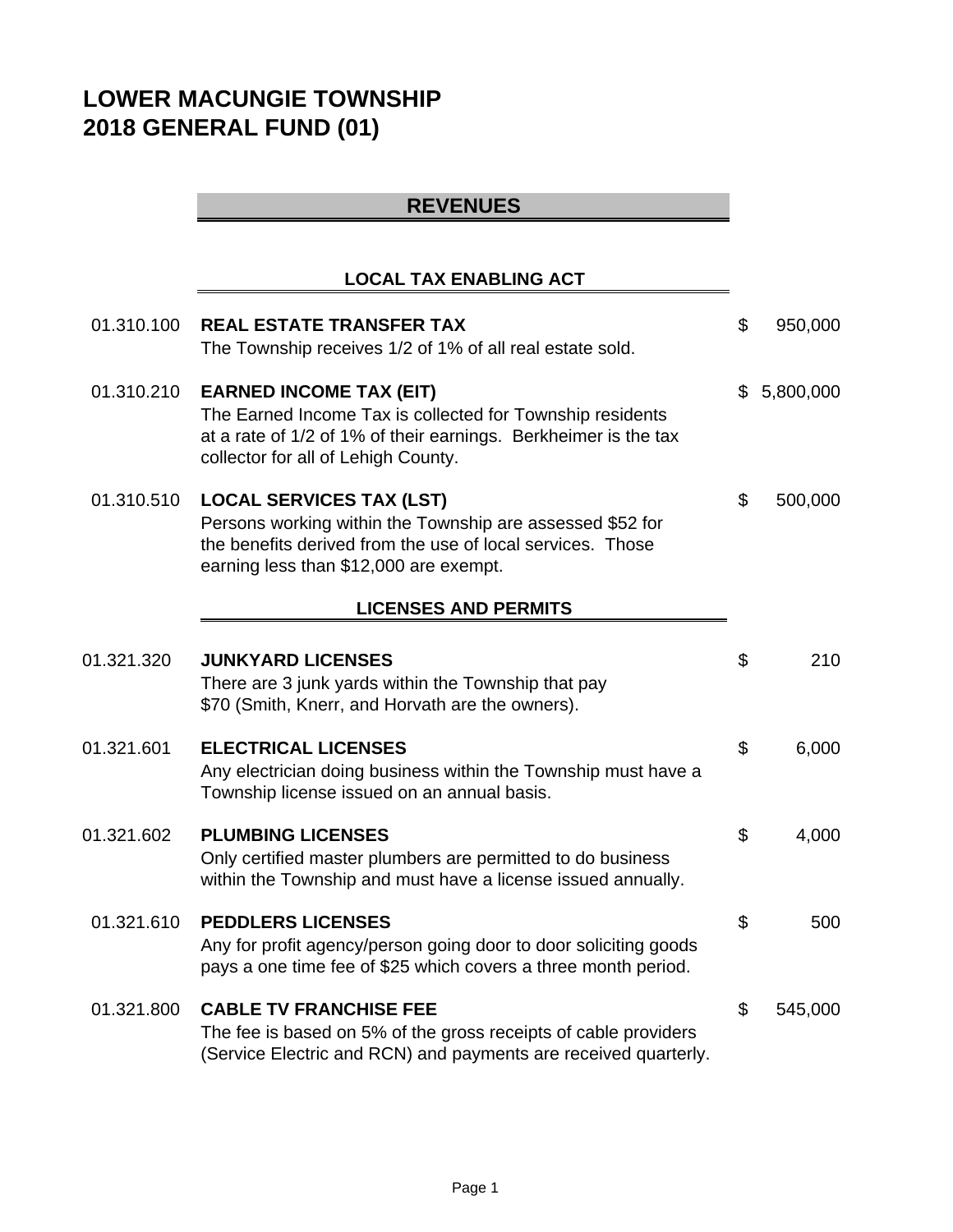# **FINES AND FORFEITURES**

| 01.331.120 | <b>NON-TRAFFIC VIOLATIONS</b><br>Fines are imposed for non-motor vehicle related ordinances,<br>such as illegal parking, building code/weed/grass violations.           | \$<br>18,000  |
|------------|-------------------------------------------------------------------------------------------------------------------------------------------------------------------------|---------------|
|            | <b>INTEREST AND EARNINGS</b>                                                                                                                                            |               |
| 01.341.000 | <b>INTEREST ON INVESTMENTS</b><br>Interest rates on deposits and short term investments.                                                                                | \$<br>10,000  |
|            | <b>RENTS AND ROYALTIES</b>                                                                                                                                              |               |
| 01.342.100 | <b>LAND RENTAL</b><br>Rental of open space for agricultural purposes - Farmland at<br>Kratzer Farm, Quarry Rd, Camp Olympic, and Hamilton Fields.                       | \$<br>12,800  |
| 01.342.206 | <b>KRATZER HOUSE</b><br>The rental of this property is about \$1,200 per month, but is<br>reduced for managament fees and repairs.                                      | \$<br>12,000  |
| 01.342.207 | <b>SCHANTZ FARM HOUSE RENTAL</b><br>The rental of this property is based on an average of \$1300 per<br>month after payment for property management fees and repairs.   | \$<br>13,500  |
| 01.342.211 | <b>CAMP OLYMPIC FARMHOUSE</b><br>The rental of this property is based on an average of \$1400 per<br>month after payment for property management fees and repairs.      | \$<br>17,000  |
| 01.342.212 | <b>CAMP OLYMPIC BUNGALOW</b><br>The rental of this property is based on an average of \$980 per<br>month after payment for management fees and repairs.                 | \$<br>12,000  |
| 01.342.530 | <b>CELL TOWER RENTAL</b><br>Cell tower leased by AT&T with other cell carriers subletting.                                                                              | \$<br>15,000  |
| 01.342.545 | OFFICE RENTAL-STATE REP.<br>Rental of office space to State Representative for \$1,200/month                                                                            | \$<br>15,000  |
|            | <b>STATE GRANTS</b>                                                                                                                                                     |               |
| 01.354.020 | <b>STATE AID VOLUNTEER FIRE</b><br>In September, the Township receives a contribution from the State<br>that gets distributed to the LMT Fireman's Relief Associations. | \$<br>250,000 |
| 01.354.090 | <b>STATE COMMUNITY DEVELOPMENT GRANTS</b>                                                                                                                               | \$<br>25,000  |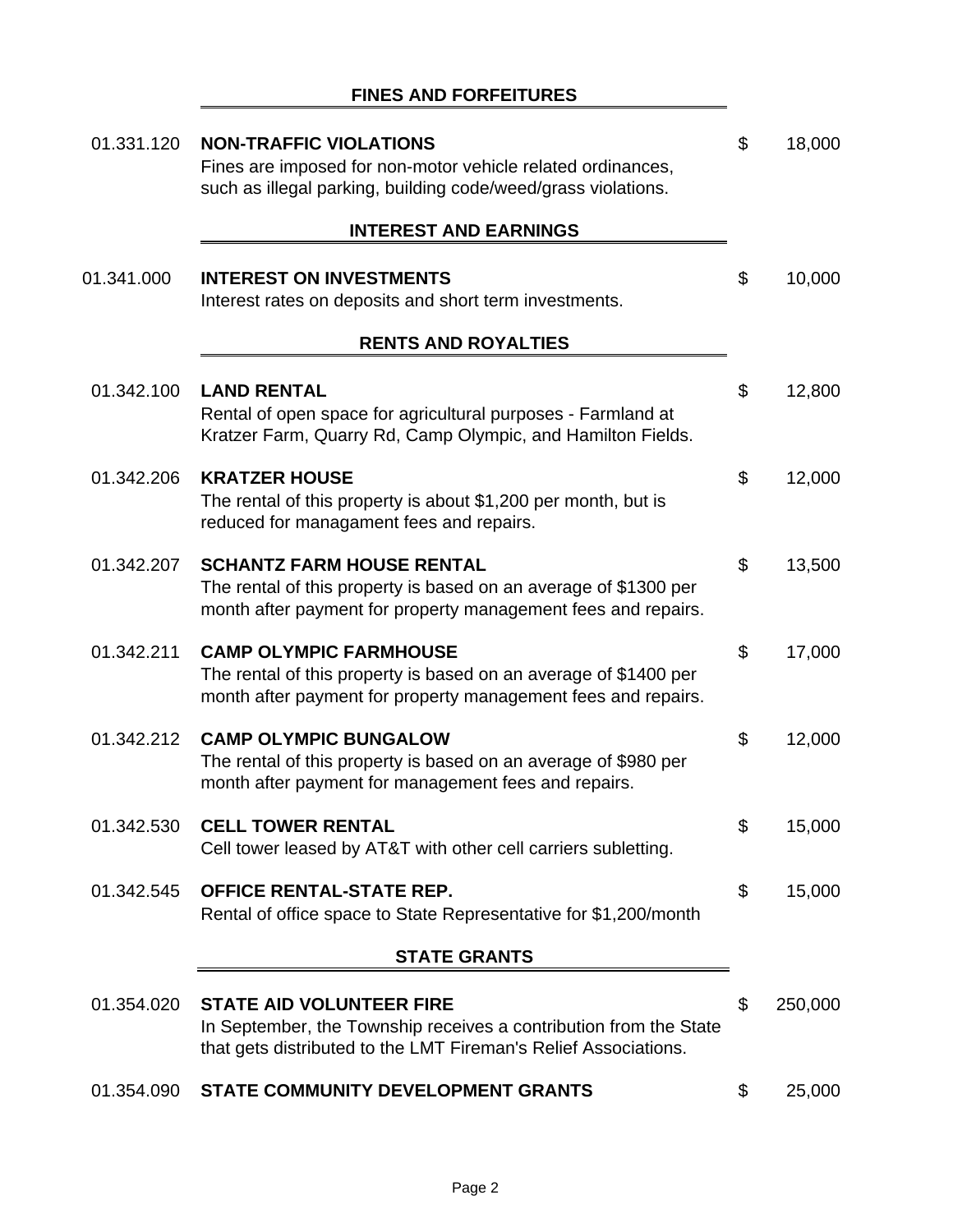| 01.354.150 | <b>STATE RECYCLING GRANTS</b><br>As part of the State Act 101 legislation, Lower Macungie<br>Township receives money from the state for the residential and<br>commercial recyclables it collects.                                                                                                                                                                                            | \$<br>130,000 |
|------------|-----------------------------------------------------------------------------------------------------------------------------------------------------------------------------------------------------------------------------------------------------------------------------------------------------------------------------------------------------------------------------------------------|---------------|
|            | <b>STATE SHARED REVENUE</b>                                                                                                                                                                                                                                                                                                                                                                   |               |
| 01.355.010 | <b>PURTA (Public Utility Real Estate Tax)</b><br>In October of each year, the Township receives a check from the<br>State for all public utilities with land or buildings in the Twp.                                                                                                                                                                                                         | \$<br>600     |
| 01.355.040 | <b>ALCOHOL BEVERAGES LICENSES</b><br>In September of each year, the Township receives a check from<br>the State for each establishment that dispenses liquor within the<br>Township. There are currently 12 establishments.                                                                                                                                                                   | \$<br>3,480   |
| 01.355.050 | <b>MUNICIPAL STATE AID PENSION</b><br>In September of each year, the Township receives a check from<br>the State to help defray the costs of the employee pension plan.<br>Contributions begin after a full-time employee commences their<br>3rd year of employment.                                                                                                                          | \$<br>185,000 |
|            | <b>CHARGES FOR SERVICES-DEVELOPMENTS</b>                                                                                                                                                                                                                                                                                                                                                      |               |
| 01.361.400 | <b>RESIDENTIAL PLAN REVIEW FEES</b><br>Any person contemplating building/renovating a residential<br>property must have the plans reviewed by the Township.<br>The fee is based on the square footage of the project. This<br>includes residential subdivision land development fees with the<br>applicable amount deposited in developers' escrow.                                           | \$<br>20,000  |
| 01.361.401 | <b>COMMERCIAL PLAN REVIEW FEES</b><br>Any person contemplating building/renovating a commercial<br>property must have the plans reviewed by the Township.<br>The fee is based on the square footage of the project or the cost<br>of construction (alterations). This includes commercial<br>subdivision land development fees with the applicable amount<br>deposited in developers' escrow. | \$<br>55,000  |
| 01.361.710 | <b>PHOTOCOPIES</b><br>Any resident who needs copies of township paperwork pays a<br>nominal fee. With the number of right-to-know requests<br>increasing, there will be a corresponding increase in the amounts<br>received for photocopies. The price ranges from \$0.25 - \$1.00<br>per copy depending upon size and color requested.                                                       | \$<br>500     |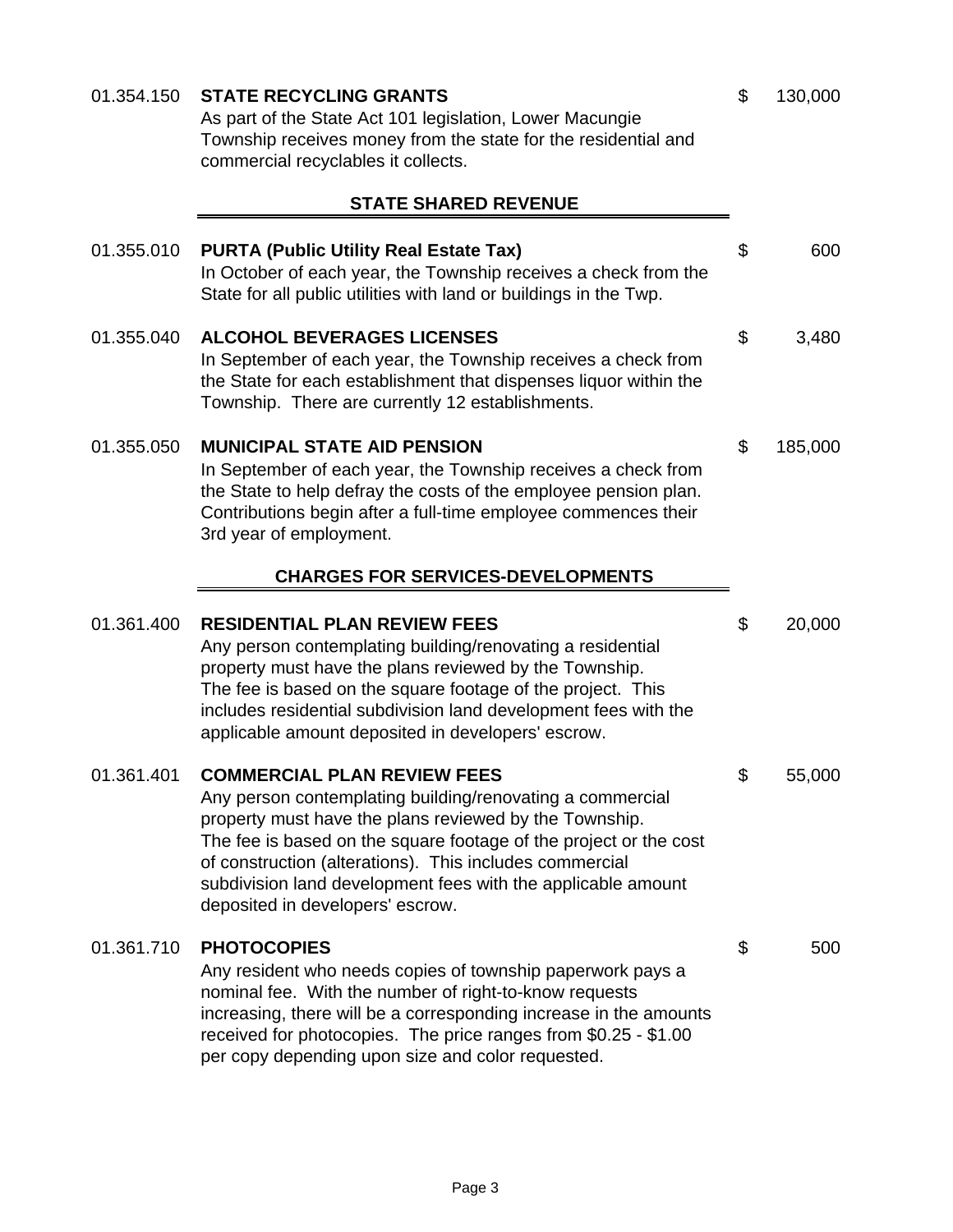# **CHARGES FOR SERVICES-PUBLIC**

÷,

| 01.362.140 | <b>SCHOOL CROSSING GUARDS</b><br>50% reimbursement from East Penn School District for Willow<br>Lane School crossing guard expenditures.                                                                                            | \$<br>31,000  |
|------------|-------------------------------------------------------------------------------------------------------------------------------------------------------------------------------------------------------------------------------------|---------------|
| 01.362.402 | <b>FIRE CODE PLAN REVIEW</b><br>Review fee for third party plans that indicate whether a sprinkler<br>system or other items are required for conformity with the<br>International Fire Code as well as commercial fire inspections. | \$<br>35,000  |
| 01.362.410 | <b>BUILDING PERMITS</b><br>Fees for construction of residential projects; includes inspections<br>and plan reviews.                                                                                                                 | \$<br>70,000  |
| 01.362.411 | <b>BUILDING PERMITS/COMMERCIAL</b><br>Fees for construction of commercial projects; includes<br>inspections and plan design by 3rd parties.                                                                                         | \$<br>120,000 |
| 01.362.420 | <b>ELECTRICAL PERMITS</b><br>Fees for plan check and inspection by 3rd party inspectors.                                                                                                                                            | \$<br>100,000 |
| 01.362.430 | <b>PLUMBING PERMITS</b><br>The fees for all installations, examinations, in-house S-E-O for<br>residential, and 3rd party commercial.                                                                                               | \$<br>30,000  |
| 01.362.450 | <b>ROP USE &amp; OCCUPANCY PERMITS</b><br>Road Opening Permits required to excavate on Township roads.                                                                                                                              | \$<br>6,000   |
| 01.362.470 | <b>MECHANICAL PERMITS</b><br>The township appoints a 3rd party inspector to do all mechanical<br>inspections. The township charges the property owner and then<br>reimburses the 3rd party inspector.                               | \$<br>6,000   |
| 01.362.480 | <b>ZONING PERMITS</b><br>This fee is for driveway/fence/accessory structures and use,<br>setbacks, height, building coverage, etc. compliance with zoning<br>regulations.                                                           | \$<br>6,000   |
| 01.362.490 | ON LOT GRADING/POOL REVIEWS<br>Before any person can excavate on their property they must<br>first receive an on lot grading permit. This permit is necessary so<br>that proper erosion and sedimentation plans are in place.       | \$<br>6,000   |
| 01.362.500 | <b>BURNING PERMITS</b><br>Zoning Officer issues permits to landowners for burning. These<br>permits are given to religious organizations, farmers burning<br>agricultural crops, or for fire training.                              | \$<br>100     |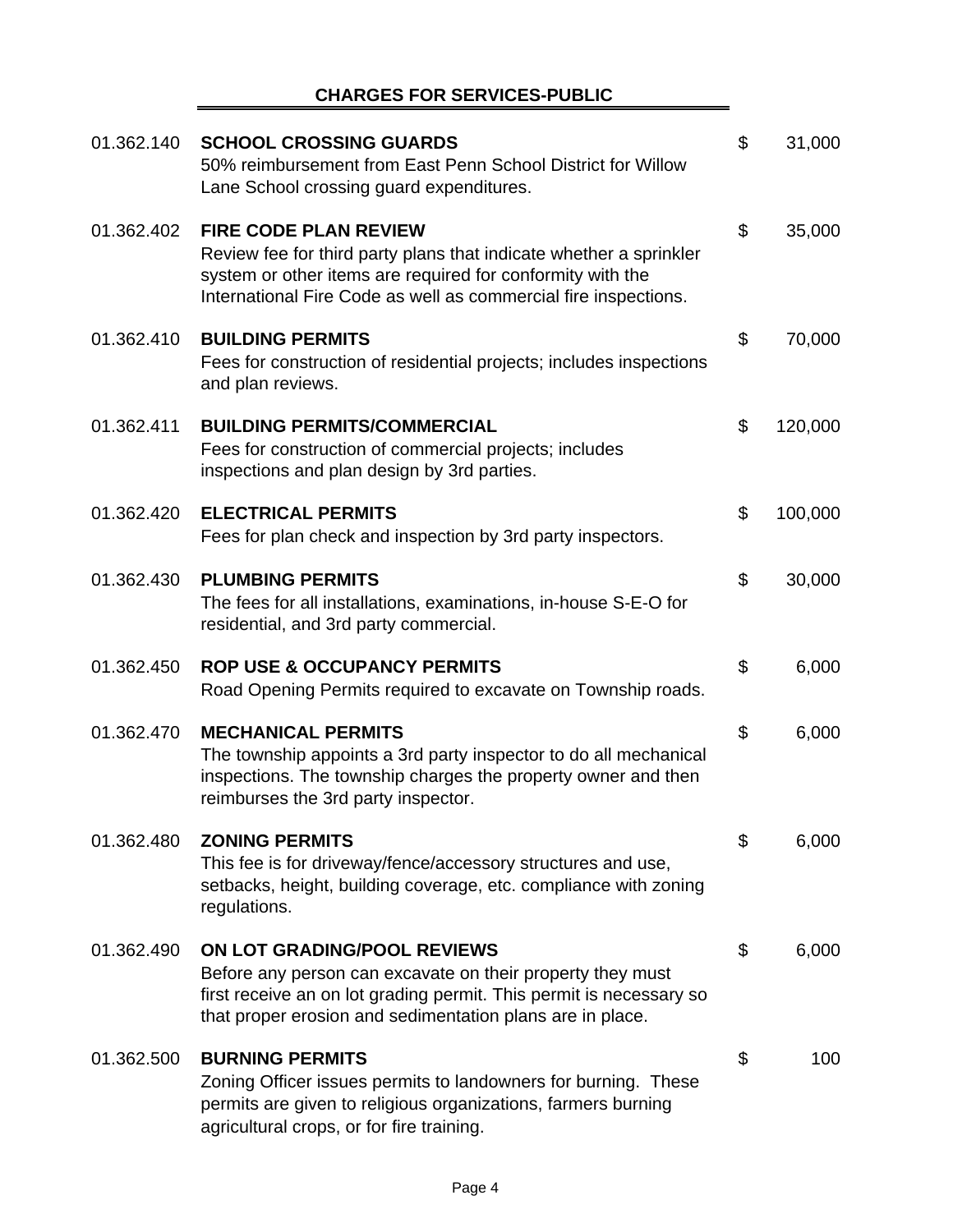| 01.362.580 | <b>SPRINKLER SYSTEM INSPECTIONS</b><br>Fee for sprinkler system inspections.                                                                                                                                                                                                                               | \$<br>4,500     |
|------------|------------------------------------------------------------------------------------------------------------------------------------------------------------------------------------------------------------------------------------------------------------------------------------------------------------|-----------------|
| 01.362.600 | <b>MISCELLANEOUS PERMITS</b><br>Permits for blasting, razing/demolition, or certificates of<br>structural integrity.                                                                                                                                                                                       | \$<br>200       |
|            | <b>SANITATION</b>                                                                                                                                                                                                                                                                                          |                 |
| 01.364.300 | <b>SOLID WASTE REGULAR CHARGES</b><br>The fee charged for trash collection is \$288 per year<br>and covers the cost of collection by Waste Management.                                                                                                                                                     | \$<br>2,600,000 |
| 01.364.305 | <b>PENALTIES ASSESSED</b><br>Late fee and interest penalties for trash customers.                                                                                                                                                                                                                          | \$<br>20,000    |
| 01.364.350 | <b>BAG TAGS</b><br>Fee of \$2.50 is charged to purchase bright orange<br>tags used on trash bags to identify yard clippings.                                                                                                                                                                               | \$<br>1,200     |
| 01.364.900 | YARD WASTE LOADING FEES<br>Mulch loading service for Township Residents.                                                                                                                                                                                                                                   | \$<br>5,500     |
|            | <b>CULTURE AND RECREATION</b>                                                                                                                                                                                                                                                                              |                 |
| 01.367.110 | <b>SWIMMING POOL FEES</b><br>Fees for Residential passes: family is \$175, husband/wife is \$120,<br>adult is \$80, child pass is \$60 and senior is \$40.<br>Nonresidential family is \$275, husband/wife is \$200, adult is \$120,<br>child is \$80 and Senior Adult is \$50. Includes daily entry fees. | \$<br>100,000   |
| 01.367.111 | <b>SWIM LESSONS FEES</b><br>The Township charges \$50 for pool member and \$70 for<br>non-pool member for eight 1/2 hour sessions.                                                                                                                                                                         | \$<br>7,700     |
| 01.367.112 | <b>POOL SNACK BAR INCOME</b><br>Snack bar items sold at pool during the summer season.                                                                                                                                                                                                                     | \$<br>20,000    |
| 01.367.120 | <b>PLAYGROUND FEES</b><br>Township charges \$150 per child for this 7 week program.                                                                                                                                                                                                                        | \$<br>53,000    |
| 01.367.140 | <b>CAMP OLYMPIC PAVILLION RENTAL</b><br>Pavilion rental for resident is \$100/day; non-resident \$200/day.                                                                                                                                                                                                 | \$<br>4,500     |
| 01.367.142 | <b>CAMP OLYMPIC BARN RENTAL</b><br>Rental of this renovated barn is for social events.                                                                                                                                                                                                                     | \$<br>10,000    |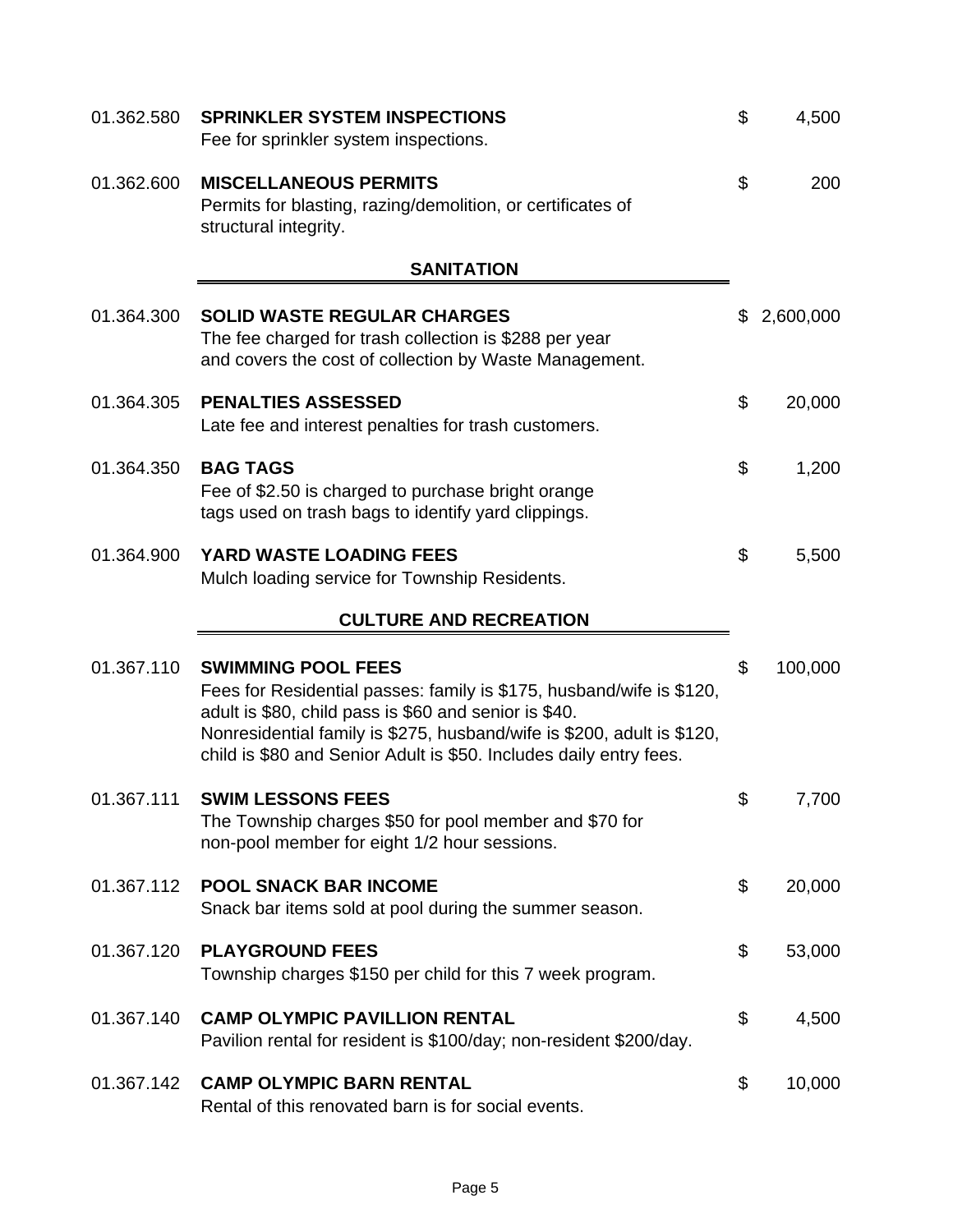| 01.367.145 | <b>WESCOSVILLE RECREATION HALL RENTAL</b><br>Resident rental is \$200/day for building; \$250/day for building and<br>pavillion. Non-resident rental is \$400/day for building; \$500 for<br>building and pavillion. | \$<br>15,000  |
|------------|----------------------------------------------------------------------------------------------------------------------------------------------------------------------------------------------------------------------|---------------|
| 01.367.150 | <b>GYM RENTAL</b><br>Fee for Community Center Gym usage, \$50-\$100/hour depending<br>on resident status and weekday or weekend rental.                                                                              | \$<br>28,000  |
| 01.367.153 | <b>COMMUNITY ROOM RENTAL A&amp;B</b><br>Rental of Community Center Rooms A & B for resident - \$80/hour<br>and nonresident - \$100/hour.                                                                             | \$<br>19,850  |
| 01.367.156 | <b>COMMUNITY CENTER SNACK BAR</b><br>Money from soda machines.                                                                                                                                                       | \$<br>700     |
| 01.367.157 | HILLS OF LOCKRIDGE CENTER RENTAL<br>Resident rental \$150/day. Non-resident rental \$300/day.                                                                                                                        | \$<br>13,500  |
| 01.367.160 | <b>LIBRARY REIMBURSABLE EXPENSES</b><br>The Lower Macungie Township Library reimburses the township<br>for electrical and gas service, pest control, and alarm services.                                             | \$<br>20,000  |
| 01.367.200 | <b>COMMUNITY CENTER PROGRAMS</b><br>Cultural programs offered for a fee at the Community Center.                                                                                                                     | \$<br>70,000  |
| 01.367.300 | <b>GARDEN PLOT PROGRAM</b><br>Resident \$30/lot for plots at Bogie Ave. and Camp Olympic.<br>Non-resident \$40/lot at Camp Olympic (non-resident not permitted<br>at Bogie Ave.)                                     | \$<br>2,900   |
| 01.367.301 | <b>FIELD USE FEES</b><br>Fees for use of Township fields.                                                                                                                                                            | \$<br>3,300   |
| 01.367.315 | <b>DOG PARK FEES</b><br>Fees for use of Dog Park.                                                                                                                                                                    | \$<br>2,000   |
|            | <b>REIMBURSEMENTS AND REFUNDS</b>                                                                                                                                                                                    |               |
| 01.380.100 | <b>INSURANCE REIMBURSEMENTS</b><br>For workers compensation dividend, medical dividend,<br>and other refunds received are from insurance companies<br>due to damage to Township property.                            | \$<br>120,000 |
| 01.380.300 | <b>MISC. REV AND REIMBURSEMENTS</b><br>Revenue received from other sources not included in the outlined<br>budget categories.                                                                                        | \$<br>500     |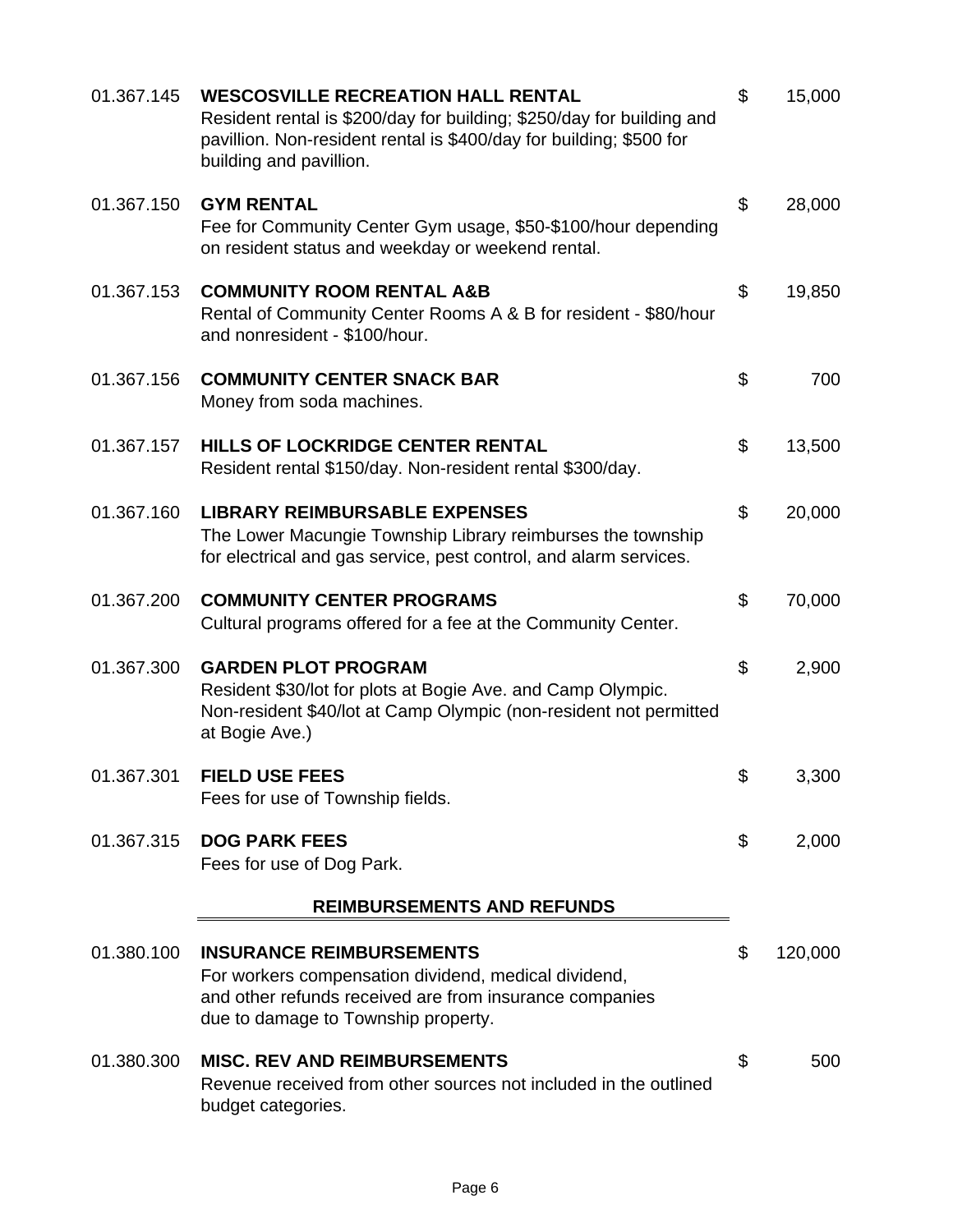| 01.380.900 | <b>REFUNDS FOR EXPENSES</b><br>Refunds of expenses paid by the Township.                                                                                                  | \$<br>4,000     |
|------------|---------------------------------------------------------------------------------------------------------------------------------------------------------------------------|-----------------|
|            | <b>SPECIAL ASSESSMENTS</b>                                                                                                                                                |                 |
| 01.383.110 | <b>STREET LIGHT TAX</b><br>Approximately 4,000 property owners billed for street lights.                                                                                  | \$<br>284,000   |
| 01.383.111 | <b>STREET LIGHT TAX</b><br>Delinquent accounts                                                                                                                            | \$<br>2,000     |
| 01.383.500 | <b>PENALTIES LATE PAYMENT</b><br>Charges for late payment of the tax.                                                                                                     | \$<br>1,000     |
|            | <b>INTERFUND OPERATING TRANSFERS</b>                                                                                                                                      |                 |
| 01.392.370 | <b>TRANSFER FROM DEV. IMPACT FUND</b><br>Transfers from the Developers' Impact Fund for recreation, traffic<br>light, street tree, and detention pond expenses as needed. | \$<br>200,000   |
|            | <b>PRIOR YEAR REVENUE</b>                                                                                                                                                 |                 |
| 01.396.000 | <b>PRIOR YEAR RESERVES</b>                                                                                                                                                | \$<br>1,058,345 |
|            | <b>EXPENSES</b>                                                                                                                                                           |                 |
|            | <b>LEGISLATIVE</b>                                                                                                                                                        |                 |
| 01.400.105 | <b>SALARIES &amp; WAGES - ELECTED</b><br>The 5 Commissioners are paid \$4,125 each and the Treasurer<br>is paid \$10,000.                                                 | \$<br>30,700    |
| 01.400.210 | <b>OFFICE SUPPLIES</b><br>Purchase of business cards, file cabinets, laptops, and other<br>office supplies for the Board of Commissioners.                                | \$<br>1,000     |
| 01.400.420 | <b>DUES, MEMBERSHIPS &amp; SUBSCRIPTIONS</b><br>Membership to League of Cities/PSATS                                                                                      | \$<br>500       |
| 01.400.460 | <b>MEETINGS &amp; CONFERENCES</b><br>Attendance at seminars/workshops by Commissioners.                                                                                   | \$<br>1,000     |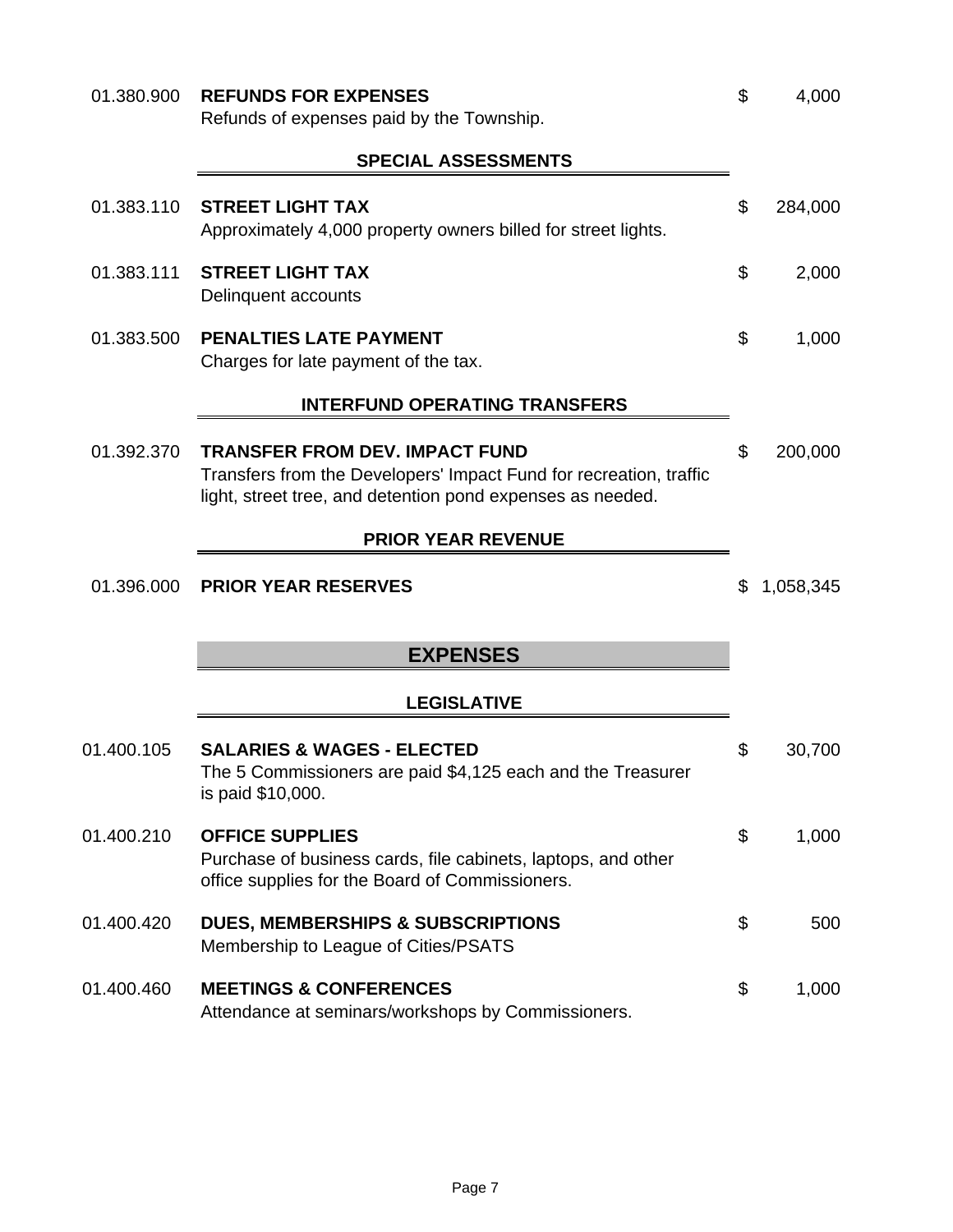# **FINANCIAL ADMINISTRATION**

J,

| 01.402.112 | <b>SALARIES &amp; WAGES - FULL TIME</b><br>Salaries for the Director of Finance, Accounts Payable Admin.,<br>Cashier, and Asst. Finance Director (50%)                            | \$<br>218,300 |
|------------|-----------------------------------------------------------------------------------------------------------------------------------------------------------------------------------|---------------|
| 01.402.210 | <b>OFFICE SUPPLIES</b><br>Forms, checks, various other office supplies.                                                                                                           | \$<br>1,000   |
| 01.402.260 | <b>SMALL TOOLS &amp; MINOR EQUIPMENT</b><br>Items purchased for Finance Dept.                                                                                                     | \$<br>1,000   |
| 01.402.307 | <b>ACCOUNTING SYSTEMS</b><br>Annual support agreement with Dallas Data Systems \$26,000                                                                                           | \$<br>26,000  |
| 01.402.311 | <b>ACCOUNTING &amp; AUDITING SERVICES</b><br>Annual audit services Kirk, Summa & Co. \$16,250,<br>Consultant for OPEB \$4,750.                                                    | \$<br>16,000  |
| 01.402.317 | <b>PAYROLL PROCESSING</b><br>Fees for JetPay payroll processing.                                                                                                                  | \$<br>8,500   |
| 01.402.353 | <b>SURETY &amp; FIDELITY</b><br>Surety bonds for Twp. Manager, Director of Finance,<br>Assistant Finance Director, Accts. Payable Clerk,<br>2 Cashiers, and Utility Administrator | \$<br>8,100   |
| 01.402.390 | <b>BANK SERVICE CHARGES/FEES</b><br>Monthly bank fees and services charges.                                                                                                       | \$<br>8,000   |
| 01.402.420 | <b>DUES, MEMBERSHIPS &amp; SUBSCRIPTIONS</b><br>Memberships wit h GFOA etc.                                                                                                       | \$<br>1,100   |
| 01.402.460 | <b>MEETINGS &amp; CONFERENCES</b><br>Refresher courses, seminars, and workshops attended by<br>Finance Dept. personnel.                                                           | \$<br>2,500   |
|            | <b>LEGAL SERVICES</b>                                                                                                                                                             |               |
| 01.404.401 | <b>SOLICITOR</b><br>Solicitor is Richard Somach of Norris McLaughlin & Marcus                                                                                                     | \$<br>110,000 |
| 01.404.402 | <b>LABOR RELATIONS</b><br>Personnel Labor issues as well as labor relation seminars.                                                                                              | \$<br>5,000   |
| 01.404.403 | <b>LEGAL PLANNING</b><br>Solicitor is Peter Lehr of Norris McLaughlin & Marcus<br><b>Zoning Ordinance Update</b>                                                                  | \$<br>40,000  |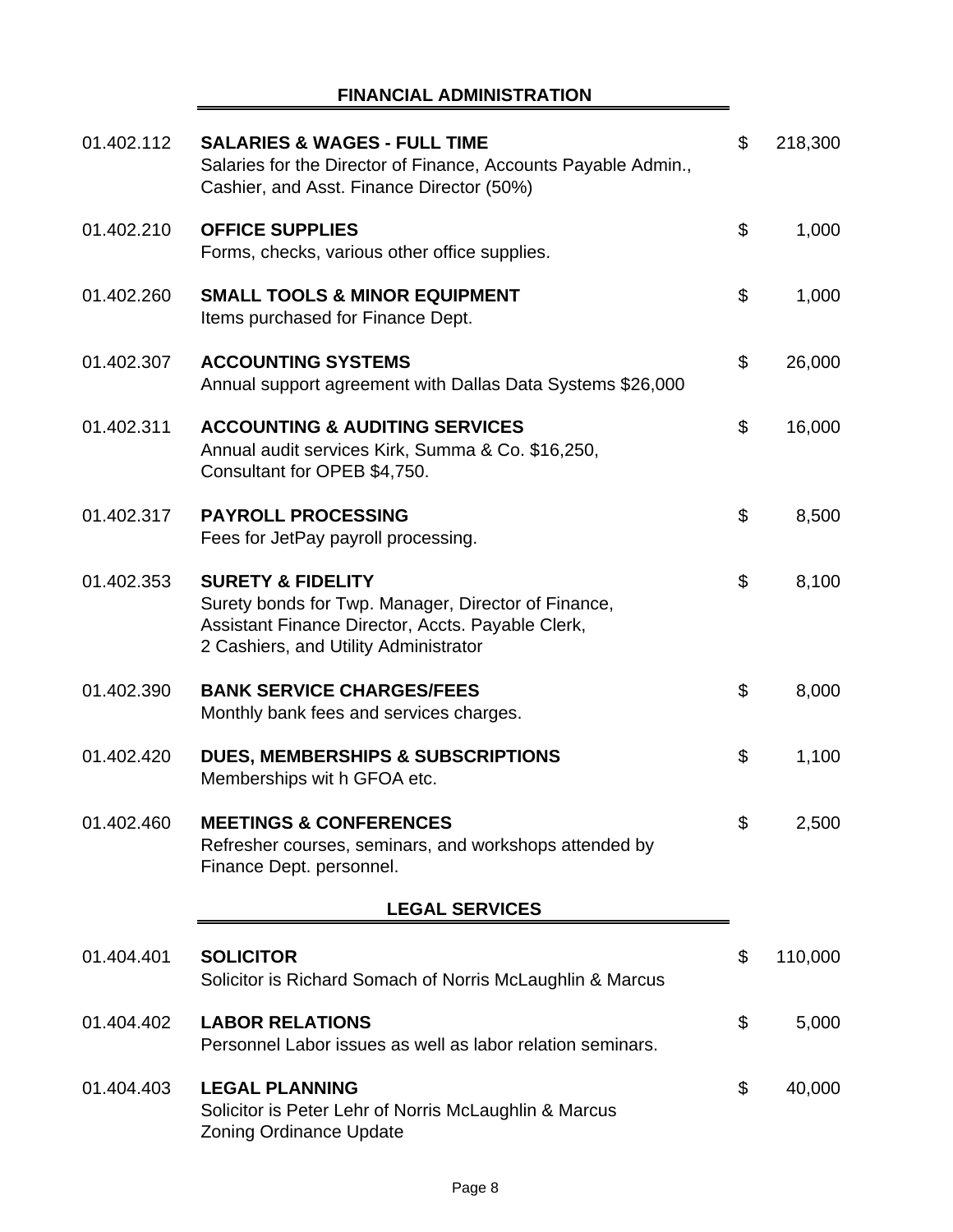| 01.404.404 | <b>LEGAL ZONING BOARD</b><br>Legal Advisor is Mark Malkames of Malkames Law Offices                                                                                       | \$<br>5,000   |
|------------|---------------------------------------------------------------------------------------------------------------------------------------------------------------------------|---------------|
| 01.404.405 | <b>LITIGATION</b><br><b>Potential lawsuits</b>                                                                                                                            | \$<br>25,000  |
| 01.404.406 | <b>LEGAL ZONING ENFORCEMENT</b><br>Code enforcement legal issues including municipal liens.                                                                               | \$<br>7,500   |
|            | <b>SECRETARY</b>                                                                                                                                                          |               |
| 01.405.112 | <b>SALARIES &amp; WAGES - FULLTIME</b><br>Salaries for Assistant Twp. Manager/Secretary, Receptionist,<br>and HR Admin Assistant                                          | \$<br>159,300 |
| 01.405.210 | <b>OFFICE SUPPLIES</b><br>Office supplies for Municipal Office, Public Works Annex, and<br><b>Community Center.</b>                                                       | \$<br>10,000  |
| 01.405.249 | <b>GENERAL EXPENSE</b><br>Kitchen expenses and sympathy contributions.                                                                                                    | \$<br>1,000   |
| 01.405.341 | <b>ADVERTISING</b><br>All legal and display ads, incl. Board/Commission Meetings,<br>ordinances, and public announcements; filing fees for Lehigh<br>County Dept. of Law. | \$<br>8,000   |
| 01.405.420 | <b>DUES, MEMBERSHIPS &amp; SUBSCRIPTIONS</b><br>Legal or government subscriptions.                                                                                        | \$<br>500     |
| 01.405.450 | <b>CONTRACTED SERVICES</b><br>Offtek maintenance billing for the copier machines.                                                                                         | \$<br>6,500   |
| 01.405.460 | <b>MEETINGS &amp; CONFERENCES</b><br>State/County/Local Government seminars.                                                                                              | \$<br>1,000   |
|            | <b>GENERAL TOWNSHIP ADMINISTRATION</b>                                                                                                                                    |               |
| 01.406.112 | <b>SALARIES &amp; WAGES - FULL TIME</b><br>Township Manager's salary.                                                                                                     | \$<br>126,800 |
| 01.406.115 | <b>SALARIES &amp; WAGES - PART TIME</b><br>Summer intern salary.                                                                                                          | \$<br>5,000   |
| 01.406.215 | <b>POSTAGE</b><br>Refill postage meter for township mail and newsletter. Lease and<br>maintain postage equipment.                                                         | \$<br>17,000  |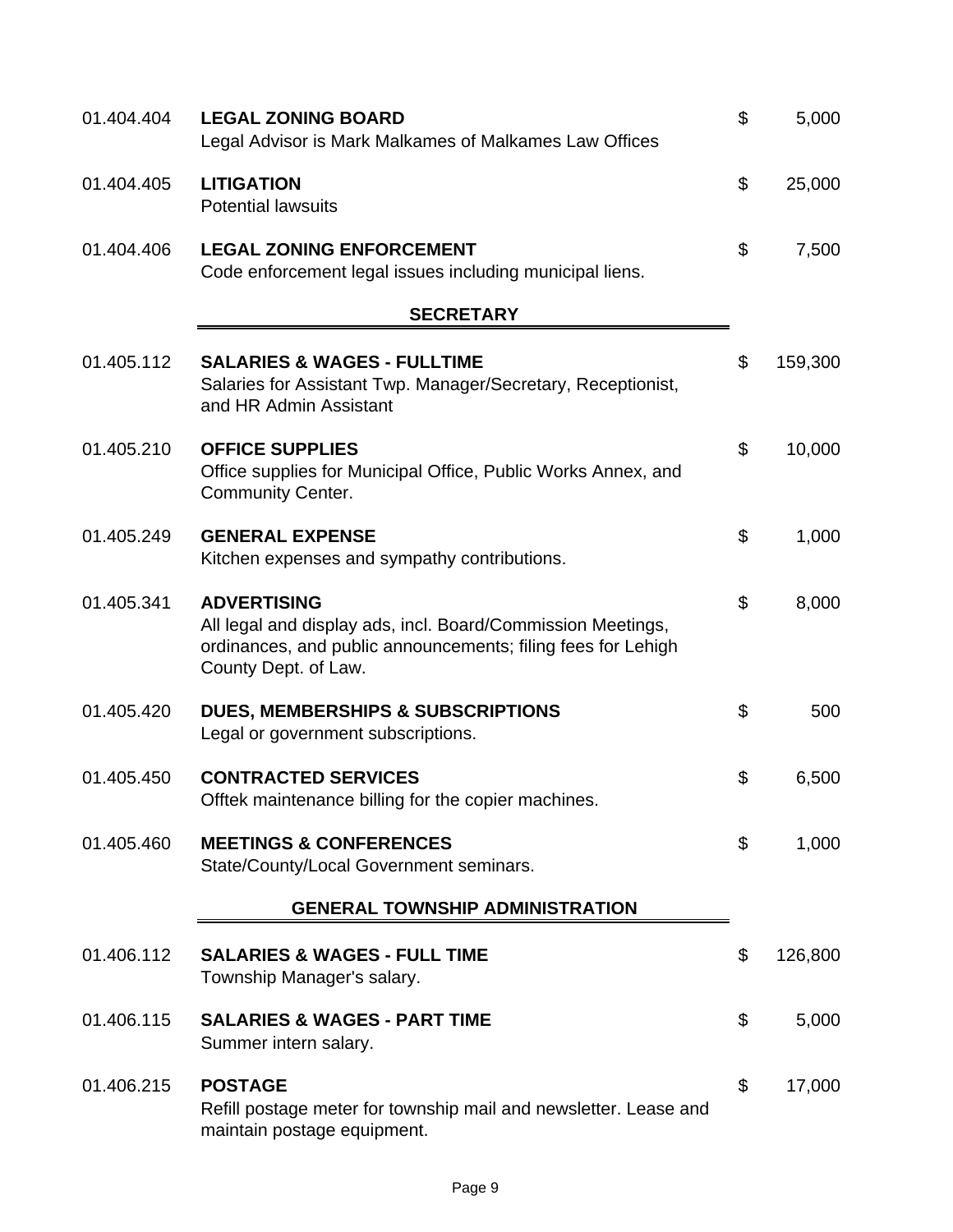| 01.406.249 | <b>GENERAL EXPENSE</b><br>Mileage reimbursements for travel on Township business,<br>Whistleblower Hotline, refreshments, and other general items. | \$<br>7,000  |
|------------|----------------------------------------------------------------------------------------------------------------------------------------------------|--------------|
| 01.406.308 | <b>CODIFICATION</b><br>Printing costs to include new ordinances in codification.                                                                   | \$<br>5,000  |
| 01.406.321 | <b>PHONE &amp; DATA</b><br>Phone, internet, data network, and answering services.                                                                  | \$<br>25,600 |
| 01.406.324 | <b>MOBILE PHONES</b><br>Cell phones for Township Manager and swimming pool.                                                                        | \$<br>800    |
| 01.406.391 | <b>NOTARY EXPENSES</b><br>Notary license fee.                                                                                                      | \$<br>800    |
| 01.406.420 | <b>DUES, SUBSCRIPTIONS &amp; MEMBERSHIPS</b><br>ICMA, League of Cities, and Assoc. for PA Municipal Mgt.                                           | \$<br>500    |
|            | <b>INFORMATION TECHNOLOGY</b>                                                                                                                      |              |
| 01.407.260 | <b>SMALL TOOLS &amp; MINOR EQUIPMENT</b><br>Equipment from Staples, Office Depot, Amazon                                                           | \$<br>1,000  |
| 01.407.270 | <b>COMPUTER HARDWARE, SOFTWARE</b><br>PC replacements \$12,000, Other hardware & software \$7,000.                                                 | \$<br>19,000 |
| 01.407.374 | <b>EQUIPMENT REPAIRS</b><br>Small Computer equipment repairs.                                                                                      | \$<br>1,000  |
| 01.407.450 | <b>CONTRACTED SERVICES</b><br>Susquehanna Computer Innovations (SCI) provides network<br>support \$21,000, various software agreements \$7,000     | \$<br>38,000 |
| 01.407.453 | <b>WEB DESIGN/MAINTENANCE</b><br>Webpage maintenance \$1,000., Community Center online<br>systems \$15,000.                                        | \$<br>16,000 |
| 01.407.613 | <b>CAPITAL-OFFICE/IT EQUIPMENT</b><br>Document imaging of property files. (20 of 34 file cabinets)                                                 | \$<br>52,000 |
|            | <b>ENGINEERING SERVICES</b>                                                                                                                        |              |
| 01.408.313 | <b>ENGINEERING AND ARCHITECTURAL</b><br>The engineering firm is Keystone Consulting Engineers.                                                     | \$<br>80,000 |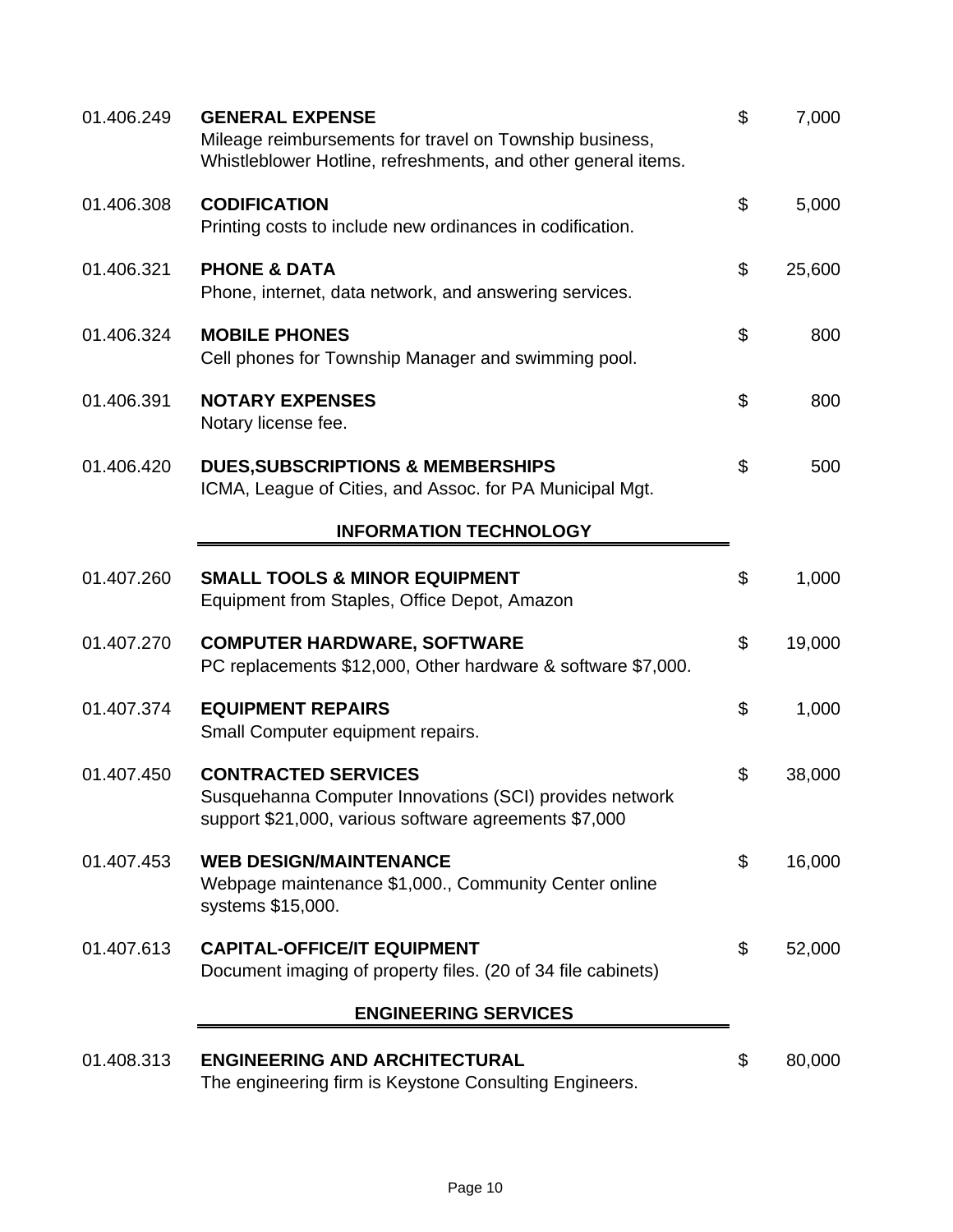| 01.408.325 | <b>TRAFFIC SYSTEM PLAN</b><br>Inventory of streets and review safety concerns.<br>Identify strategies and list priorities.                                                                          | \$<br>70,000  |
|------------|-----------------------------------------------------------------------------------------------------------------------------------------------------------------------------------------------------|---------------|
|            | <b>BUILDINGS &amp; FACILITIES</b>                                                                                                                                                                   |               |
| 01.409.112 | <b>SALARIES &amp; WAGES - FULL TIME</b><br>Salaries for Facilities Crew Chief and 3 Crew Members.                                                                                                   | \$<br>281,600 |
| 01.409.115 | <b>SALARIES &amp; WAGES - PART TIME</b><br>Salaries for part-time employees.                                                                                                                        | \$<br>19,000  |
| 01.409.191 | <b>UNIFORM &amp; SAFETY APPAREL</b><br>Acme Uniforms rentals and work boots per union agreement.                                                                                                    | \$<br>4,500   |
| 01.409.230 | <b>HEATING FUEL</b><br>Heating oil is purchased from Lehigh Fuels and gas is purchased<br>from UGI.                                                                                                 | \$<br>30,000  |
| 01.409.241 | <b>OPERATING SUPPLIES</b><br>Supplies for Annex from Dries, ABE Door, Shelly's Lumber,<br>Light Fixture, Master Supply, Buss, Grainger, Zee, etc.                                                   | \$<br>20,000  |
| 01.409.249 | <b>GENERAL EXPENSE</b><br>Drug and alcohol testing, port-a-john rentals, ABE labs, and<br>employee background checks.                                                                               | \$<br>3,500   |
| 01.409.260 | <b>SMALL TOOLS &amp; MINOR EQUIPMENT</b><br>Minor equipment purchases from Sears, Dries, and Grainger.                                                                                              | \$<br>14,000  |
| 01.409.318 | <b>ALARM/SECURITY SERVICES</b><br>Alarms for Municipal Complex, Community Centers, Public Works<br>Annex, Schantz Farm and Hills at Lock Ridge Community Center.<br>Additional camera fees.         | \$<br>22,000  |
| 01.409.361 | <b>ELECTRICITY</b><br>Electricity provided by PPL, generated by Constellation. Township<br>uses COSTARS, which is a State-wide cooperative purchasing<br>program to procure our electrical service. | \$<br>35,000  |
| 01.409.372 | <b>REPAIRS &amp; MAINTENANCE</b><br>Cleaning services, mat rentals, as well as siding, roof, electrical,<br>plumbing, HVAC repairs, and tennis court painting.                                      | \$<br>165,000 |
| 01.409.374 | <b>EQUIPMENT REPAIRS</b><br>Repairs of equipment related to Township buildings.                                                                                                                     | \$<br>6,500   |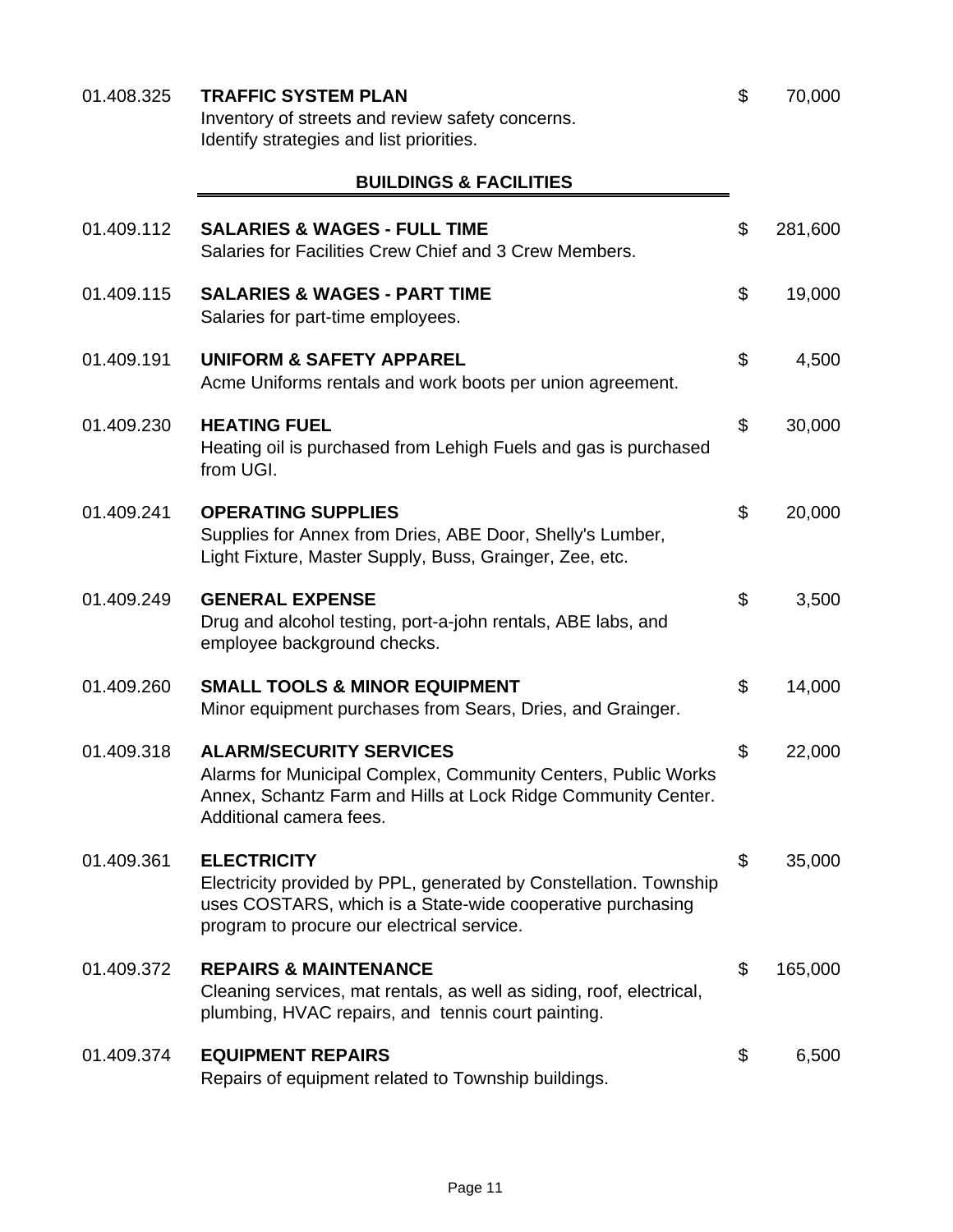| 01.409.375 | <b>RENTAL PROPERTY REPAIRS</b><br>West End Associates handles property maintenance of the<br>Township's rental properties.                     | \$<br>10,000  |
|------------|------------------------------------------------------------------------------------------------------------------------------------------------|---------------|
| 01.409.378 | <b>VEHICLE REPAIRS</b><br>Vendors include Auto Zone, Total Performance, Jeff's Auto,<br>Greg's Auto and Tire. Replace Truck Utility Bed.       | \$<br>10,000  |
| 01.409.420 | <b>DUES, SUBSCRIPTIONS &amp; MEMBERSHIPS</b><br><b>Public Works Associations.</b>                                                              | \$<br>950     |
| 01.409.430 | <b>TAXES</b><br>Real Estate taxes for 3450 Brookside Rd and Camp Olympic<br>properties.                                                        | \$<br>2,500   |
| 01.409.440 | <b>PEST CONTROL</b><br>Pest control services provided by J C Ehrlich.                                                                          | \$<br>5,000   |
| 01.409.449 | <b>ELEVATOR MAINTNENACE</b><br>Schindler Elevator Maintenance used for inspections and repairs.<br>Replace packing / hydraulic seals.          | \$<br>5,000   |
| 01.409.460 | <b>MEETINGS &amp; CONFERENCES</b><br>Attendance at EPWPCOA conference by Public Works employees.                                               | \$<br>3,000   |
|            | <b>PUBLIC SAFETY</b>                                                                                                                           |               |
| 01.410.115 | <b>SALARIES - CROSSING GUARDS</b><br>Salaries for 13 Crossing Guards at Willow Lane School.                                                    | \$<br>64,000  |
| 01.410.191 | <b>UNIFORM &amp; SAFETY APPAREL</b><br>Uniform purchases for school crossing guards.                                                           | \$<br>250     |
| 01.410.249 | <b>GENERAL EXPENSES</b><br>Background checks for school crossing guards.                                                                       | \$<br>500     |
|            | <b>FIRE</b>                                                                                                                                    |               |
| 01.411.115 | <b>SALARIES &amp; WAGES - PART TIME</b><br>Salaries for Fire Police.                                                                           | \$<br>1,000   |
| 01.411.363 | <b>HYDRANT RENTAL</b><br>Payments to Lehigh County Authority for 578 fire hydrants<br>plus system charges totaling about \$40,000 per quarter. | \$<br>160,000 |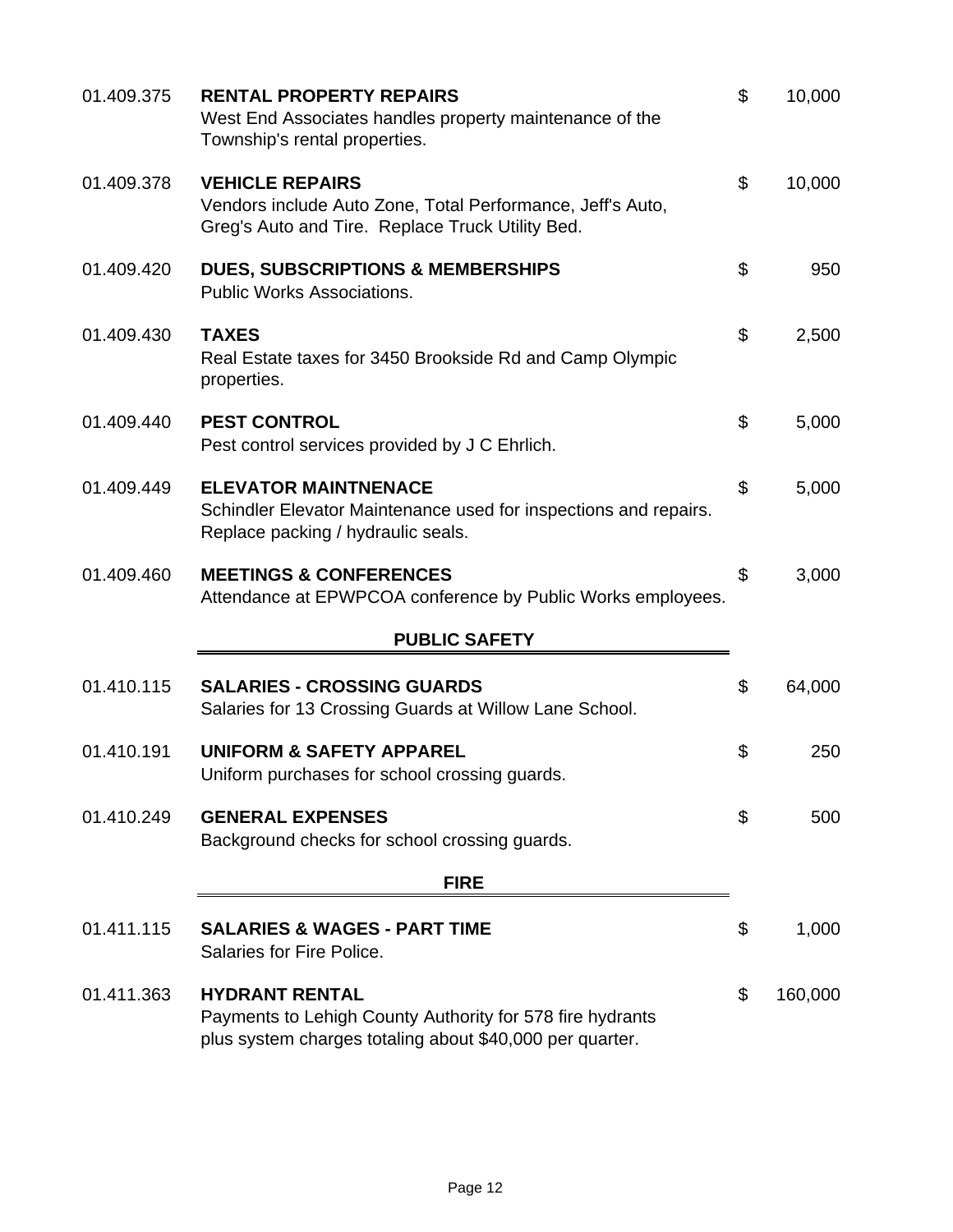| 01.411.500 | <b>VOLUNTEER FIREMAN'S RELIEF CONTRIBUTION</b><br>Pass through to Volunteer Fire Departments of payments<br>received from the Commonwealth of PA used to purchase<br>safety equipment. | \$<br>250,000 |
|------------|----------------------------------------------------------------------------------------------------------------------------------------------------------------------------------------|---------------|
| 01.411.501 | <b>LOWER MACUNGIE FIRE CO.</b><br>Contributions to Lower Macungie Fire Co.                                                                                                             | \$<br>100,000 |
| 01.411.503 | <b>LMT FIRE POLICE</b><br>Purchases for Fire Police and cellular phone service.                                                                                                        | \$<br>5,000   |
| 01.411.505 | <b>LOWER MACUNGIE FIRE INCENTIVE</b><br>Contribution for Lower Macungie Fire Dept.                                                                                                     | \$<br>40,000  |
| 01.411.506 | <b>ALBURTIS FIRE COMPANY</b><br>Contribution to Alburtis Fire Company.                                                                                                                 | \$<br>15,000  |
| 01.411.507 | <b>MACUNGIE AMBULANCE</b><br>Contribution for Macungie Ambulance.                                                                                                                      | \$<br>25,000  |
| 01.411.510 | <b>BRANDYWINE FIRE STATION</b><br>Brandywine Station utility expenses and insurance.                                                                                                   | \$<br>30,000  |
|            | <b>PERMITS</b>                                                                                                                                                                         |               |
| 01.413.112 | <b>SALARIES &amp; WAGES - FULL TIME</b><br>Salaries for Building Inspector, Permit Clerk, Permit<br>Coordinator, and Code Enforcement Officer.                                         | \$<br>201,600 |
| 01.413.210 | <b>OFFICE SUPPLIES</b><br>Permit forms, pool inspection forms, electrical inspection forms.                                                                                            | \$<br>500     |
| 01.413.241 | <b>OPERATING SUPPLIES</b><br>International Code Council books, work boots for inspectors,<br>and printed forms.                                                                        | \$<br>1,500   |
| 01.413.249 | <b>GENERAL EXPENSE</b><br>General expense items for Permits Dept.                                                                                                                      | \$<br>500     |
| 01.413.260 | <b>SMALL TOOLS &amp; MINOR EQUIPMENT</b><br>Large copier lease, Permit-n-Force software support, purchase of<br>copier/scanner/printer . GIS system.                                   | \$<br>20,000  |
| 01.413.324 | <b>MOBILE PHONES</b><br>Cell phones for Building Inspector, SEO, and Code Enforcement<br>Officer.                                                                                      | \$<br>1,000   |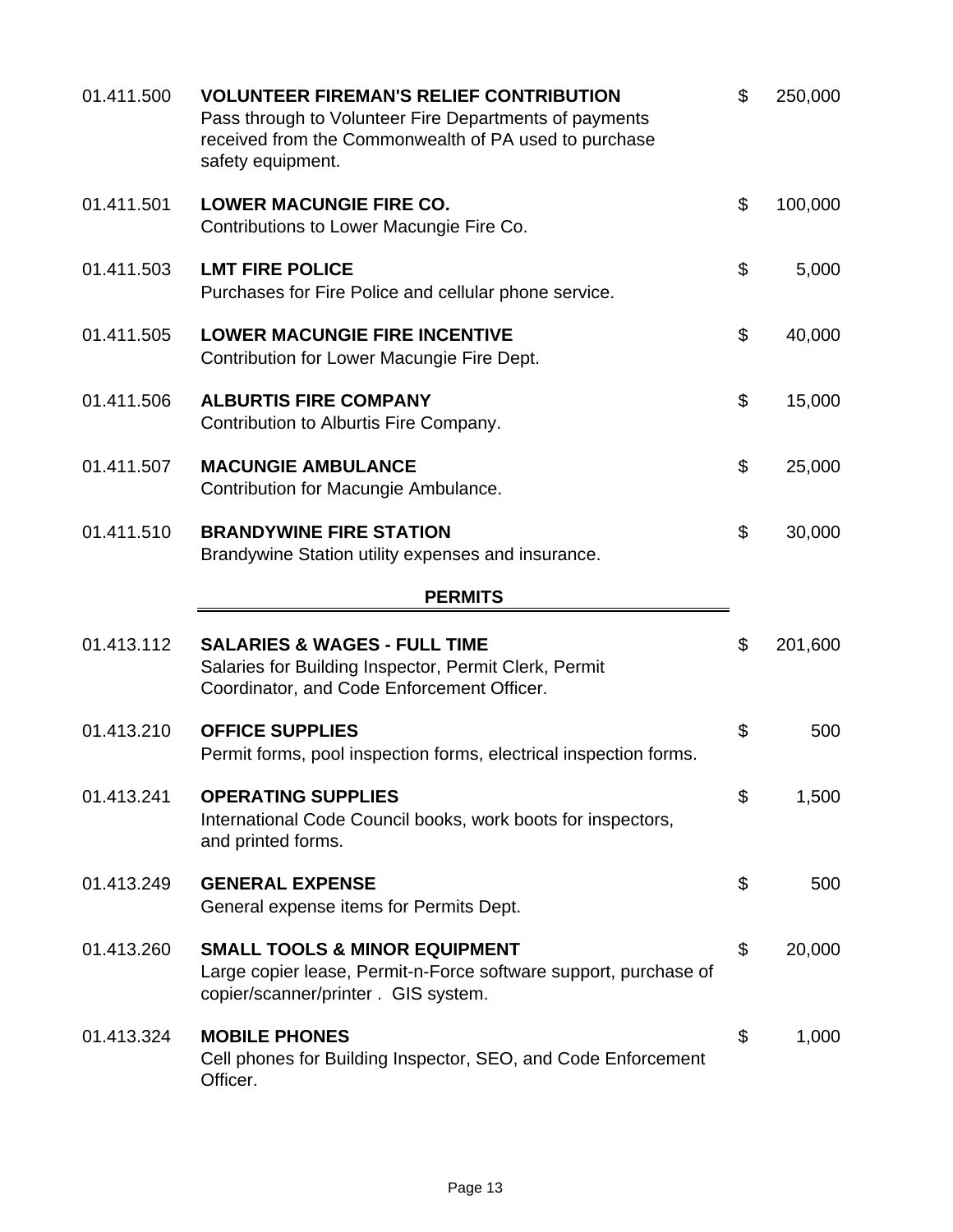| 01.413.378 | <b>VEHICLE REPAIRS</b><br>Truck repairs for Building Inspector and SEO.                                                                                                            | \$<br>3,000   |
|------------|------------------------------------------------------------------------------------------------------------------------------------------------------------------------------------|---------------|
| 01.413.420 | <b>DUES, SUBSCRIPTIONS &amp; MEMBERSHIPS</b><br>Memberships for International Codes Council, PennBoc, ASLA,<br>National Fire Protection, and PA Construction Codes Academy.        | \$<br>1,500   |
| 01.413.460 | <b>MEETINGS &amp; CONFERENCES</b><br>Attendance at conferences for BOCA, PennBoc, PASEO, PSAB,<br>and PA Constructions Codes Academy to meet continuing<br>education requirements. | \$<br>3,000   |
| 01.413.471 | <b>ALTERNATE BUILDING INSPECTOR</b><br>Services provided by KeyCodes.                                                                                                              | \$<br>10,000  |
| 01.413.473 | <b>ALTERNATE COMMERCIAL INSPECTOR</b><br>Commercial building inspection services provided by KeyCodes<br>and fire inspection services.                                             | \$<br>170,000 |
| 01.413.474 | <b>ALTERNATE COMMERCIAL PLAN REVIEW</b><br>Services provided by KeyCodes.                                                                                                          | \$<br>30,000  |
|            | <b>PLANNING AND ZONING</b>                                                                                                                                                         |               |
| 01.414.112 | <b>SALARIES &amp; WAGES - FULL TIME</b><br>Salaries for Director of Planning, Assistant Planning Director,<br>Zoning Officer, and Planning Clerk.                                  | \$<br>269,900 |
| 01.414.115 | <b>SALARIES &amp; WAGES - PART TIME</b><br>Salaries for Zoning Hearing Board and Planning Commission at<br>\$25 per meeting.                                                       | \$<br>8,000   |
| 01.414.210 | <b>OFFICE SUPPLIES</b><br>Office supplies for the Planning & Zoning Dept.                                                                                                          | \$<br>1,500   |
| 01.414.260 | <b>SMALL TOOLS &amp; MINOR EQUIPMENT</b><br>Minor equipment items for the Planning & Zoning Dept., including<br>GIS software.                                                      | \$<br>1,200   |
| 01.414.305 | <b>ENVIRONMENTAL ADVISORY COUNCIL</b><br>Expenses for the Environmental Advisory Council (EAC).                                                                                    | \$<br>3,000   |
| 01.414.312 | <b>ENGINEERING - ON LOT GRADING/POOLS</b><br>Reviews performed by Keystone Consulting Engineers.                                                                                   | \$<br>7,500   |
| 01.414.313 | <b>ENGINEERING &amp; ARCHITECTURE</b><br>Zoning and Planning engineering services provided by Keystone<br><b>Consulting Engineers.</b>                                             | \$<br>20,000  |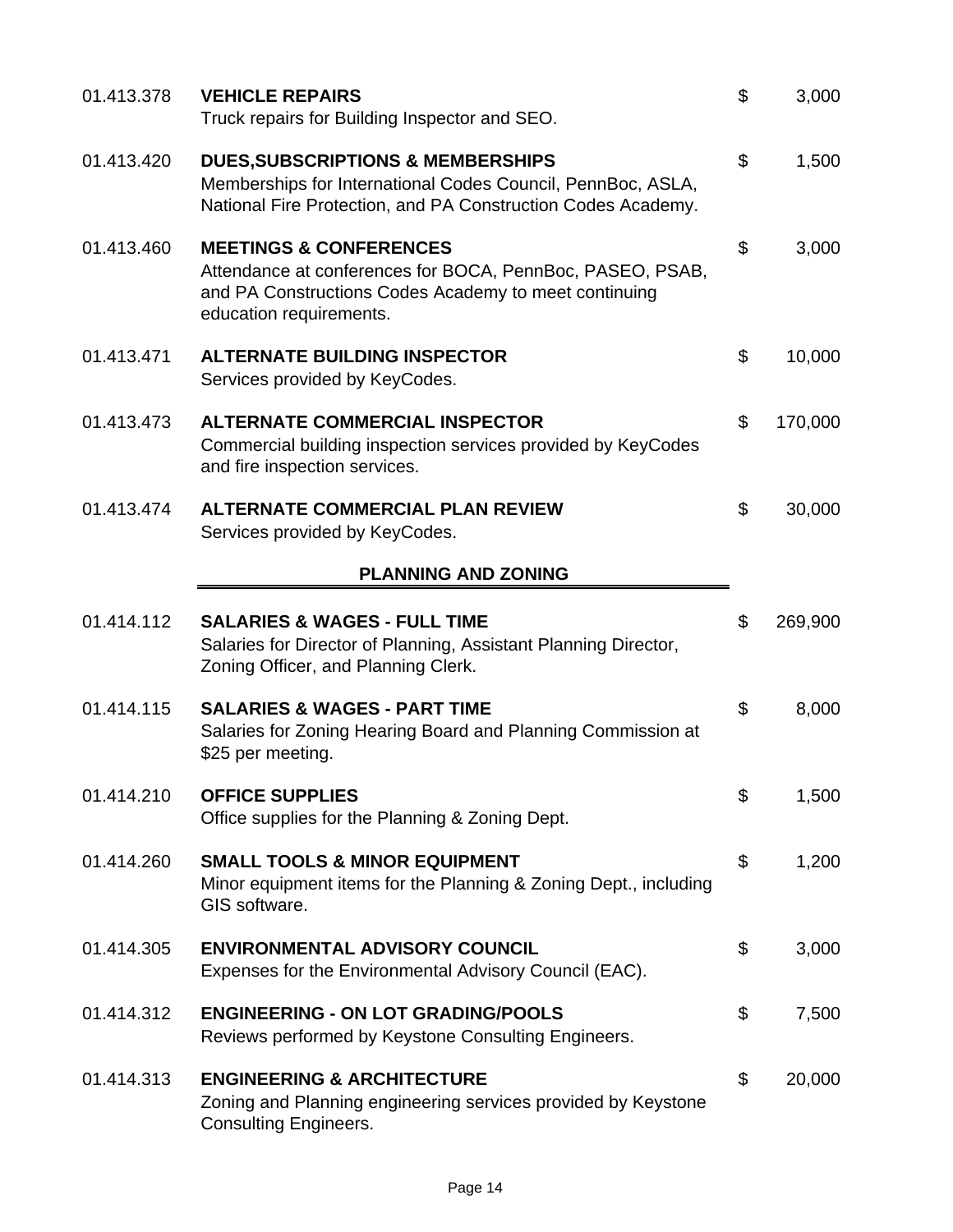| 01.414.319 | <b>PLANNING STUDIES</b><br>Saldo & Zoning Consutlant Services - \$40,000<br>Western Jaindl Study - \$45,000                             | \$<br>85,000 |
|------------|-----------------------------------------------------------------------------------------------------------------------------------------|--------------|
| 01.414.420 | <b>DUES, MEMBERSHIPS &amp; SUBSCRIPTIONS</b><br>Membership in American Planning Assoc., American Society of<br>Landscape Architects.    | \$<br>1,200  |
| 01.414.454 | <b>STENOGRAPHER</b><br>Stenographer expenses for the Zoning Hearing Board provided<br>by Veritext. (Appellant pays 1/2 of cost billed.) | \$<br>1,500  |
| 01.414.460 | <b>MEETINGS &amp; CONFERENCES</b><br>Attendance at meetings/conferences for APA, ASLA, Construction<br>Codes Academy, etc.              | \$<br>1,500  |
|            | <b>EMERGENCY MANAGEMENT</b>                                                                                                             |              |
| 01.415.260 | <b>SMALL TOOLS &amp; MINOR EQUIPMENT</b><br>Emergency Management purchases and cell phone service.                                      | \$<br>12,500 |
| 01.415.315 | <b>PUBLIC SAFETY COMMISSION</b><br>Items for the Public Safety Commission.                                                              | \$<br>600    |
| 01.415.320 | <b>AUTOMATIC NOTIFICATION SYSTEM</b><br>Reverse 911 Service                                                                             | \$<br>10,000 |
|            | <b>RECYCLING COLLECTION &amp; DISPOSAL</b>                                                                                              |              |
| 01.426.115 | <b>SALARIES &amp; WAGES - PART TIME</b><br>Salaries for part time yard waste employees.                                                 | \$<br>33,750 |
| 01.426.241 | <b>OPERATING SUPPLIES</b><br>Supplies for the yard waste site.                                                                          | \$<br>750    |
| 01.426.249 | <b>GENERAL EXPENSE</b><br>Port-o-john rentals for the yard waste site.                                                                  | \$<br>5,000  |
| 01.426.260 | <b>SMALL TOOLS &amp; MINOR EQUIPMENT</b><br>Minor equipment purchases for yard waste site.                                              | \$<br>3,500  |
| 01.426.310 | <b>RECYCLING CONSULTANT</b><br><b>Fees for Grant Consultant</b>                                                                         | \$<br>21,000 |
| 01.426.372 | <b>REPAIRS &amp; MAINTENANCE</b><br>Repairs for items related to yard waste.                                                            | \$<br>10,000 |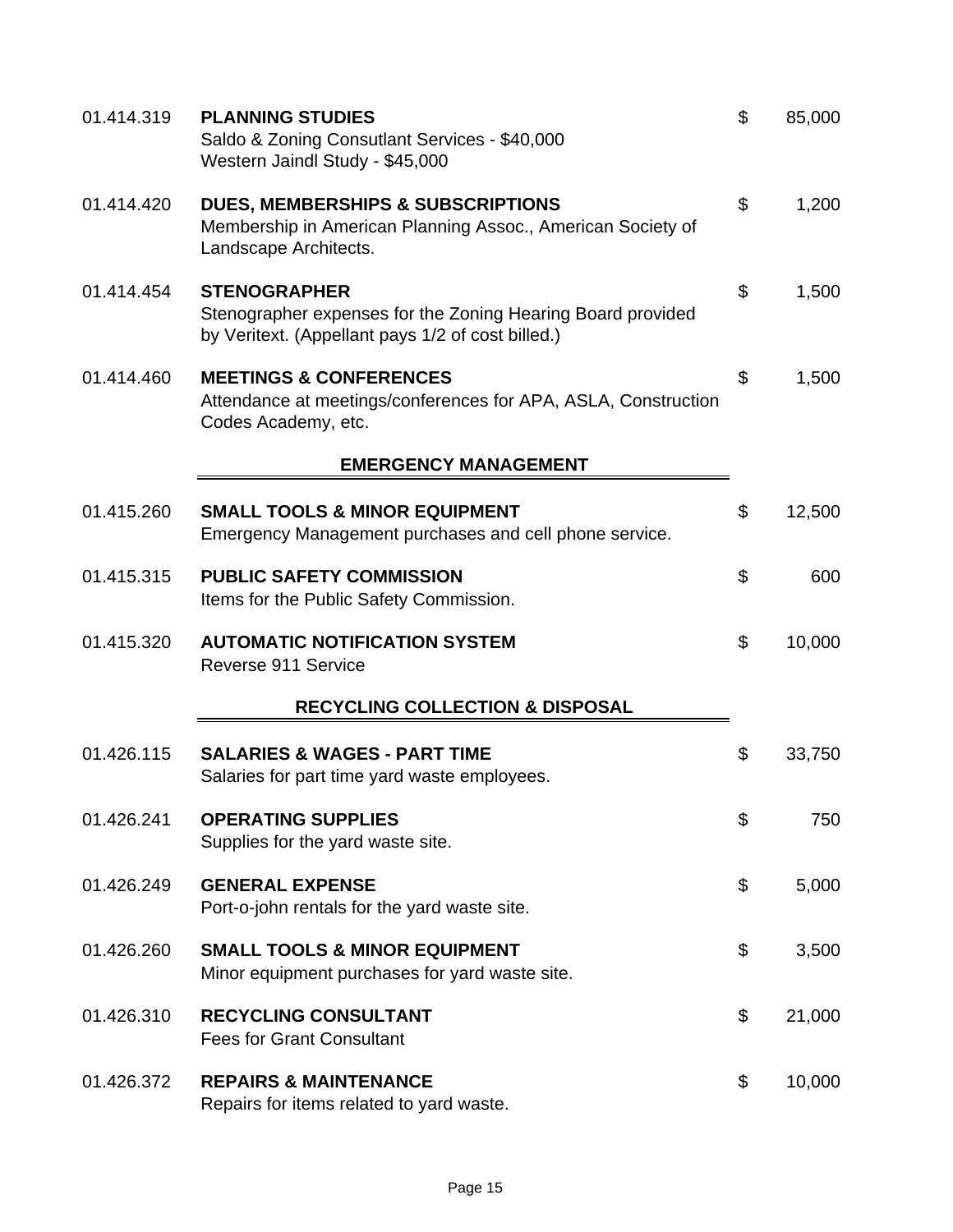| 01.426.384 | <b>MACHINERY &amp; EQUIPMENT RENTALS</b><br>Machinery rentals related to yard waste. Joint effort with the<br>Borough of Emmaus.<br><b>SOLID WASTE SERVICES</b> | \$<br>35,000  |
|------------|-----------------------------------------------------------------------------------------------------------------------------------------------------------------|---------------|
|            |                                                                                                                                                                 |               |
| 01.427.112 | <b>SALARIES &amp; WAGES - FULL TIME</b><br>Utility Billing Admin. 50% - General Fund;<br>Remaining 50% in Sewer Fund 08.427.112                                 | \$<br>24,000  |
| 01.427.210 | <b>OFFICE SUPPLIES</b><br>Paper, envelopes, and other supplies for trash bills.                                                                                 | \$<br>15,000  |
| 01.427.215 | <b>POSTAGE</b><br>50% of postage for utility billing;<br>Remaining 50% in Sewer Fund 08.427.215.                                                                | \$<br>250     |
| 01.427.367 | <b>SOLID WASTE COLLECTION</b><br>Payments to Waste Management for trash collection.<br>Contract expires August 31, 2019.                                        | \$2,200,000   |
| 01.427.446 | <b>CONTRACTED LEAF COLLECTION</b><br>Payments to Estate Maintenance for leaf collection.<br>The five year contract is from 2016-2020.                           | \$<br>88,000  |
| 01.427.447 | <b>CURBSIDE YARD WASTE</b><br>Payments to Waste Management for yard waste collection.                                                                           | \$<br>13,200  |
|            | <b>ROADS - GENERAL</b>                                                                                                                                          |               |
| 01.430.112 | <b>SALARIES &amp; WAGES - FULL TIME</b><br>Salaries for 1 Crew Chief and 10 crew members.                                                                       | \$<br>761,800 |
| 01.430.115 | <b>SALARIES &amp; WAGES - PART TIME</b><br>Salaries for 1 part time and 1 seasonal employee.                                                                    | \$<br>25,050  |
| 01.430.191 | <b>UNIFORM &amp; SAFETY APPAREL</b><br>ACME Uniform rentals and work boots per union agreement.                                                                 | \$<br>8,500   |
| 01.430.231 | <b>VEHICLE FUEL</b><br>Purchase of vehicle fuel from PAPCO. In addition, the fire dept.<br>uses about 1000 gallons of fuel per year.                            | \$<br>90,000  |
| 01.430.241 | <b>OPERATING SUPPLIES</b><br>Purchase of supplies for Roads Dept.                                                                                               | \$<br>25,000  |
| 01.430.249 | <b>GENERAL EXPENSE</b><br>CDL license fees, drug/lab testing, and PA One Call.                                                                                  | \$<br>4,500   |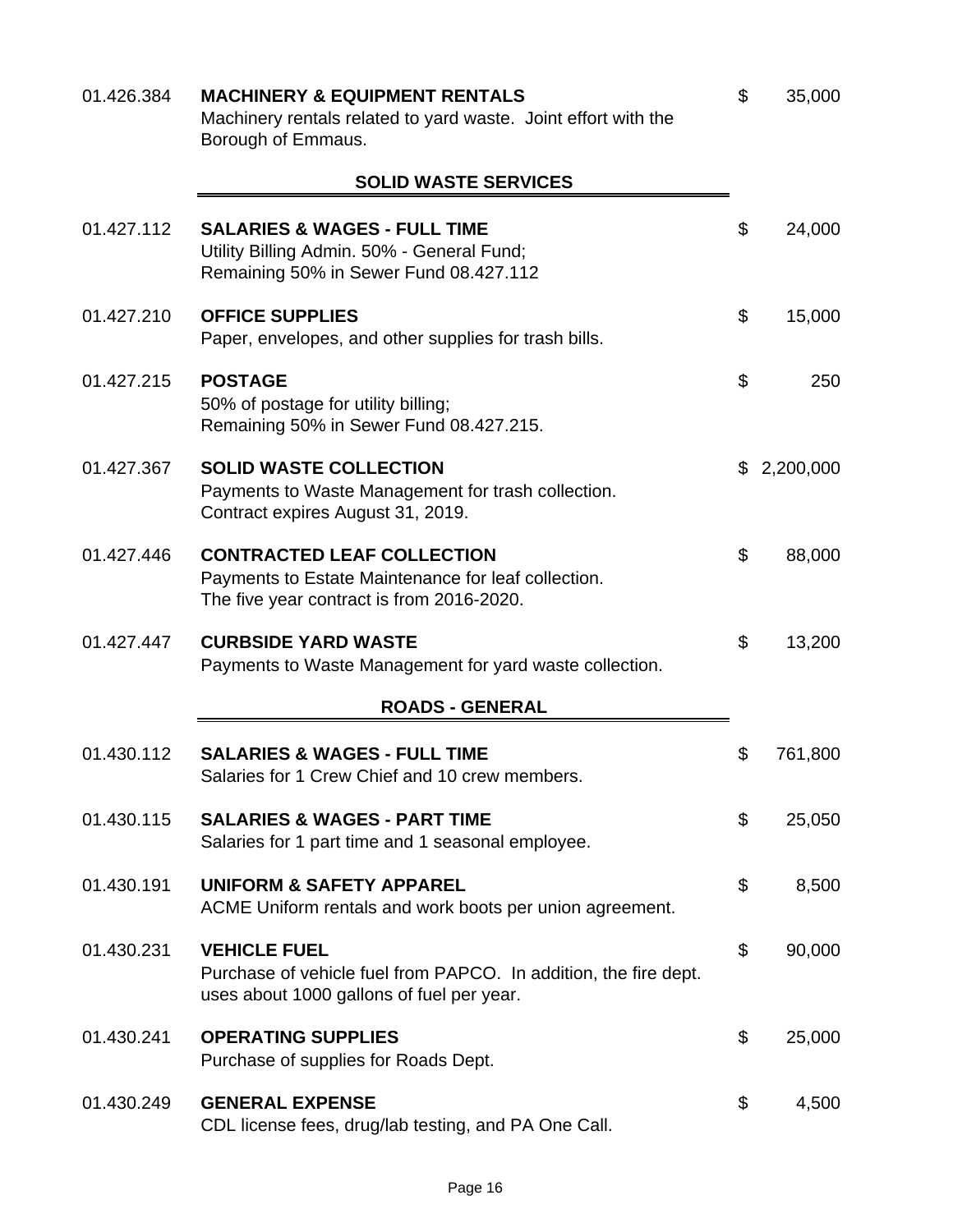| 01.430.260 | <b>SMALL TOOLS &amp; MINOR EQUIPMENT</b><br>Purchase of minor equipment items from Sears, Grainger,<br>Tractor Supply, etc.    | \$<br>35,000 |
|------------|--------------------------------------------------------------------------------------------------------------------------------|--------------|
| 01.430.371 | <b>STREET TREE MAINTENANCE</b><br>Tree trimming by Martin Harthcock Horticultural Services.                                    | \$<br>45,000 |
| 01.430.372 | <b>REPAIRS &amp; MAINTENANCE</b><br>Maintenance repairs for the Roads Dept.                                                    | \$<br>6,500  |
| 01.430.374 | <b>EQUIPMENT REPAIRS</b><br>Repairs of Roads Dept. equipment.                                                                  | \$<br>67,500 |
| 01.430.378 | <b>VEHICLE REPAIRS</b><br>Repairs of vehicles used by Roads Dept.                                                              | \$<br>6,500  |
| 01.430.379 | <b>EMERGENCY REPAIRS</b><br>Emergency road repairs and depressions.                                                            | \$<br>26,000 |
| 01.430.384 | <b>MACHINERY &amp; EQUIPMENT RENTALS</b><br>Rentals from Plasterer Equipment.                                                  | \$<br>15,250 |
| 01.430.420 | <b>DUES, MEMBERSHIPS &amp; SUBSCRIPTIONS</b><br>Subscriptions for Roads Crew.                                                  | \$<br>200    |
| 01.430.460 | <b>MEETINGS &amp; CONFERENCES</b><br>Conference attendance by Roads Crew.                                                      | \$<br>750    |
|            | <b>WINTER MAINTENANCE</b>                                                                                                      |              |
| 01.432.255 | <b>DAMAGE REPAIR &amp; REPLACEMENT</b><br>Mailbox repairs for damage during snow removal.                                      | \$<br>2,500  |
| 01.432.450 | <b>CONTRACTED SERVICES</b><br>Supplemental contracted snow removal services.                                                   | \$<br>5,000  |
|            | <b>TRAFFIC CONTROL DEVICES</b>                                                                                                 |              |
| 01.433.241 | <b>OPERATING SUPPLIES</b><br>Operating supplies for traffic signals.                                                           | \$<br>5,000  |
| 01.433.245 | <b>TRAFFIC &amp; STREET SIGNS</b><br>Purchase of signs from Reliable Signs & Striping, Express<br>Sign Outlet, Chemung Supply. | \$<br>27,500 |
| 01.433.321 | <b>PHONE &amp; DATA</b><br>Data Connectivity for Traffic Control Signals                                                       | \$<br>5,000  |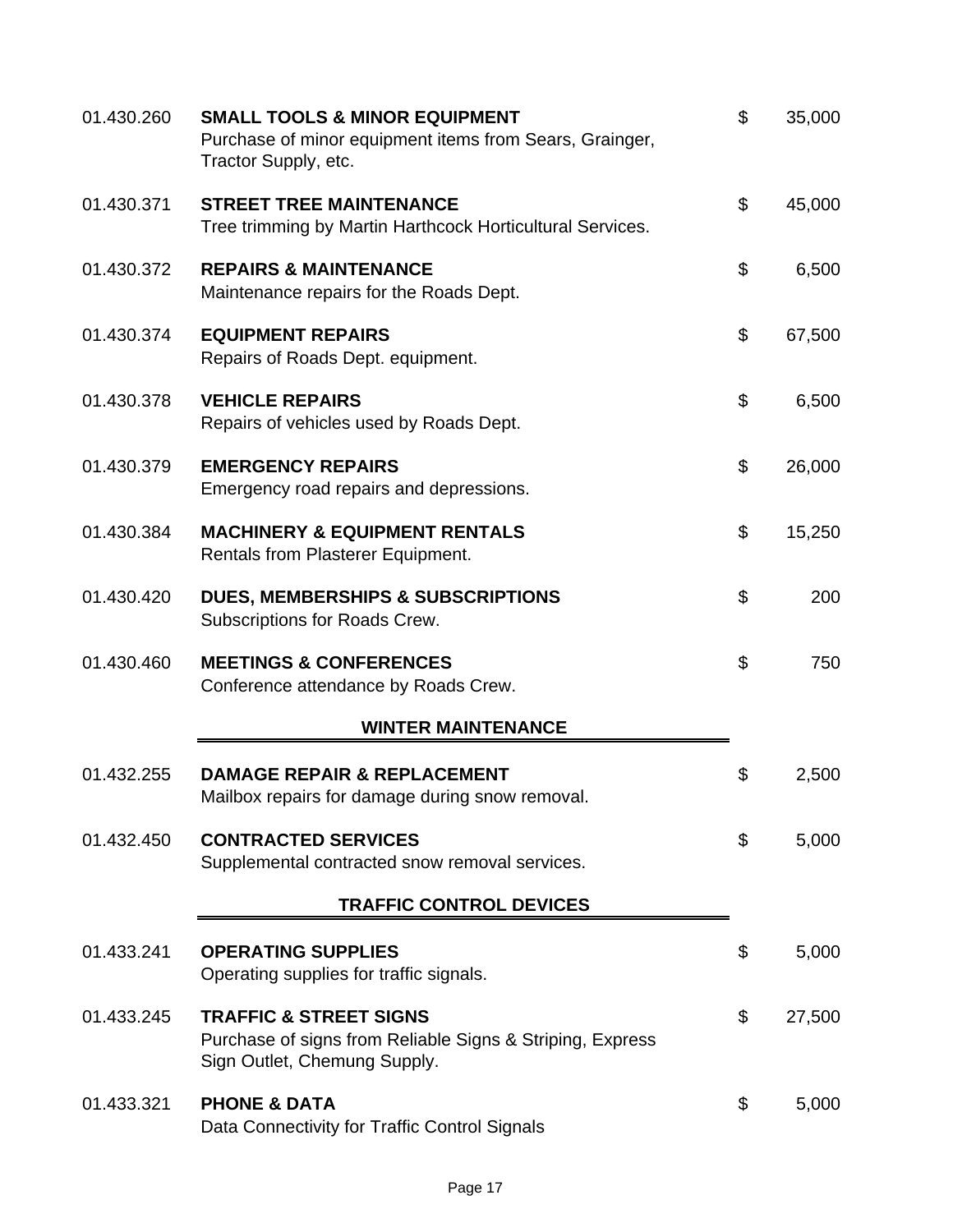| 01.433.361 | <b>ELECTRICITY</b><br>Electricity for traffic lights provided by PPL.                                                                                                                                                          | \$<br>26,000  |
|------------|--------------------------------------------------------------------------------------------------------------------------------------------------------------------------------------------------------------------------------|---------------|
| 01.433.372 | <b>REPAIRS &amp; MAINTENANCE</b><br>Maintenance of traffic lights using Signal Service, A-1 Traffic<br>Products, and items purchased from Grainger. There are 28<br>traffic lights and 8 school flashing signals at 3 schools. | \$<br>8,000   |
| 01.433.374 | <b>EQUIPMENT REPAIRS</b><br>Traffic Light repairs by Signal Service.                                                                                                                                                           | \$<br>17,500  |
| 01.433.450 | <b>CONTRACTED SERVICES</b><br>Services provided by Signal Service as an independent inspector<br>for the traffic lights.                                                                                                       | \$<br>12,000  |
|            | <b>STREET LIGHTS</b>                                                                                                                                                                                                           |               |
| 01.434.361 | <b>ELECTRICITY</b><br>Electricity for subdivision streetlights. Electricity generation<br>provided by Direct Energy.                                                                                                           | \$<br>275,000 |
|            | <b>SIDEWALKS, CROSSWALKS &amp; TRAILS</b>                                                                                                                                                                                      |               |
| 01.435.372 | <b>REPAIRS &amp; MAINTENANCE</b><br>Maintenance repairs for walking trails.                                                                                                                                                    | \$<br>11,000  |
|            | <b>STORM SEWER AND DRAINS</b>                                                                                                                                                                                                  |               |
| 01.436.366 | <b>STORM DRAINS</b><br>Purchase of storm drains and miscellaneous repairs.                                                                                                                                                     | \$<br>10,000  |
|            | <b>ROADS &amp; BRIDGES - MAINTENANCE</b>                                                                                                                                                                                       |               |
| 01.438.241 | <b>OPERATING SUPPLIES</b><br>Paving supplies purchased from Eastern Industries.                                                                                                                                                | \$<br>300,000 |
| 01.438.258 | <b>MATERIALS &amp; FREIGHT</b><br>Material and freight charges for road and bridge items.                                                                                                                                      | \$<br>2,000   |
| 01.438.376 | <b>GUIDE RAIL REPAIR &amp; MAINTENANCE</b><br>Repairs to guide rails.                                                                                                                                                          | \$<br>25,000  |
| 01.438.377 | <b>BRIDGES REPAIR &amp; MAINTENANCE</b><br>Repairs to bridges.                                                                                                                                                                 | \$<br>85,000  |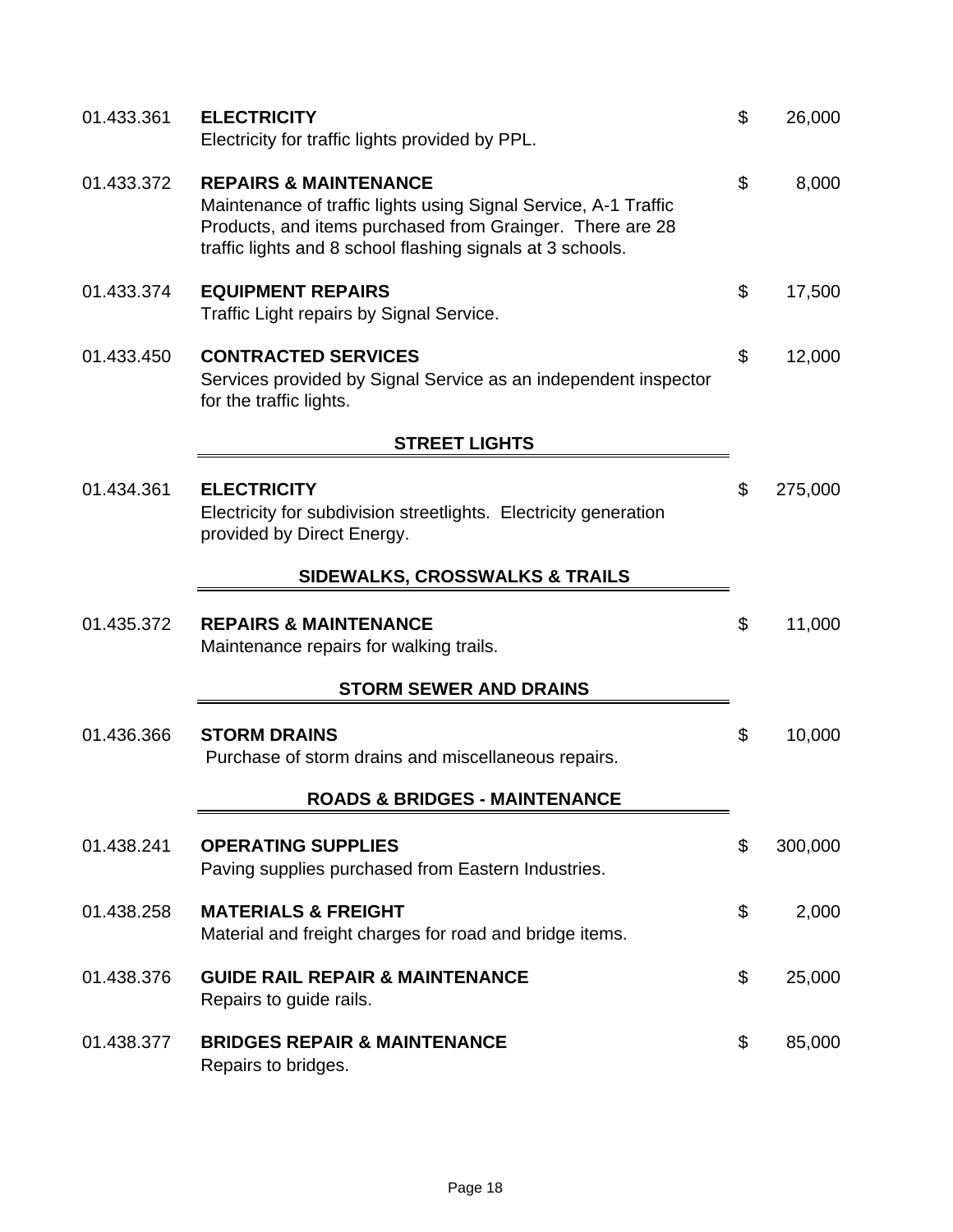| 01.438.450 | <b>CONTRACTED SERVICES</b><br>Paving services done by Kuhns & Anthony Paving Co. as well as<br>other contractors. This includes milling, fog seal, and road MAT. | \$<br>350,000 |
|------------|------------------------------------------------------------------------------------------------------------------------------------------------------------------|---------------|
| 01.438.455 | <b>LINE STRIPING</b><br>Products/services for line striping provided by Seal Master and<br>A-1 Traffic Control Products.                                         | \$<br>75,000  |
| 01.438.456 | <b>CRACK SEALING</b><br>Services provided by Asphalt Maintenance Solutions.                                                                                      | \$<br>95,000  |
|            | <b>PUBLIC WORKS ADMINISTRATION</b>                                                                                                                               |               |
| 01.440.112 | <b>SALARIES &amp; WAGES - FULL TIME</b><br>Salaries for the Director of Public Works, Administrative Asst.,<br>and Projects/Parks-Facilities Director.           | \$<br>204,600 |
| 01.440.241 | <b>OPERATING SUPPLIES</b><br>Operating supplies needed for Public Works Dept.                                                                                    | \$<br>2,000   |
| 01.440.249 | <b>GENERAL EXPENSE</b><br>General expense purchases by Public Works Dept.                                                                                        | \$<br>5,500   |
| 01.440.260 | <b>SMALL TOOLS &amp; MINOR EQUIPMENT</b><br>Minor equipment purchases for Public Works Dept.                                                                     | \$<br>4,500   |
| 01.440.324 | <b>WIRELESS EQUIPMENT</b><br>Cell phones PW Staff, Truck GPS Systems and Dash Cams                                                                               | \$<br>16,000  |
| 01.440.327 | <b>RADIO EQUIPMENT MAINTENACE</b><br>Maintenance work done by ECCO Communications.                                                                               | \$<br>5,000   |
| 01.440.378 | <b>VEHICLE REPAIRS</b><br>Repairs to PW Director vehicle.                                                                                                        | \$<br>1,000   |
| 01.440.420 | <b>DUES, SUBSCRIPTIONS &amp; MEMBERSHIPS</b><br>Membership for Public Works Administration personnel.                                                            | \$<br>200     |
| 01.440.450 | <b>CONTRACTED SERVICES</b><br>Maintenance of copy machine.                                                                                                       | \$<br>500     |
| 01.440.460 | <b>MEETINGS &amp; CONFERENCES</b><br>Conference attendance by Public Works Administration.                                                                       | \$<br>1,500   |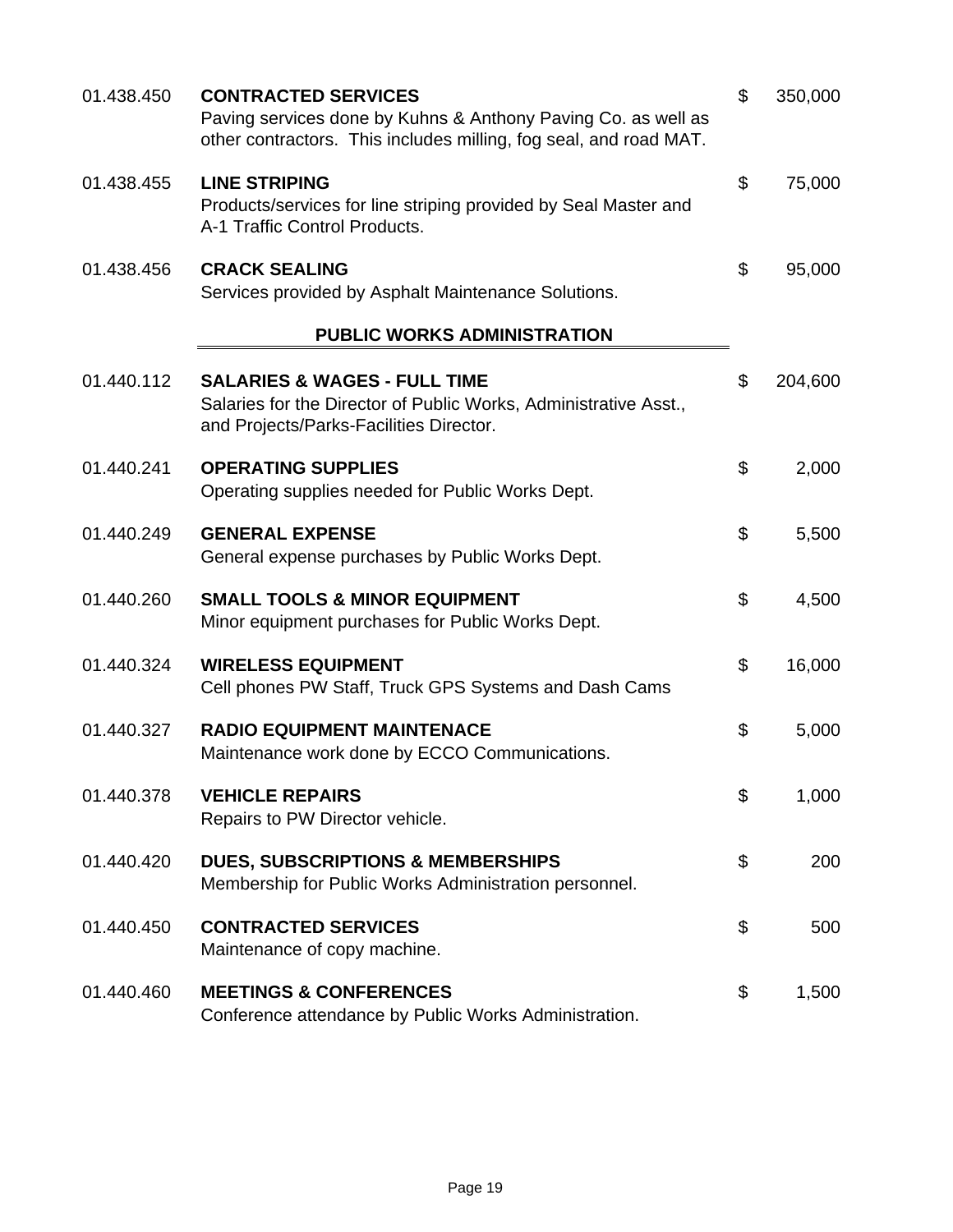# **COMMUNITY CENTER**

| 01.451.112 | <b>SALARIES &amp; WAGES - FULL TIME</b><br>Salaries for Director of Recreation, 1 Recreation Asst., and 1<br><b>Recreation Attendant.</b>                                              | \$<br>137,200 |
|------------|----------------------------------------------------------------------------------------------------------------------------------------------------------------------------------------|---------------|
| 01.451.115 | <b>SALARIES &amp; WAGES - PART TIME</b><br>Salaries for 6 Community Center Attendants.                                                                                                 | \$<br>71,000  |
| 01.451.215 | <b>POSTAGE</b><br>50% Postage for the newsletter and postage for the Troop Support<br>program where supplies are sent to troops stationed overseas.<br>Remaining 50% is in 01.406.215. | \$<br>8,000   |
| 01.451.241 | <b>OPERATING SUPPLIES</b><br>Paper products, soap, etc. purchased from Master Supply,<br>Staples, Dries, Sam's Club, Light Fixture, etc.                                               | \$<br>7,500   |
| 01.451.249 | <b>GENERAL EXPENSE</b><br>Mileage reimbursements for Community Center personnel.                                                                                                       | \$<br>2,000   |
| 01.451.260 | <b>SMALL TOOLS &amp; MINOR EQUIPMENT</b><br>Minor equipment purchases for the Community Center.                                                                                        | \$<br>7,400   |
| 01.451.310 | <b>PROFESSIONAL SERVICES/PROGRAMS</b><br>Cultural/recreation programs offered at the Community Center.                                                                                 | \$<br>55,000  |
| 01.451.311 | <b>COMMUNITY DAYS</b><br>Annual Community Days event.                                                                                                                                  | \$<br>10,000  |
| 01.451.318 | <b>ALARM/SECURITY SERVICES</b><br>Services provided by Protect Alarms.                                                                                                                 | \$<br>17,600  |
| 01.451.342 | <b>PRINTING</b><br>Printing of signs for events and brochures for Community Center<br>rentals.                                                                                         | \$<br>1,000   |
| 01.451.361 | <b>ELECTRICITY</b><br>Electricity provided by PPL.                                                                                                                                     | \$<br>40,000  |
| 01.451.362 | <b>GAS</b><br>Gas service provided by UGI.                                                                                                                                             | \$<br>25,000  |
| 01.451.372 | <b>REPAIRS &amp; MAINTENANCE</b><br>Community Center repairs to HVAC system, gym floor, appliance<br>repairs, water testing, and other miscellaneous repairs.                          | \$<br>60,000  |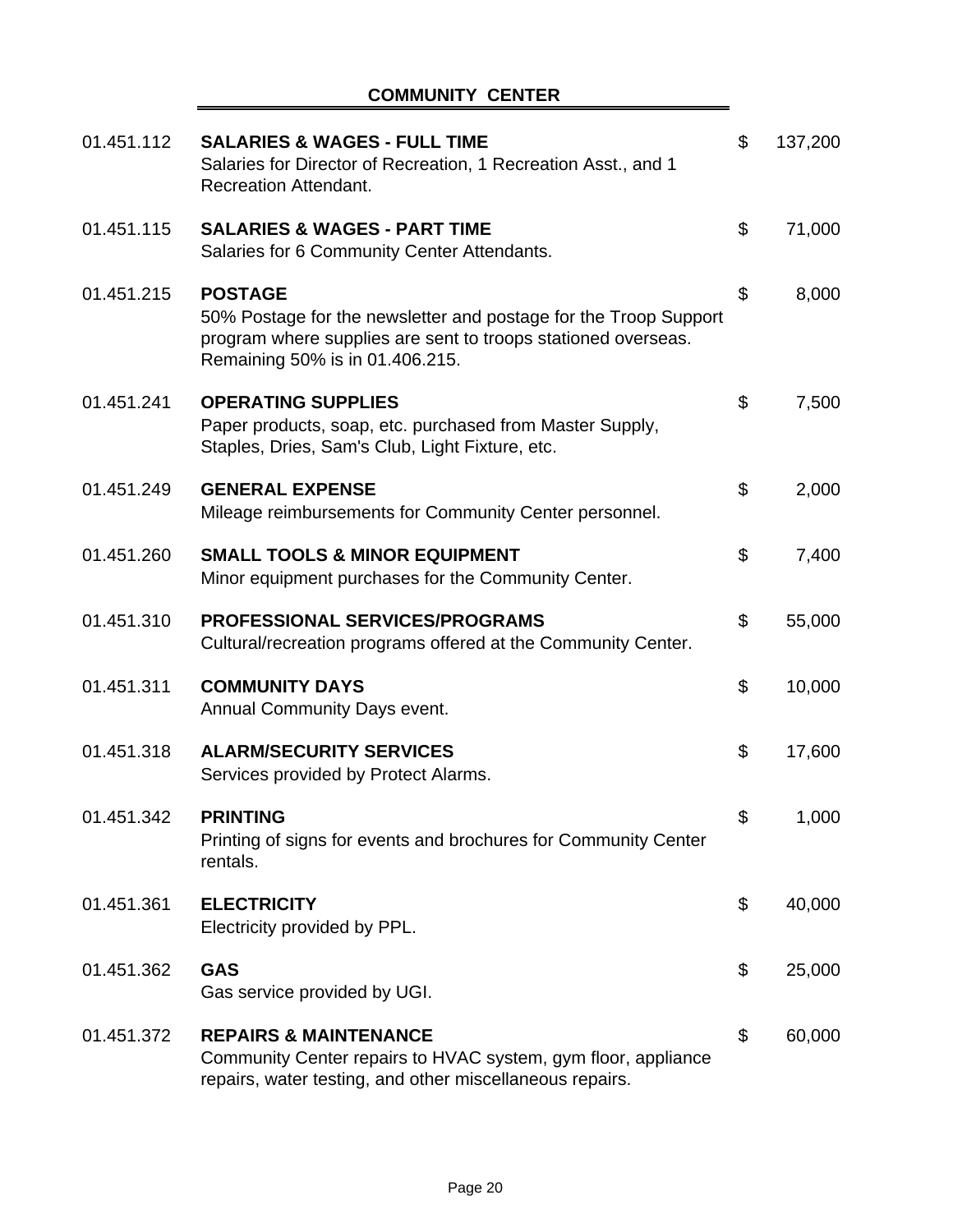| 01.451.420 | <b>DUES, SUBSCRITIONS &amp; MEMBERSHIPS</b><br>Membership in the PA Recreation and Park Society.                                                                                                                                                                       | $\mathfrak{S}$ | 160     |
|------------|------------------------------------------------------------------------------------------------------------------------------------------------------------------------------------------------------------------------------------------------------------------------|----------------|---------|
| 01.451.440 | <b>PEST CONTROL</b><br>Pest control services provided by JC Ehrlich.                                                                                                                                                                                                   | \$             | 600     |
| 01.451.445 | <b>JANITORIAL</b><br>Services provided by Advanced Cleaning Solutions.                                                                                                                                                                                                 | \$             | 30,000  |
| 01.451.460 | <b>MEETINGS &amp; CONFERENCES</b><br>Conference attendance by Community Center personnel.                                                                                                                                                                              | \$             | 500     |
|            | <b>SWIMMING POOL</b>                                                                                                                                                                                                                                                   |                |         |
| 01.452.115 | <b>SALARIES &amp; WAGES - PART TIME</b><br>Salaries for lifeguards and snack bar/admission attendants.<br>1 Pool Mgr, 2 part time Pool Mgrs, 8 full time and 14 part time lifeguards.                                                                                  | \$             | 133,000 |
| 01.452.229 | <b>SNACK FOODS</b><br>Purchases for the swimming pool snack bar.                                                                                                                                                                                                       | \$             | 20,000  |
| 01.452.241 | <b>OPERATING SUPPLIES</b><br>Pool chemicals from Main Line Commercial Pools.                                                                                                                                                                                           | \$             | 20,000  |
| 01.452.249 | <b>GENERAL EXPENSE</b><br>Employee background checks, reimbursements for lifeguard<br>certifications, summer cell phone, swimming apparel, first aid<br>supplies, and paper products/soap/cleaning supplies.<br>This also includes the purchase of pool lounge chairs. | \$             | 12,000  |
| 01.452.260 | <b>SMALL TOOLS &amp; MINOR EQUIPMENT</b><br>Minor equipment purchases for pool.                                                                                                                                                                                        | \$             | 3,000   |
| 01.452.372 | <b>REPAIRS &amp; MAINTENANCE</b><br>Pool cleaning, water testing, and other maintenance items.                                                                                                                                                                         | \$             | 17,500  |
| 01.452.430 | <b>TAXES</b><br>PA sales taxes for snack bar items sold.                                                                                                                                                                                                               | \$             | 2,000   |
| 01.452.440 | <b>PEST CONTROL</b><br>Pest control for pool house and snack bar by JC Ehrlich.                                                                                                                                                                                        | \$             | 500     |
| 01.452.460 | <b>MEETINGS &amp; CONFERENCES</b><br>Conference attendance on pool safety                                                                                                                                                                                              | \$             | 200     |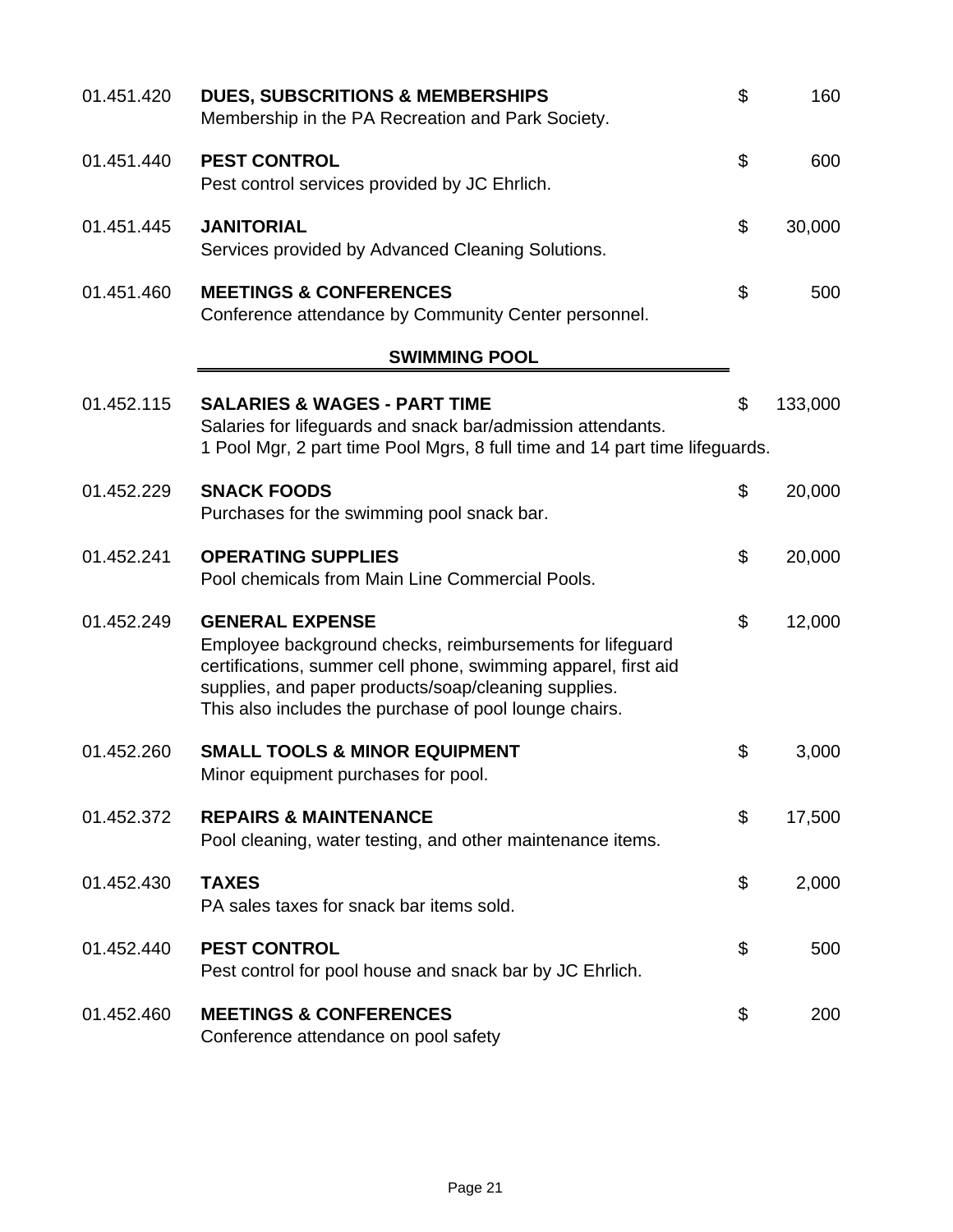# **SUMMER PROGRAMS**

| 01.453.115 | <b>SALARIES &amp; WAGES - PART TIME</b><br>Salaries for 5 senior level and 42 playground employees at<br>5 playgrounds for the 7 week summer program. | $\mathfrak{S}$ | 57,000  |
|------------|-------------------------------------------------------------------------------------------------------------------------------------------------------|----------------|---------|
| 01.453.247 | <b>PLAYGROUND SUPPLIES</b><br>Art supplies, craft kits, first aid supplies from Medco Supply, and<br>counselor shirts from A & H Sporting Goods.      | \$             | 12,000  |
| 01.453.249 | <b>GENERAL EXPENSE</b><br>Employee background checks. Electrical upgrade at HLR Band Shell.                                                           | S              | 4,000   |
| 01.453.310 | <b>PROFESSIONAL SERVICES/PROGRAMS</b><br>Roundup Day rentals, special demonstrations, park concerts, and<br>Dip 'N Dance at pool.                     | \$             | 14,000  |
|            | <b>PARKS</b>                                                                                                                                          |                |         |
| 01.454.112 | <b>SALARIES &amp; WAGES - FULL TIME</b><br>Salaries for 1 Crew Chief and 6 Crew Members.                                                              | \$             | 472,500 |
| 01.454.115 | <b>SALARIES &amp; WAGES - PART TIME</b><br>Salaries for 14 Seasonal employees and 1 Part-time employee.                                               | \$             | 106,400 |
| 01.454.191 | <b>UNIFORM &amp; SAFETY APPAREL</b><br>ACME Uniform rentals and work boots per union agreement                                                        | \$             | 7,500   |
| 01.454.221 | <b>MULCH</b><br>Type and amount of playground mulch determined by state<br>requirements.                                                              | \$             | 25,000  |
| 01.454.230 | <b>HEATING FUEL</b><br>Heating fuel purchased from Lehigh Fuel and used for parks and<br>Wescosvile Rec. Hall.                                        | \$             | 9,000   |
| 01.454.241 | <b>OPERATING SUPPLIES</b><br>Supplies from Grainger, Dries, Tractor Supply, Herbein Garden<br>Center, and other vendors.                              | \$             | 27,500  |
| 01.454.249 | <b>GENERAL EXPENSE</b><br>Port-O-John rentals for the parks and employee background<br>checks.                                                        | \$             | 6,000   |
| 01.454.253 | <b>MACHINERY &amp; EQUIPMENT PARTS</b><br>Purchases for mowers from RH Lorish.                                                                        | \$             | 6,000   |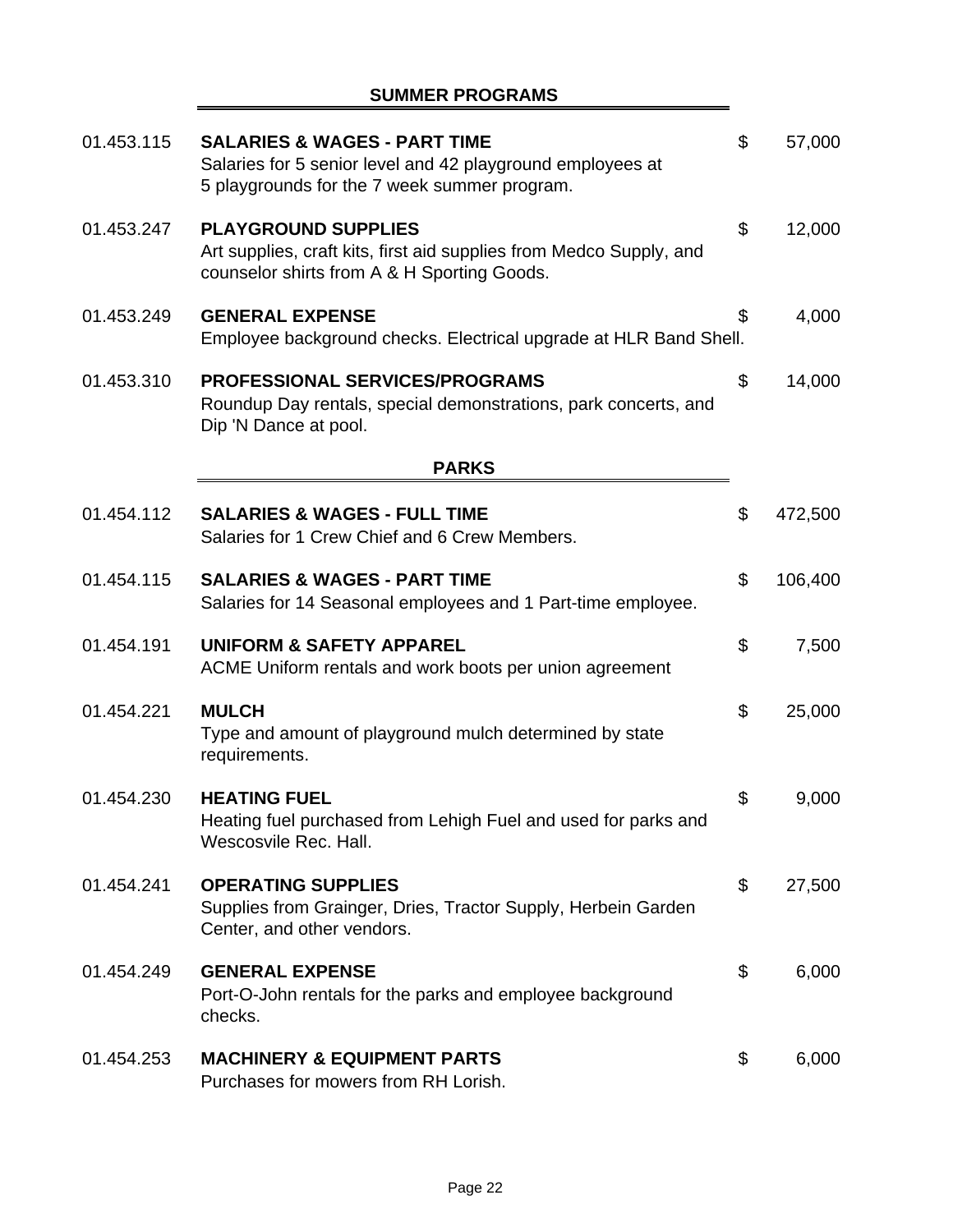| 01.454.254 | <b>PARK REPLACEMENTS</b><br>Replacement items for playground and park equipment.                                                                                                                                                                             | \$<br>36,500 |
|------------|--------------------------------------------------------------------------------------------------------------------------------------------------------------------------------------------------------------------------------------------------------------|--------------|
| 01.454.260 | <b>SMALL TOOLS &amp; MINOR EQUIPMENT</b><br>Minor equipment purchases for Township parks.                                                                                                                                                                    | \$<br>12,500 |
| 01.454.361 | <b>ELECTRICITY</b><br>Service provided by PPL.                                                                                                                                                                                                               | \$<br>8,000  |
| 01.454.370 | PUMP PARK MAINTENANCE - CAMP OLYMPIC<br>Maintenance of pump park.                                                                                                                                                                                            | \$<br>6,000  |
| 01.454.371 | <b>TOWNSHIP TREE MAINTENANCE</b><br>Township owned trees requiring maintenance.<br>Public Works Tree Maintenance \$25,000<br>True Green Campus Tree Preservation \$10,000<br>Emerald Ash Borer Treatment \$28,500<br>Tree Revitalization/Replacement \$1,500 | \$<br>65,000 |
| 01.454.372 | <b>REPAIRS &amp; MAINTENANCE</b><br>Water service from LCA, tennis court, pickel court rehabs,<br>and other maintenance.                                                                                                                                     | \$<br>55,000 |
| 01.454.374 | <b>EQUIPMENT REPAIRS</b><br>Repairs to equipment used to maintain the parks.                                                                                                                                                                                 | \$<br>15,000 |
| 01.454.378 | <b>VEHICLE REPAIRS</b><br>Repairs to Parks Dept. vehicles.                                                                                                                                                                                                   | \$<br>7,500  |
| 01.454.384 | <b>MACHINERY &amp; EQUIPMENT RENTALS</b><br>Roto-tiller, bobcat cylinder, and other equipment rentals.                                                                                                                                                       | \$<br>1,000  |
| 01.454.420 | <b>DUES, SUBSCRIPTIONS &amp; MEMBERSHIPS</b><br>Memberships for Parks employees.                                                                                                                                                                             | \$<br>300    |
| 01.454.450 | <b>CONTRACTED SERVICES</b><br>Estate Maintenance provides mowing services. The contract bid<br>was awarded for 2017-2021.                                                                                                                                    | \$<br>90,000 |
| 01.454.460 | <b>MEETINGS &amp; CONFERENCES</b><br>Conference attendance by Parks employees.                                                                                                                                                                               | \$<br>500    |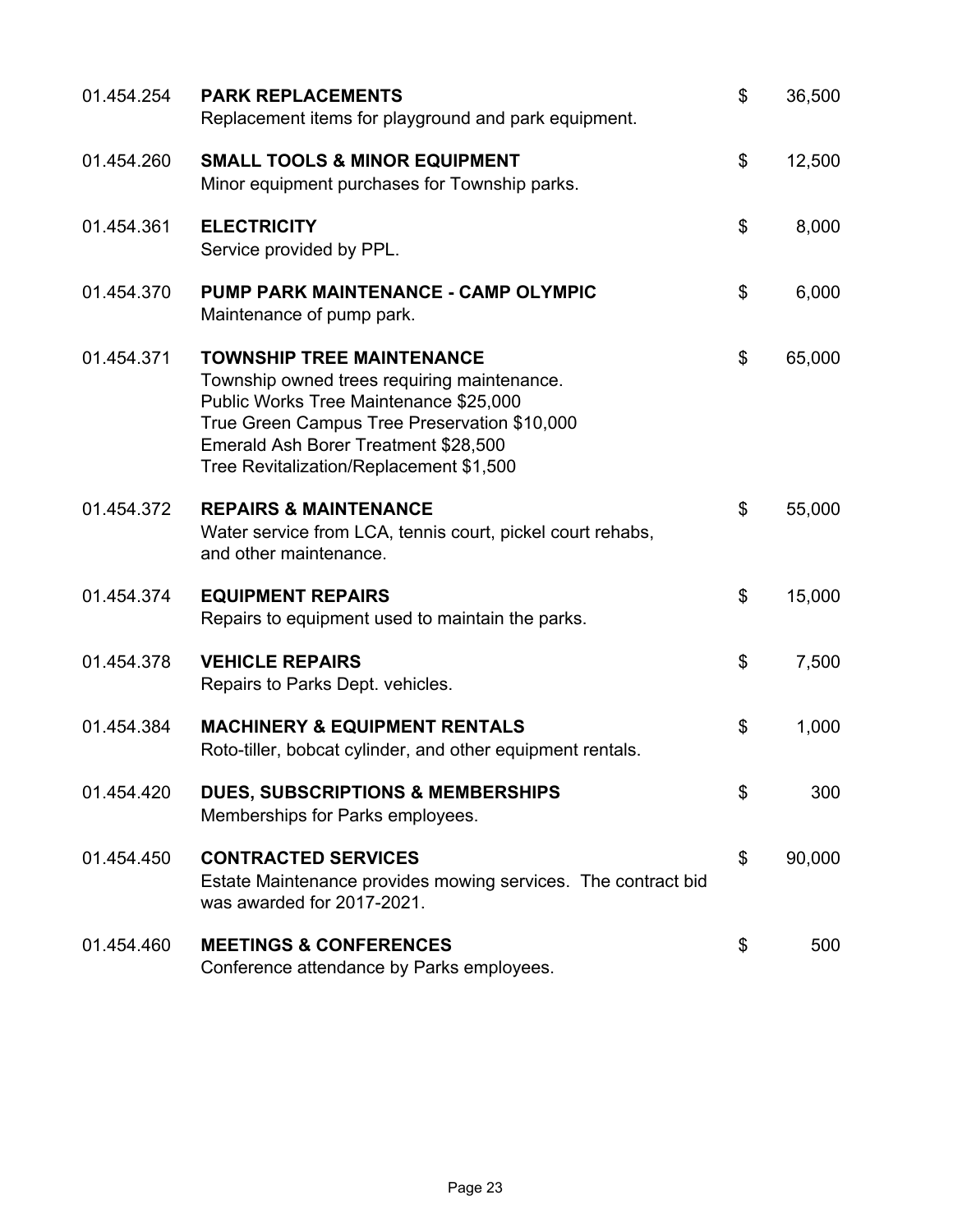| 01.459.520 | <b>HISTORICAL SOCIETY</b><br>Contribution to Lower Macungie Historical Society.                                 | $\mathfrak{S}$ | 29,200  |
|------------|-----------------------------------------------------------------------------------------------------------------|----------------|---------|
| 01.459.521 | <b>CACLV</b><br>Annual contribution request.                                                                    | \$             | 5,000   |
| 01.459.523 | <b>VOUNTEER PROJECTS</b><br>Contribution for Boy/Eagle Scouts and other volunteer projects.                     | \$             | 2,000   |
| 01.459.524 | <b>ANIMAL CONTROL</b><br>Pick up of stray animals by The Sanctuary at Haafsville.                               | \$             | 7,000   |
| 01.459.525 | <b>LEHIGH COUNTY SENIOR CENTER</b><br>Contribution to Lehigh County Senior Center.                              | \$             | 4,000   |
| 01.459.526 | <b>LOWER MACUNGIE SENIOR CITIZENS</b><br>Contribution to Lower Macungie Seniors.                                | \$             | 9,000   |
| 01.459.527 | YOUTH ASSOC.<br>Contribution to Lower Macungie Youth Assoc. (LMYA).<br>In addition a Gym Fee Waiver of \$20,000 | \$             | 75,000  |
| 01.459.528 | <b>LMT LAZERS</b><br>Contribution to Lower Macungie Summer Swim Team.                                           | \$             | 6,000   |
| 01.459.530 | <b>LIBRARY</b><br>Contribution to Lower Macungie Library.                                                       | \$             | 532,775 |
| 01.459.531 | <b>MEALS ON WHEELS</b><br>Contribution to Meals on Wheels which provides services for<br>homebound individuals. | \$             | 6,500   |
| 01.459.532 | <b>GARDEN CLUB</b><br>Garden activities for Lower Macungie residents.                                           | \$             | 4,000   |
| 01.459.534 | <b>LMT Mustangs</b><br>Contribution to Lower Macungie Mustangs Football<br>and Cheerleading                     | \$             | 8,000   |
|            | <b>EMPLOYER PAID BENEFITS</b>                                                                                   |                |         |
| 01.481.192 | <b>FICA - EMPLOYER PAID</b><br>Social security taxes at 6.2% of wages.                                          | \$             | 215,000 |
| 01.481.193 | <b>MEDICARE - EMPLOYER PAID</b><br>Medicare taxes at 1.45% of wages.                                            | \$             | 51,000  |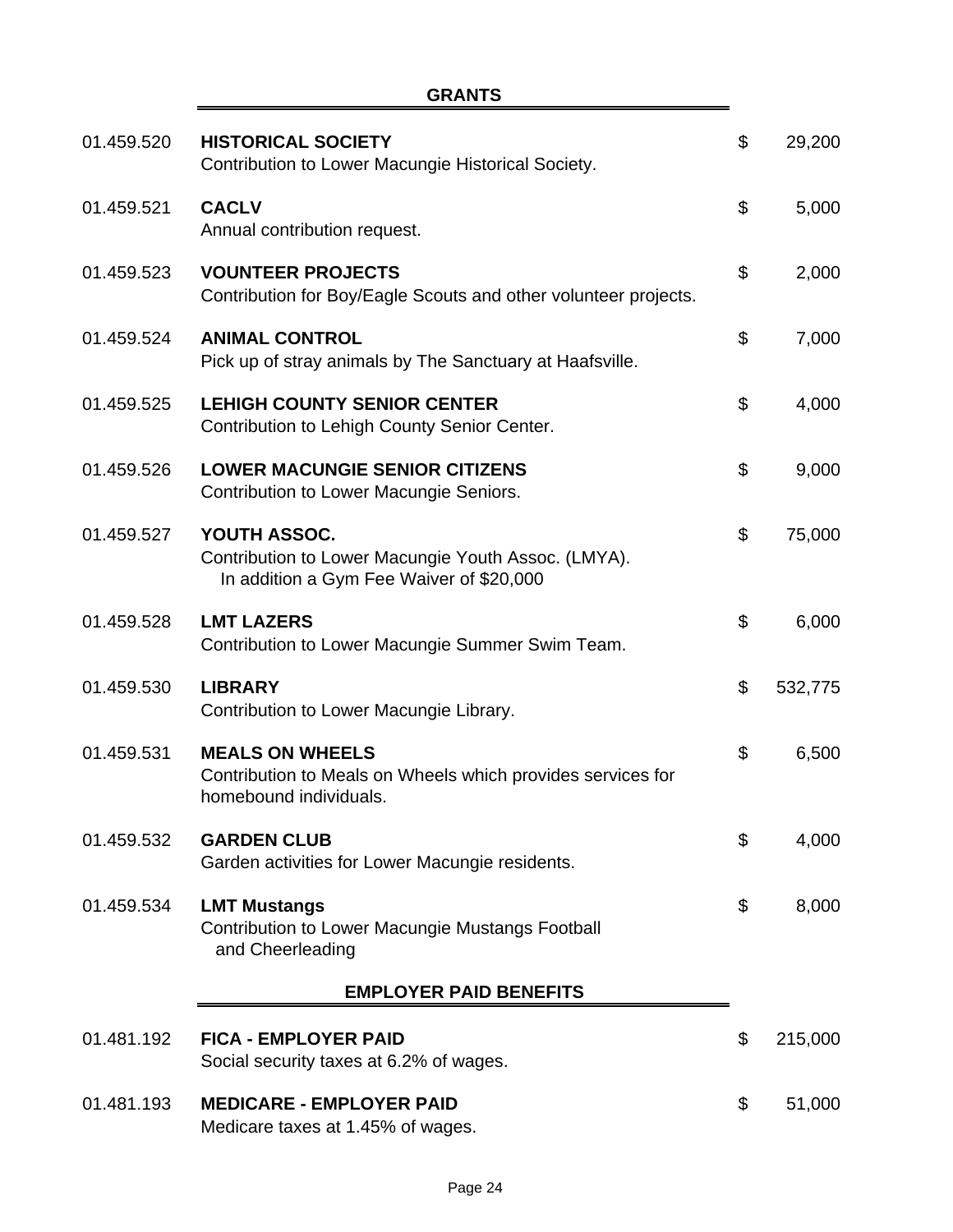| 01.481.194 | <b>UNEMPLOYMENT COMPENSATION</b><br>Unemployment benefit payments to PA UC Fund.                                                                                                                                                                               | \$<br>9,000   |
|------------|----------------------------------------------------------------------------------------------------------------------------------------------------------------------------------------------------------------------------------------------------------------|---------------|
|            | <b>NON-UNIFORM PENSION</b>                                                                                                                                                                                                                                     |               |
| 01.483.150 | <b>PENSION PLAN FEES</b><br>Plan administered through Fulton Financial Advisors.                                                                                                                                                                               | \$<br>30,000  |
| 01.483.151 | <b>457 PLAN CONTRIBUTIONS</b><br>Township contributes 2% to plan participants.                                                                                                                                                                                 | \$<br>42,000  |
| 01.483.197 | <b>PENSION</b><br>Contribution to pension plan administered by Fulton Financial.                                                                                                                                                                               | \$<br>394,000 |
|            | <b>WORKERS' COMPENSATION</b>                                                                                                                                                                                                                                   |               |
| 01.484.354 | <b>WORKERS' COMPENSATION</b><br>CM Stauffer Insurance Agency provides the statutorily required<br>insurance that compensates employees for occupational injuries<br>as outlined in the Workers' Compensation Act of PA.                                        | \$<br>115,000 |
|            | <b>OTHER EMPLOYEE BENEFITS</b>                                                                                                                                                                                                                                 |               |
| 01.485.301 | <b>CONTINUING EDUCATION/TUITION REIMBURSMENT</b><br>Township provides \$1200 per employee for tuition reimbursement.                                                                                                                                           | \$<br>2,400   |
|            | <b>INSURANCE</b>                                                                                                                                                                                                                                               |               |
| 01.486.351 | <b>COMMERCIAL PROPERTY INSURANCE</b><br>Property Insurance through Stauffer Insurance Agency.<br>This is general liabilities coverage for injury/property damage, or<br>"All Risk" protection on bldgs./contents and Inland Marine/<br>Contractors' Equipment. | \$<br>41,000  |
| 01.486.352 | <b>PUBLIC OFFICIALS LIABILITY INSURANCE</b><br>Liability Insurance through Stauffer Insurance Agency.                                                                                                                                                          | \$<br>11,550  |
| 01.486.353 | <b>GOV'T CRIME INSURANCE POLICY</b><br>Insurance through Stauffer Insurance Agency.                                                                                                                                                                            | \$<br>2,000   |
| 01.486.355 | <b>AUTO INSURANCE</b><br>Auto Insurance through Stauffer Insurance Agency.                                                                                                                                                                                     | \$<br>24,000  |
| 01.486.356 | <b>COMMERCIAL UMBRELLA POLICY</b><br>Supplemental general liability insurance coverage through<br>Stauffer Insurance Agency.                                                                                                                                   | \$<br>25,200  |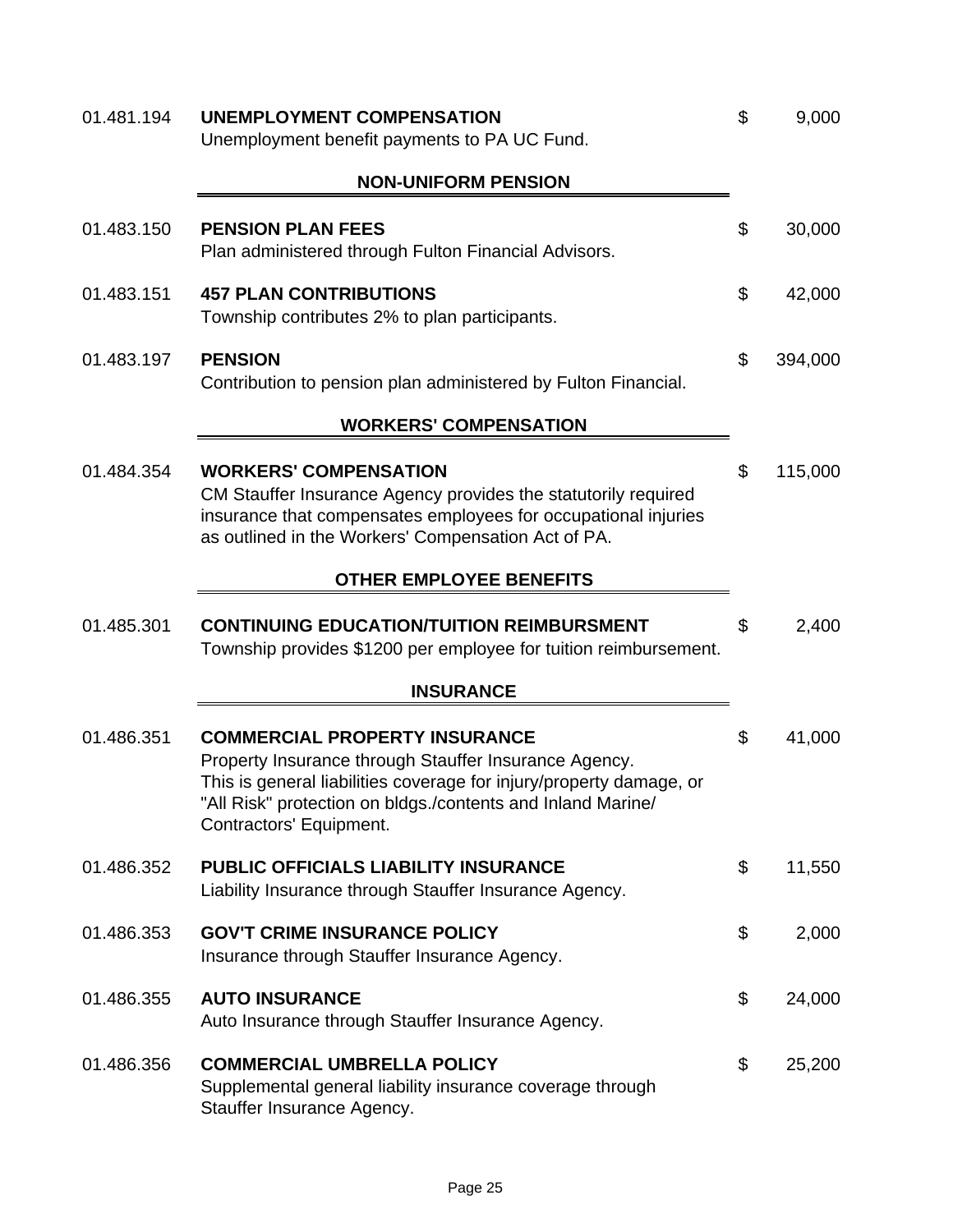| 01.487.160 | <b>DISABILITY INSURANCE</b><br>Short and long term disability provided by One America.           | \$<br>37,800  |
|------------|--------------------------------------------------------------------------------------------------|---------------|
| 01.487.177 | <b>ACCRUED SICK TIME</b><br>Accumulated sick time.                                               | \$<br>10,000  |
| 01.487.196 | <b>HEALTH INSURANCE</b><br>Health Insurance provided by Township.                                | \$<br>656,000 |
|            | <b>INTERFUND TRANSFERS</b>                                                                       |               |
| 01.492.190 | <b>TRANSFER TO DEBT SERVICE FUND</b><br>Transfer for quarterly note and bond payments.           | \$<br>596,000 |
| 01.492.300 | <b>TRANSFER TO CAPITAL PROJECTS FUND</b><br>Transfer to support major projects for capital fund. | \$<br>500,000 |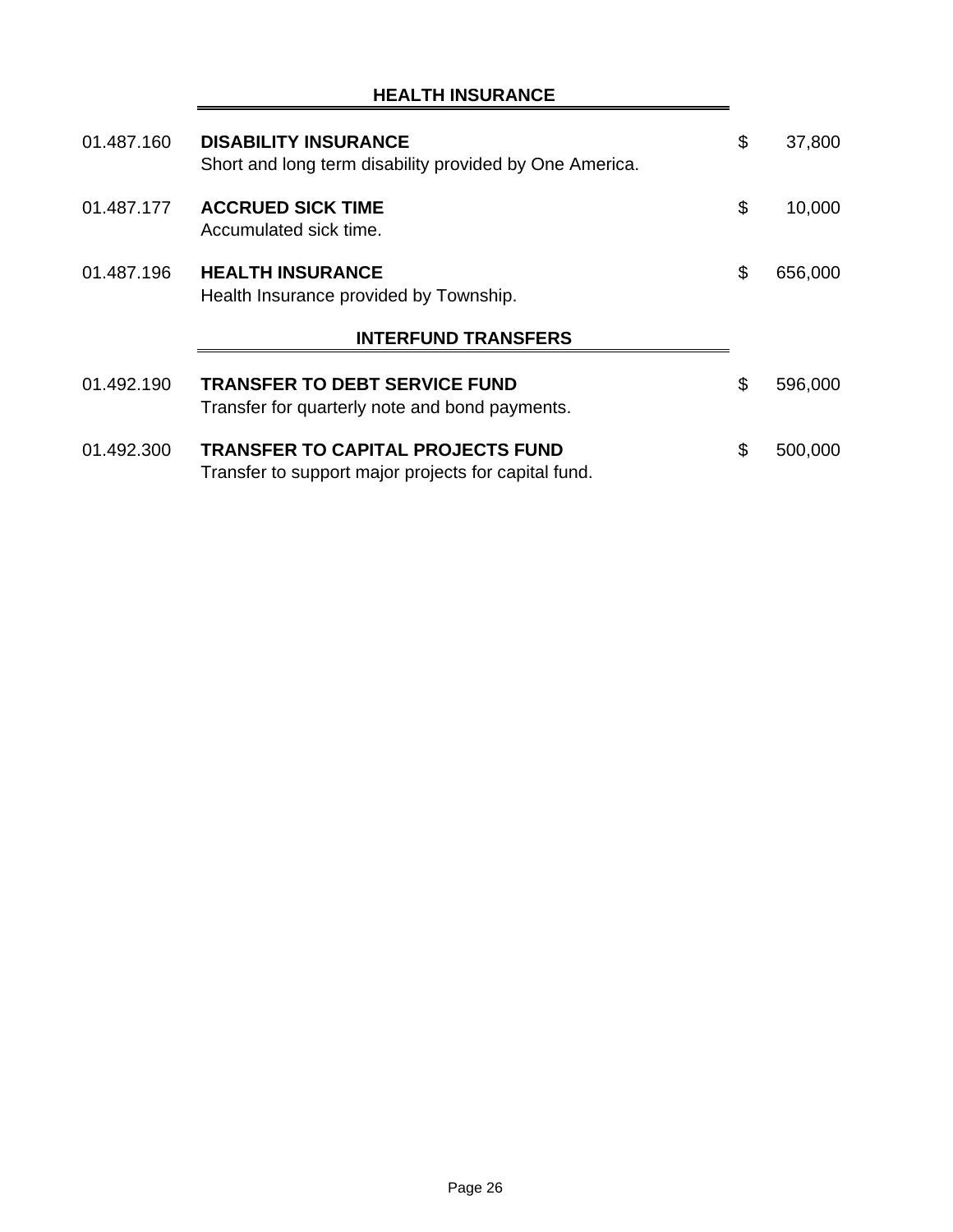# **LOWER MACUNGIE TOWNSHIP 2018 SEWER FUND (08)**

# **REVENUES**

# **INTEREST EARNINGS**

| 08.341.000 | <b>INTEREST EARNINGS</b>                                                                                                                        | \$<br>2,000     |
|------------|-------------------------------------------------------------------------------------------------------------------------------------------------|-----------------|
|            | Interest rates on deposits and short term investments.                                                                                          |                 |
|            | <b>SANITATION</b>                                                                                                                               |                 |
| 08.364.110 | <b>SEWER CONNECTION PERMIT</b><br>Permit fee for connection to the Township sewer lines.                                                        | \$<br>6,000     |
| 08.364.120 | <b>SEWER REGULAR CHARGES</b><br>Sewer fees paid to the Township by approximately<br>10,200 sewer customers. 2018 proposed rate increase of 15%. | \$<br>4,300,000 |
| 08.364.121 | <b>EXTRA STRENGTH CHARGE</b><br>Charges for commercial accounts, such as restaurants or<br>other businesses with heavier flows.                 | \$<br>21,000    |
| 08.364.125 | <b>PENALTIES ASSESSED</b><br>Late fee and interest penalties for sewer customers.                                                               | \$<br>25,000    |
| 08.364.130 | <b>WASTEWATER ALLOCATION FEES</b><br>Tapping fee charged when a new sewer lateral is<br>connected to the Township sewer main.                   | \$<br>24,000    |
| 08.364.140 | <b>SEWER CERTS</b><br>Fee to calculate final balances as part of closing costs for<br>properties that are sold.                                 | \$<br>8,000     |
| 08.364.150 | <b>SEPTIC SYSTEM PERMITS</b><br>Permit fee of \$100 charged for septic systems                                                                  | \$<br>1,200     |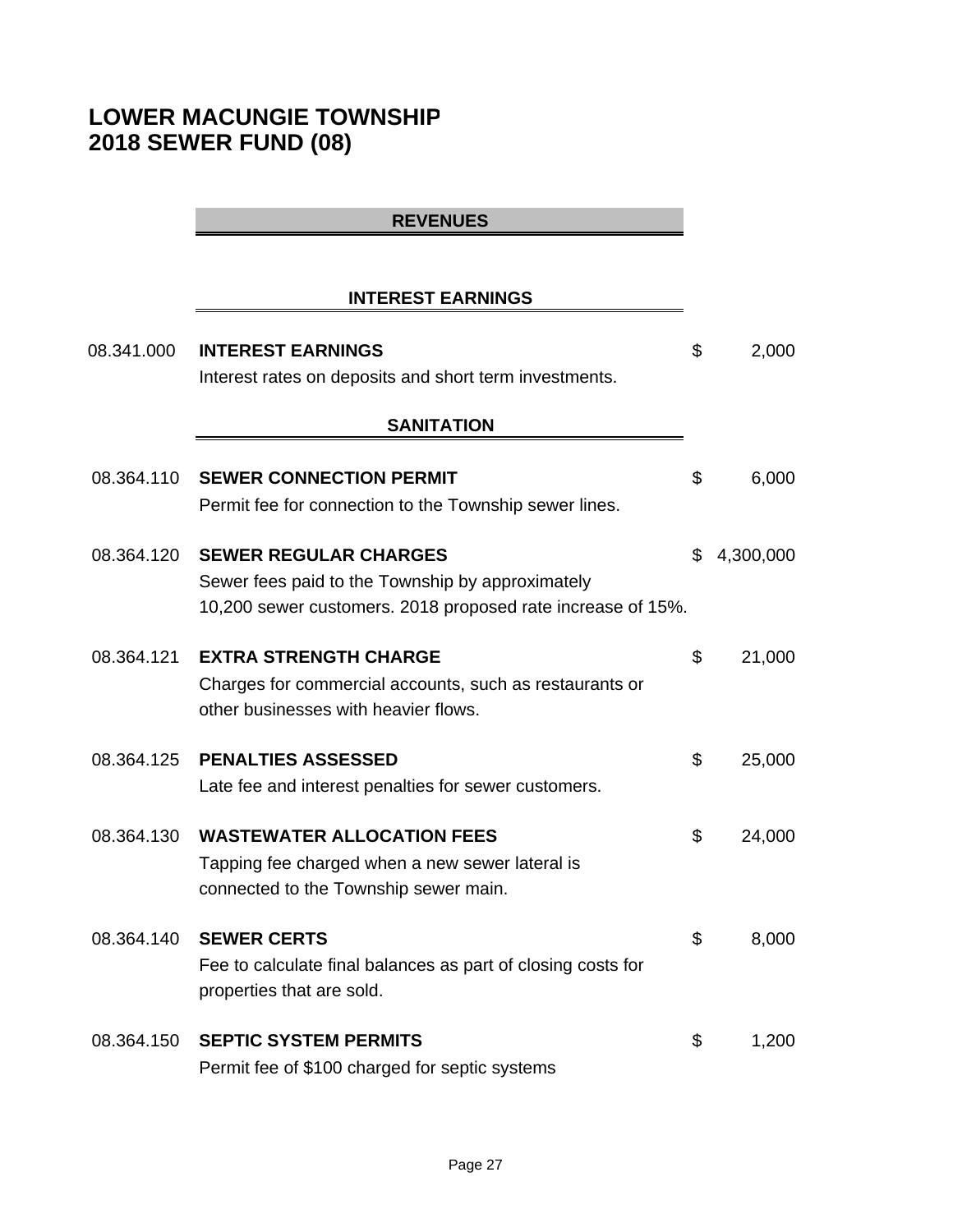|            | <b>REIMBURSEMENTS &amp; REFUNDS</b>                                                                                  |               |
|------------|----------------------------------------------------------------------------------------------------------------------|---------------|
| 08.380.300 | <b>MISCELLANEOUS REVENUE</b>                                                                                         | \$<br>1,000   |
| 08.380.900 | <b>REFUNDS FOR EXPENSES</b>                                                                                          | \$<br>1,000   |
|            | <b>PRIOR YEAR RESERVES</b>                                                                                           |               |
| 08.396.000 | <b>PRIOR YEAR RESERVES</b><br>Budget as needed when prior year reserves are required<br>for use in the current year. | \$<br>380,850 |
|            | <b>EXPENSES</b>                                                                                                      |               |
|            | <b>FINANCIAL ADMINISTRATION</b>                                                                                      |               |
| 08.402.311 | <b>ACCOUNTING &amp; AUDITING SERVICES</b><br>A portion of the annual audit fee is allocated to the Sewer<br>Fund.    | \$<br>8,000   |
| 08.402.317 | <b>PAYROLL PROCESSING</b><br>A portion of payroll processing done by JetPay<br>is allocated to the Sewer Fund.       | \$<br>1,500   |
| 08.402.390 | <b>BANK SERVICE CHARGES/FEES</b><br>Banking fees for returned checks.                                                | \$<br>500     |
| 08.402.391 | <b>CREDIT CARD PROCESSING FEES</b><br>Processing fees for online credit card payments.                               | \$<br>12,000  |
|            | <b>LEGAL SERVICES</b>                                                                                                |               |
| 08.404.401 | <b>SOLICITOR</b><br>Services provided by Norris McLaughlin & Marcus                                                  | \$<br>20,000  |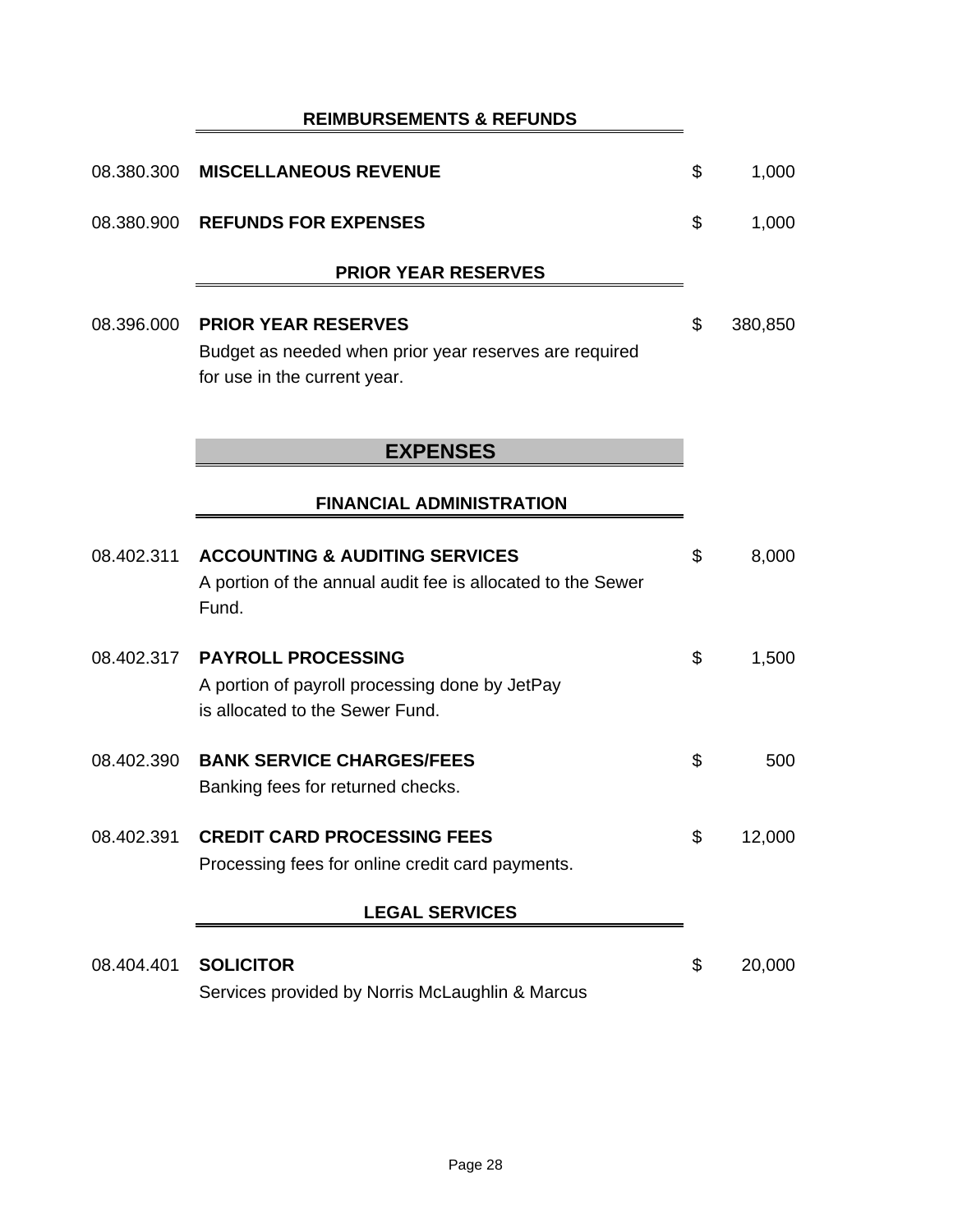# **SECRETARY**

| 08.405.112 | <b>SALARIES &amp; WAGES - FULL TIME</b><br>Utility Billing Admin. (50%) and Asst. Finance Director (50%),<br>The remaining 50% amounts are in 01.427.112 and<br>01.402.112, respectively. PW Admin Assistant (100%) | \$<br>97,900  |
|------------|---------------------------------------------------------------------------------------------------------------------------------------------------------------------------------------------------------------------|---------------|
| 08.405.210 | <b>OFFICE SUPPLIES</b><br>Paper, envelopes, and other supplies for sewer bills.                                                                                                                                     | \$<br>15,000  |
| 08.405.215 | <b>POSTAGE</b><br>Postage for sewer billings.                                                                                                                                                                       | \$<br>500     |
| 08.405.321 | <b>PHONE &amp; DATA</b><br>A portion of the phone and data network expenses are<br>allocated to this fund.                                                                                                          | \$<br>6,000   |
|            | <b>ENGINEERING</b>                                                                                                                                                                                                  |               |
| 08.408.313 | <b>ENGINEERING &amp; ARCHITECURE</b><br>Services provided by Keystone Consulting Engineers.                                                                                                                         | \$<br>35,000  |
|            | <b>BUILDING &amp; FACILITIES</b>                                                                                                                                                                                    |               |
| 08.409.230 | <b>HEATING FUEL</b><br>A portion of the fuel expense is allocated to this fund.                                                                                                                                     | \$<br>15,000  |
| 08.409.361 | <b>ELECTRICITY</b><br>A portion of the electricity expenses is allocated to this fund.                                                                                                                              | \$<br>12,000  |
|            | <b>PERMITS</b>                                                                                                                                                                                                      |               |
| 08.413.112 | <b>SALARIES &amp; WAGES - FULL TIME</b><br>Water Resource Specialist / SEO                                                                                                                                          | \$<br>51,500  |
|            | <b>WASTEWATER COLLECTION AND TREATMENT</b>                                                                                                                                                                          |               |
| 08.429.112 | <b>SALARIES &amp; WAGES - FULL TIME</b><br>Salary for Sewer Crew Chief, 4 Crew Members, and an<br>Administrative Assistant.                                                                                         | \$<br>344,100 |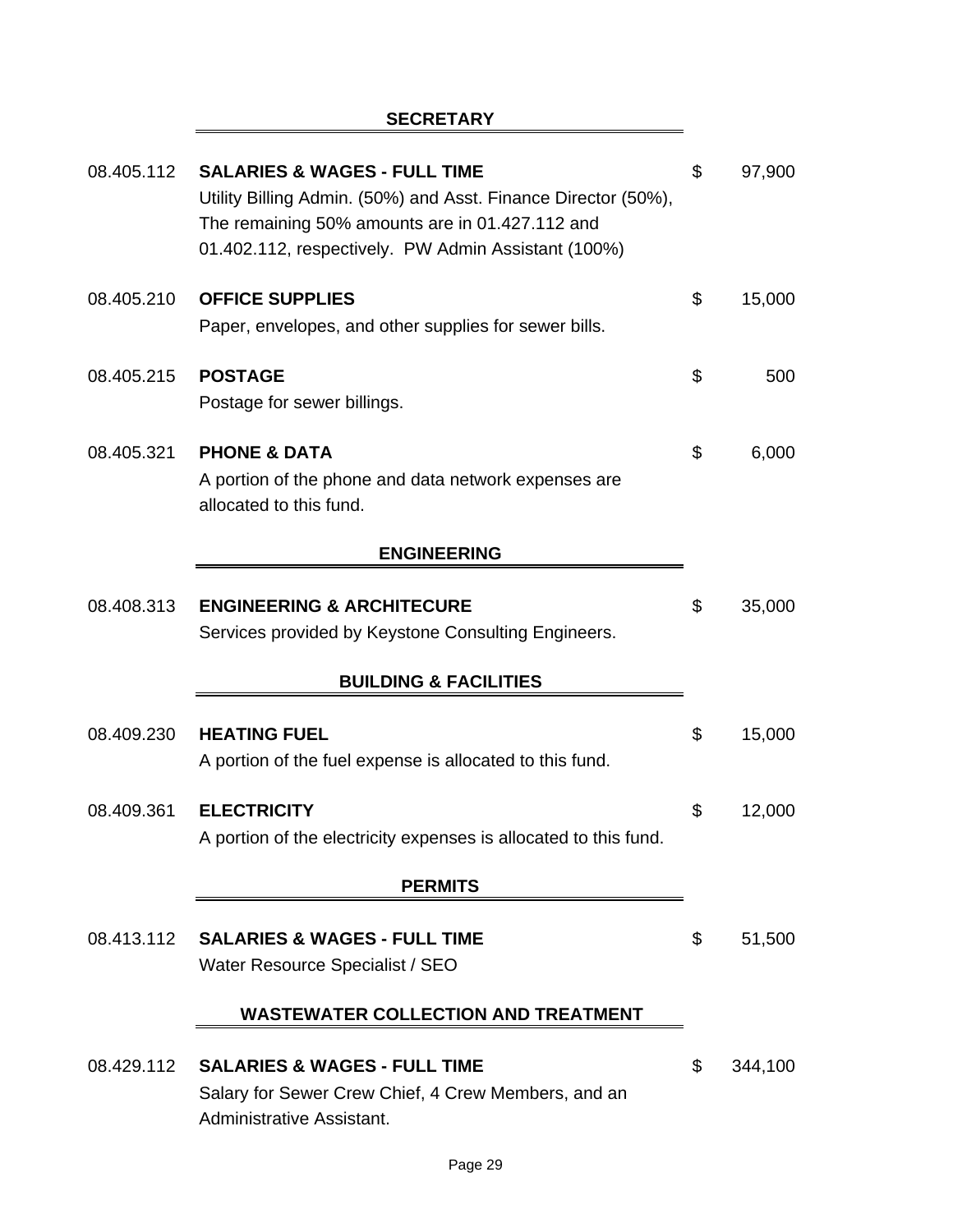| 08.429.115 | <b>SALARIES &amp; WAGES - PART TIME</b><br>Salaries 1 seasonal employee in the Sewer Dept. for<br>GIS/Admin work.                                                                                 | \$                        | 6,200     |
|------------|---------------------------------------------------------------------------------------------------------------------------------------------------------------------------------------------------|---------------------------|-----------|
| 08.429.191 | <b>UNIFORM &amp; SAFETY APPAREL</b><br>ACME Uniform rentals and work boots per union agreement.                                                                                                   | \$                        | 5,400     |
| 08.429.231 | <b>VEHICLE FUEL</b><br>Purchase of vehicle fuel from PAPCO.                                                                                                                                       | \$                        | 18,000    |
| 08.429.241 | <b>OPERATING SUPPLIES</b><br>Purchase of supplies from Industrial Chemical Labs,<br>Grainger, etc.                                                                                                | \$                        | 3,500     |
| 08.429.249 | <b>GENERAL EXPENSE</b><br>CDL license fees, drug/lab testing, and PA One Call.                                                                                                                    | \$                        | 2,500     |
| 08.429.256 | <b>SEWER RISERS</b><br>Sewer risers purchased from Exeter Supply.                                                                                                                                 | \$                        | 20,000    |
| 08.429.260 | <b>SMALL TOOLS &amp; MINOR EQUIPMENT</b><br>Purchase of minor equipment items from Dries, Grainger,<br>Teledyne, etc.                                                                             | $\boldsymbol{\mathsf{S}}$ | 25,000    |
| 08.429.327 | <b>RADIO EQUIPMENT MAINTENANCE</b><br>Maintenance done by ECCO Communications.                                                                                                                    | \$                        | 250       |
| 08.429.364 | <b>SEWER TREATMENT &amp; TRANSPORTATION</b><br>Sewer usage fees charged by South Whitehall, Emmaus,<br>Upper Macungie, Macungie, and LCA as well as<br>water testing done by Benchmark Analytics. | \$                        | 2,500,000 |
| 08.429.372 | <b>REPAIRS &amp; MAINTENANCE</b><br>Repairs to sewer system.                                                                                                                                      | \$                        | 75,000    |
| 08.429.374 | <b>EQUIPMENT REPAIRS</b><br>Repairs to equipment used by Sewer Dept.                                                                                                                              | \$                        | 7,500     |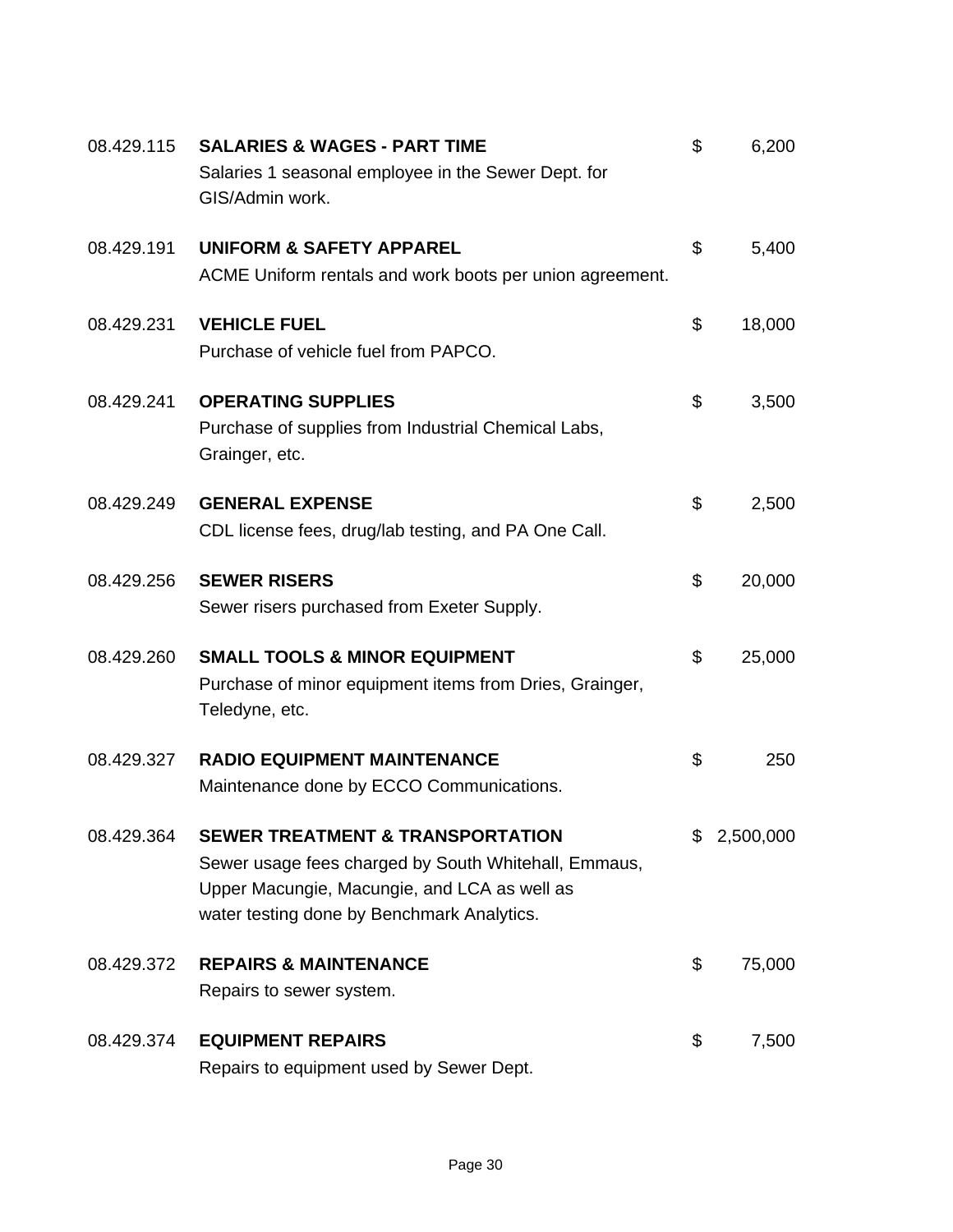| 25,000<br>500<br>30,000<br>1,000 |
|----------------------------------|
|                                  |
|                                  |
|                                  |
|                                  |
|                                  |
|                                  |
|                                  |
|                                  |
|                                  |
|                                  |
|                                  |
|                                  |
| 30,000                           |
|                                  |
| 7,000                            |
|                                  |
|                                  |
| 1,000                            |
|                                  |
|                                  |
|                                  |
| 6,000                            |
|                                  |
| 7,500                            |
|                                  |
|                                  |
| 66,000                           |
|                                  |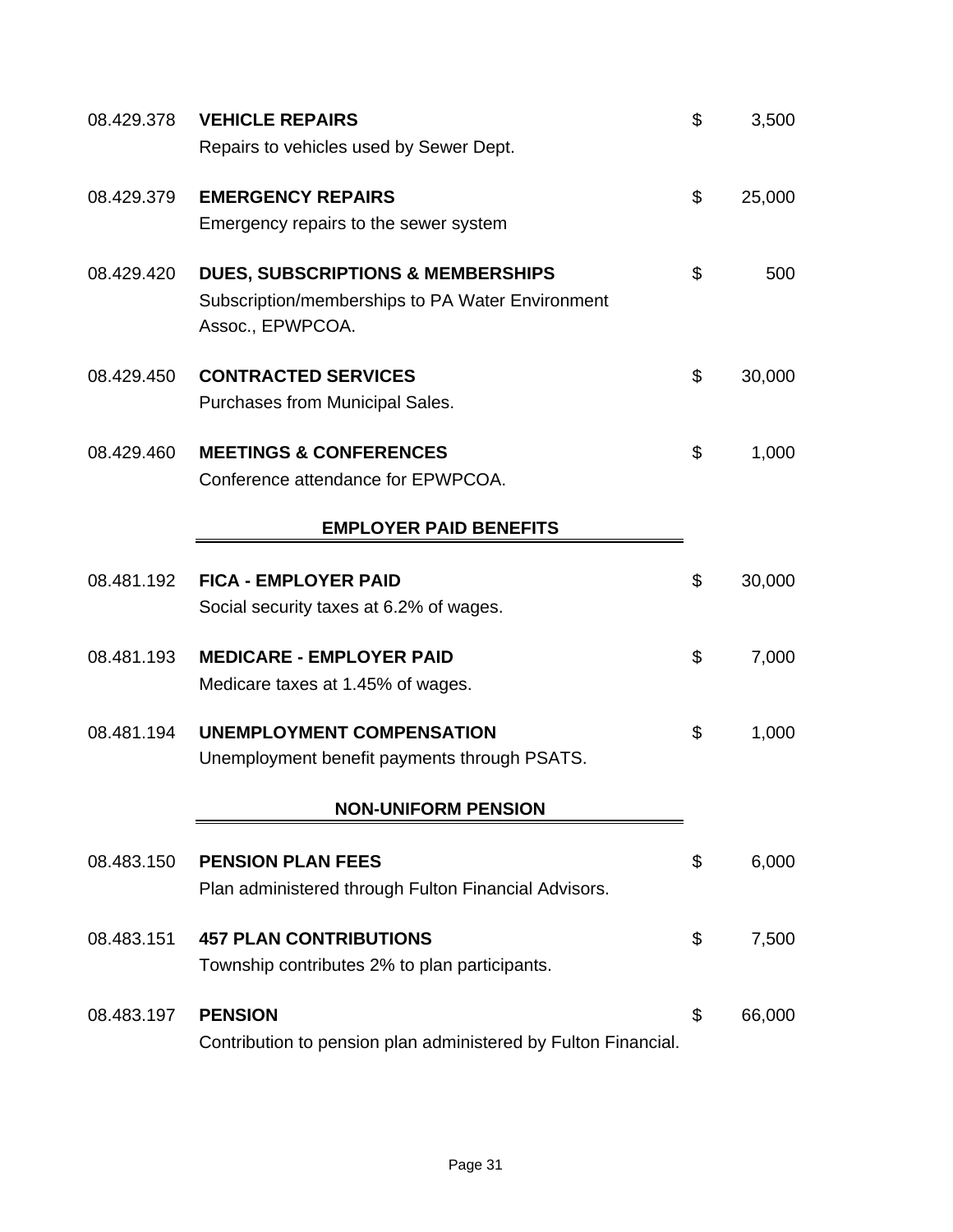# **WORKERS' COMPENSATION**

| 08.484.354 | <b>WORKERS' COMPENSATION</b><br>CM Stauffer Insurance Agency provides the statutorily<br>required insurance that compensates employees for<br>occupational injuries as outlined in the Workers'<br>Compensation Act of PA.                               | \$<br>90,000 |
|------------|----------------------------------------------------------------------------------------------------------------------------------------------------------------------------------------------------------------------------------------------------------|--------------|
|            | <b>OTHER EMPLOYEE BENEFITS</b>                                                                                                                                                                                                                           |              |
| 08.485.301 | <b>CONTINUING EDUCATION/TUITION REIMBURSMENT</b><br>Township provides \$1200 per employee for tuition<br>reimbursement.                                                                                                                                  | \$<br>1,200  |
|            | <b>INSURANCE</b>                                                                                                                                                                                                                                         |              |
| 08.486.351 | <b>PROPERTY/AUTO INSURANCE</b><br>Property Insurance through Stauffer Insurance Agency.<br>This is general liabilities coverage for injury/property damage, or<br>"All Risk" protection on bldgs./contents and Inland Marine/<br>Contractors' Equipment. | \$<br>23,000 |
| 08.486.352 | <b>PUBLIC OFFICIALS LIABILITY INSURANCE</b><br>Liability Insurance through Stauffer Insurance Agency.                                                                                                                                                    | \$<br>5,250  |
| 08.486.353 | <b>GOV'T. CRIME INSURANCE POLICY</b><br>Crime policy insurance coverage through Stauffer Insurance Agency.                                                                                                                                               | \$<br>1,000  |
| 08.486.355 | <b>AUTO INSURANCE</b><br>Auto Insurance through Stauffer Insurance Agency.                                                                                                                                                                               | \$<br>14,000 |
| 08.486.356 | <b>COMMERCIAL UMBRELLA POLICY</b><br>Supplemental general liability insurance coverage through<br>Stauffer Insurance Agency.                                                                                                                             | \$<br>10,500 |
|            | <b>HEALTH INSURANCE</b>                                                                                                                                                                                                                                  |              |
| 08.487.160 | <b>DISABILITY INSURANCE</b><br>Short and long term disability provided by One America.                                                                                                                                                                   | \$<br>5,250  |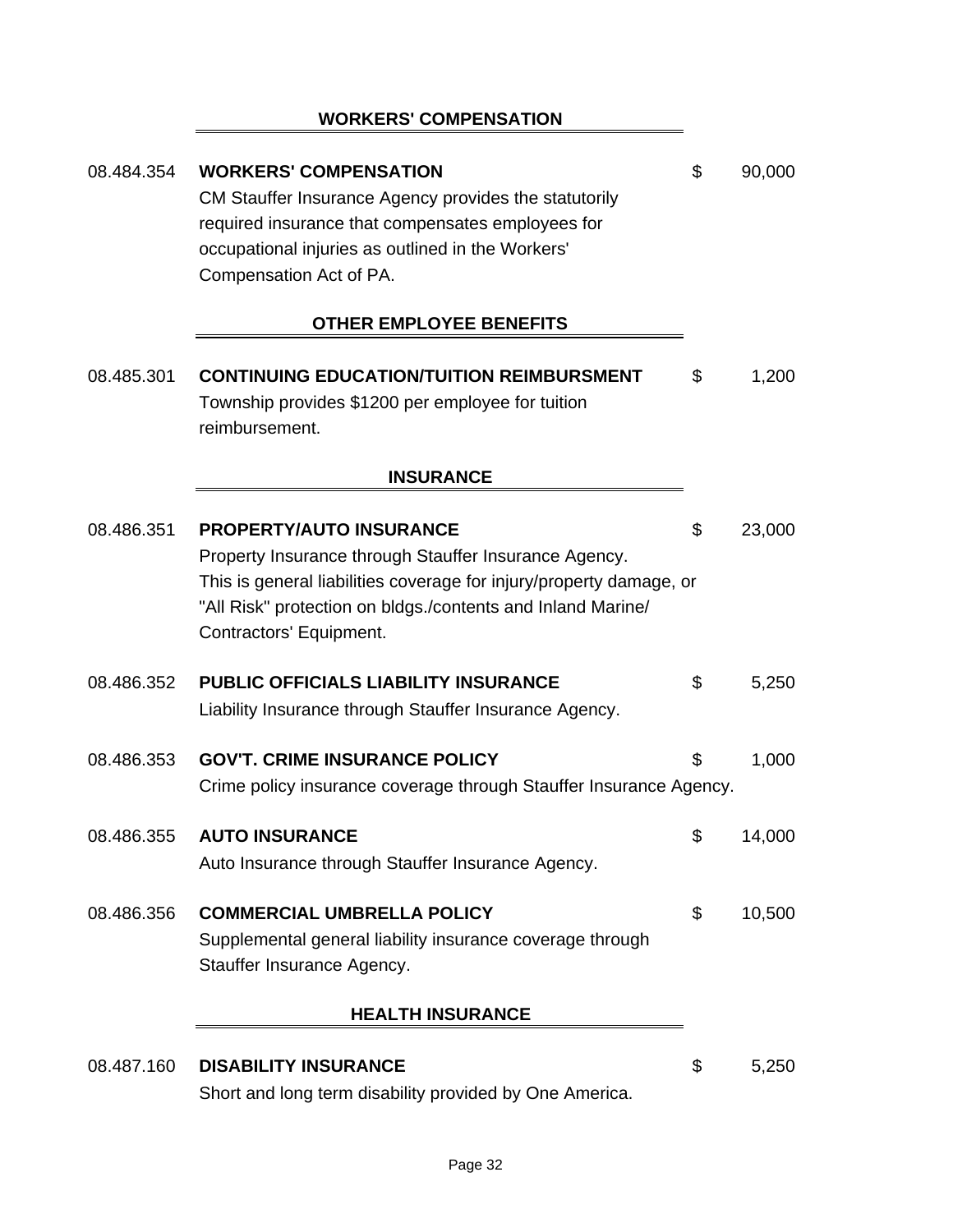|            | 08.487.177 ACCRUED SICK TIME<br>Accumulated sick time.                                              | \$<br>10,000  |
|------------|-----------------------------------------------------------------------------------------------------|---------------|
| 08.487.196 | <b>HEALTH INSURANCE</b><br>Health Insurance provided by Township.                                   | \$<br>350,000 |
|            | <b>CAPITAL PROJECTS</b>                                                                             |               |
| 08.493.610 | <b>CAPITAL CONSTRUCTION</b><br>Sewer Infiltration & Inflow work \$650,000<br>Debt Service \$150,000 | \$<br>800,000 |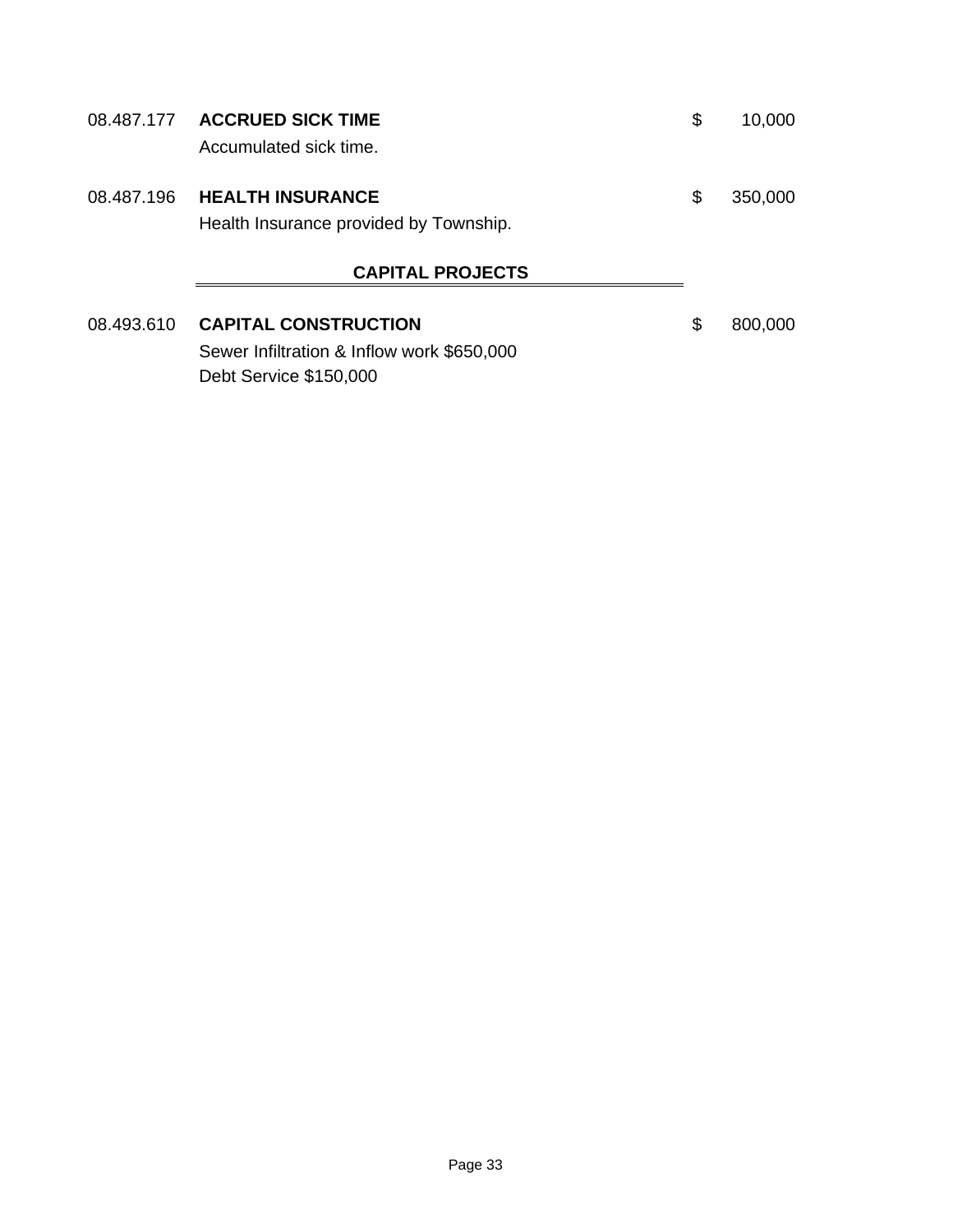# **LOWER MACUNGIE TOWNSHIP 2018 CAPITAL PROJECTS FUND (30)**

# **REVENUES**

# **REAL PROPERTY TAXES**

| 30.301.100 | <b>REAL ESTATE TAXES</b>                                                                                                                                               | \$<br>1,200,000 |
|------------|------------------------------------------------------------------------------------------------------------------------------------------------------------------------|-----------------|
|            | .50 millage Real Estate Property Tax & 50% Homestead Rebate.                                                                                                           |                 |
| 30.301.200 | <b>REAL ESTATE TAXES PRIOR YEARS</b>                                                                                                                                   | \$<br>10,000    |
|            | Real Estate Property Tax - prior years                                                                                                                                 |                 |
|            | <b>STATE GRANTS</b>                                                                                                                                                    |                 |
| 30.354.090 | <b>STATE COMMUNITY DEVELOPMENT GRANTS</b><br>Spring Ridge Crossing Park & Trail \$225,000                                                                              | \$<br>900,000   |
|            | Spring Creek Pedestrian Bridge \$175,000<br>Library Grant \$500,000                                                                                                    |                 |
|            | <b>FIXED ASSETS DISPOSITION</b>                                                                                                                                        |                 |
| 30.391.100 | <b>SALE OF FIXED ASSETS</b><br><b>Fire Truck</b>                                                                                                                       | \$<br>120,000   |
|            | <b>INTERFUND OPERATING TRANSFERS</b>                                                                                                                                   |                 |
| 30.392.010 | <b>TRANSFER FROM GENERAL FUND</b><br>Transfer to support major projects from General Fund reserves.                                                                    | \$<br>500,000   |
| 30.392.190 | <b>TRANSFER FROM DEVELOPER IMPACT FUND</b><br>Traffic Impact - \$200,000 to be used in conjunction with<br>monies in SLF for trafffic light at Minesite & Cedar Crest. | \$<br>200,000   |
|            | PROCEEDS OF GENERAL LONG TERM DEBT                                                                                                                                     |                 |
| 30.393.120 | <b>GENERAL OBLIGATION BONDS</b>                                                                                                                                        | \$<br>6,000,000 |

For Library/Community Center expansion.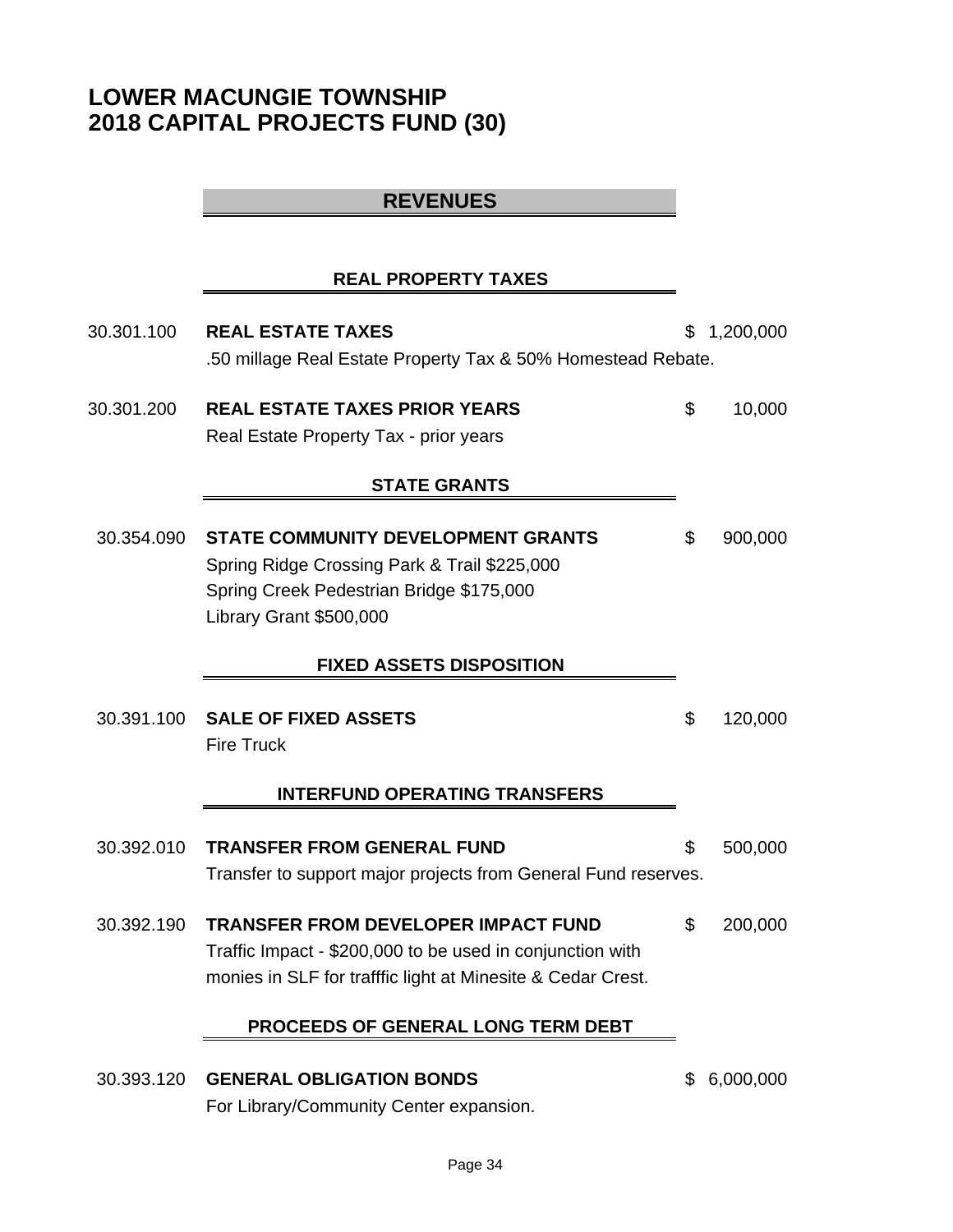# **PRIOR YEARS RESERVE**

| 30.396.000 | <b>PRIOR YEARS RESERVE</b>                                   | \$2,181,800     |
|------------|--------------------------------------------------------------|-----------------|
|            | Budget as needed when prior year reserves are required       |                 |
|            | for use in current year.                                     |                 |
|            |                                                              |                 |
|            |                                                              |                 |
|            | <b>EXPENSES</b>                                              |                 |
|            | <b>REAL ESTATE TAX COLLECTION</b>                            |                 |
| 30.403.210 | <b>TAX COLLECTION OFFICE SUPPLIES</b>                        | \$<br>24,300    |
|            |                                                              |                 |
|            | Printing and mailing costs associated with real estate       |                 |
|            | property tax billings and collections.                       |                 |
|            | <b>CAPITAL PROJECTS</b>                                      |                 |
| 30.493.319 | <b>TRUCKS &amp; ACCESSORIES</b>                              | \$<br>965,000   |
|            | Township will be purchasing an aerial ladder truck.          |                 |
|            | (\$1.3 million of which \$690,000 down payment made in 2017) |                 |
|            | Aerial Ladder Truck \$590,000, Tanker \$375,000 downpayment  |                 |
|            | (Final \$375,000 for Tanker to be paid in 2019)              |                 |
|            |                                                              |                 |
| 30.493.617 | <b>PLAYGROUND EQUIPMENT</b>                                  | \$<br>100,000   |
|            | Playground Equipment purchases                               |                 |
|            |                                                              |                 |
| 30.493.620 | <b>LAND PURCHASES</b>                                        | \$<br>1,600,000 |
|            | (\$150,000 for 50 acre Kirby property - due in early 2018)   |                 |
| 30.493.626 | <b>LEAF VACUUMS</b>                                          | \$<br>48,000    |
|            |                                                              |                 |
| 30.493.631 | <b>MOWERS &amp; BLOWERS</b>                                  | \$<br>141,500   |
|            | John Deere Tractor Field Mower \$125,000                     |                 |
|            | Mower \$16,500                                               |                 |
| 30.493.635 | <b>COMMUNITY CENTER IMPROVEMENTS</b>                         | \$5,900,000     |
|            | Expansion of Community Center / Library                      |                 |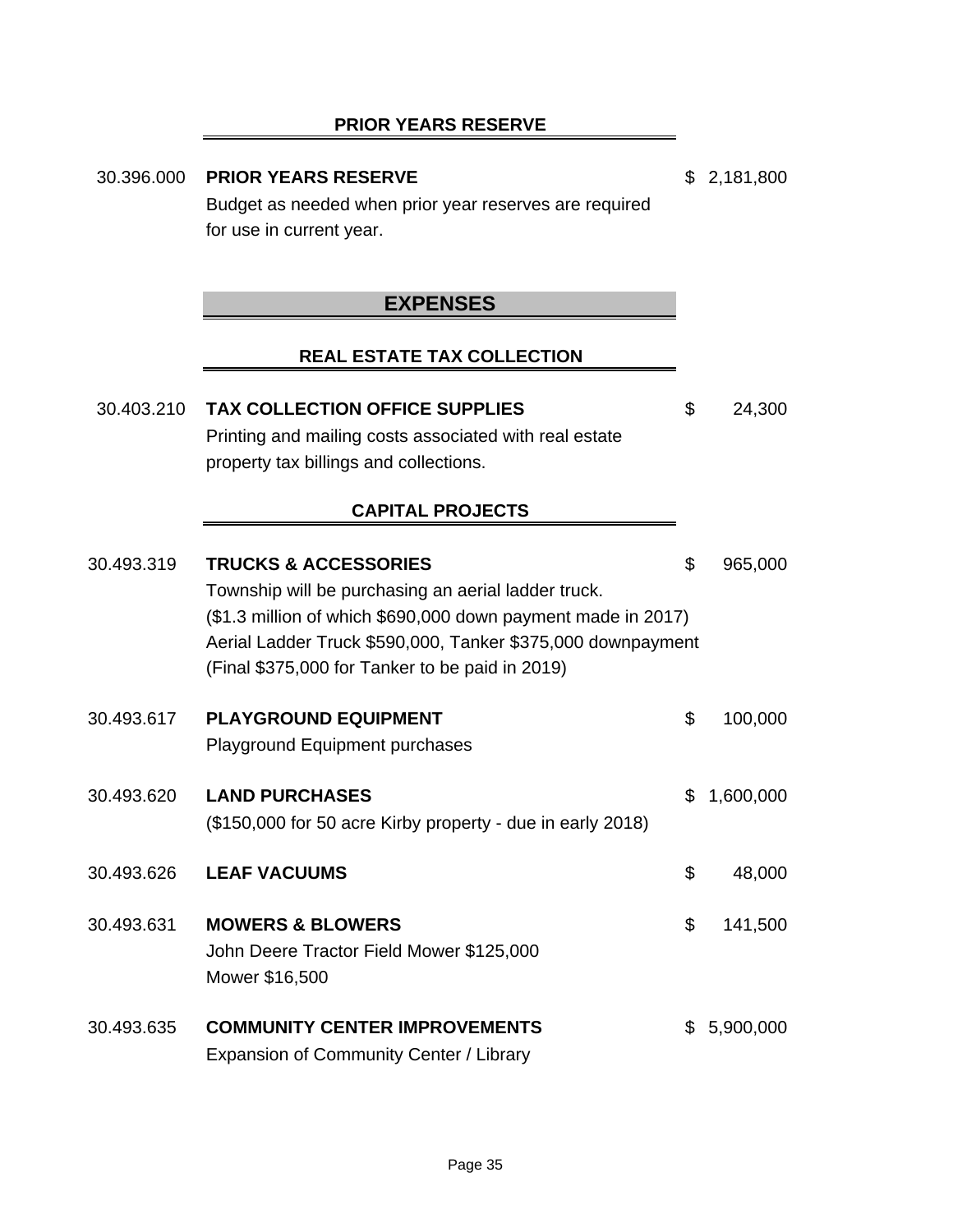| 30.493.636 | <b>CAMP OLYMPIC</b><br>Camp Olympic Dog Park - \$80,000<br>Camp Olympic Parking Lot Lights - \$125,000                                                                                                   | \$<br>205,000 |
|------------|----------------------------------------------------------------------------------------------------------------------------------------------------------------------------------------------------------|---------------|
| 30.493.637 | <b>PARK SIGNAGE</b>                                                                                                                                                                                      | \$<br>10,000  |
| 30.493.638 | <b>PARK IMPROVEMENTS</b><br>Wild Cherry Parking Lot \$225,000<br>ADA Compliance - handicap ramps at parks \$40,000<br>Park Upgrades \$50,000, Park Cameras \$60,000                                      | \$<br>375,000 |
| 30.493.641 | <b>POLE BARN BLDGS/STORAGE SHEDS</b><br>Pole Barn Building for Public Works Annex.                                                                                                                       | \$<br>125,000 |
| 30.493.647 | <b>GROUNDS IMPROV-SIDEWALK/PARKING LOT</b><br>Various sidewalk/parking lot improvements.                                                                                                                 | \$<br>50,000  |
| 30.493.649 | <b>PW EQUIPMENT</b><br>Snow Blower Loader Attachment \$130,000<br>Trailers (2) \$15,000                                                                                                                  | \$<br>145,000 |
| 30.493.650 | <b>BRIDGES</b><br>Township owns and maintains 14 bridges and in 2018<br>continued work on Wild Cherry & MillRace.                                                                                        | \$<br>300,000 |
| 30.493.652 | <b>BIKE TRAILS &amp; WALKING TRAILS</b><br>Spring Ridge Crossing Park & Trail \$400,000<br>Spring Creek Pedestrian Bridge \$500,000                                                                      | \$<br>900,000 |
| 30.493.656 | <b>COMMUNITY PARKS PROJECTS</b><br>LV Cricket Club will be using Farmington Hills park,<br>monies to be used for Infield.                                                                                | \$<br>8,000   |
| 30.493.659 | <b>TRAFFIC CONTROL EQUIPMENT</b><br>Purchase of 4 electronic speed boxes.                                                                                                                                | \$<br>15,000  |
| 30.493.660 | <b>TRAFFIC SIGNALS</b><br>Traffic Signals - monies from SLF as well for traffic light<br>at Minesite & Cedar Crest. Any modifications for preempting<br>traffic lights and any adiitional modifications. | \$<br>200,000 |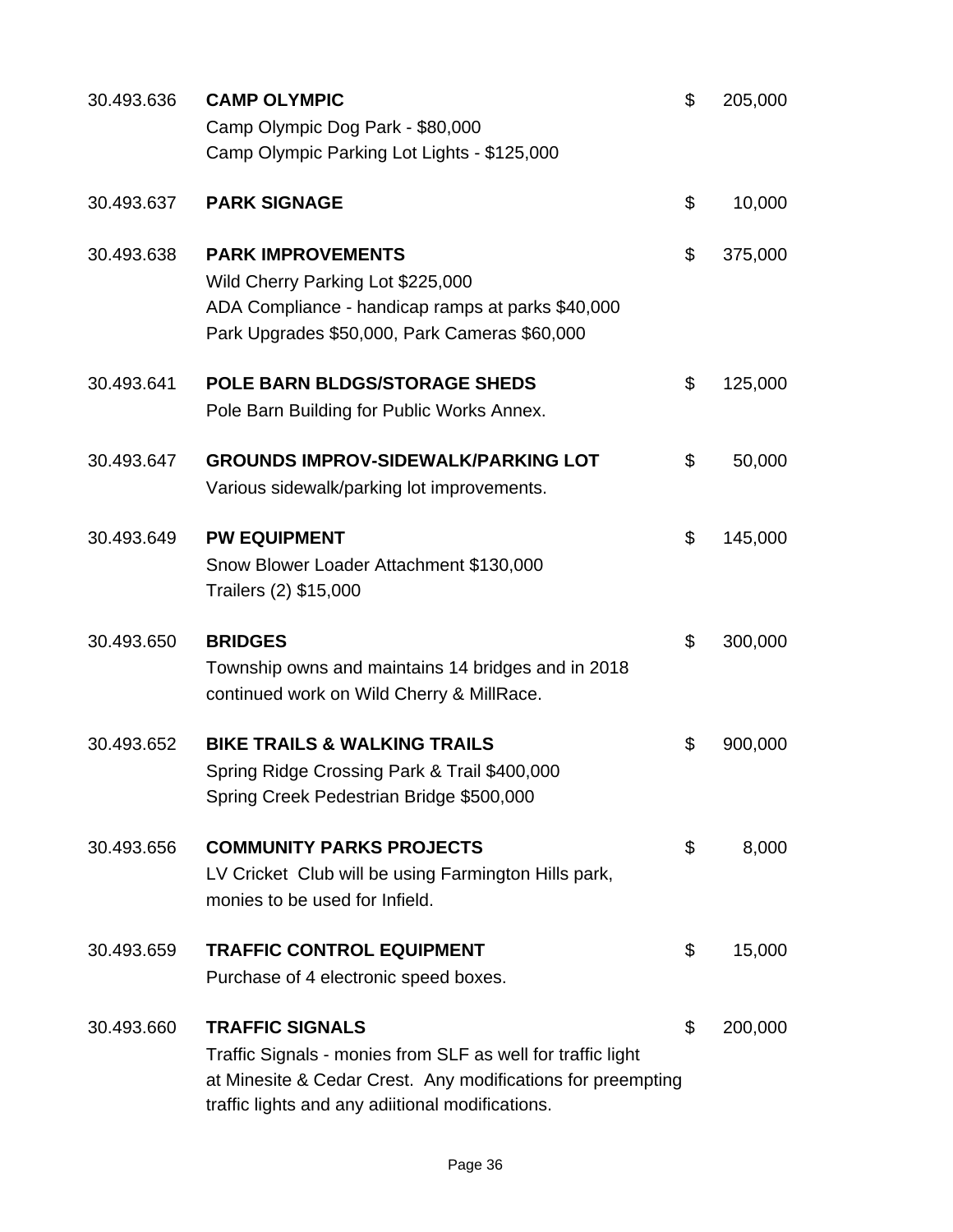# **LOWER MACUNGIE TOWNSHIP 2018 LIQUID FUELS FUND (35)**

|            | <b>REVENUES</b>                                                                                            |               |
|------------|------------------------------------------------------------------------------------------------------------|---------------|
|            | <b>INTEREST EARNINGS</b>                                                                                   |               |
| 35.341.000 | <b>INTEREST EARNINGS</b>                                                                                   | \$<br>8,000   |
|            | Interest from deposits and short term investments                                                          |               |
|            | <b>STATE SHARED REVENUE</b>                                                                                |               |
| 35.355.020 | <b>LIQUID FUELS ALLOCATION (Act 655) - The amount is</b>                                                   | \$<br>980,000 |
|            | based on 131 miles of Township owned roads and a                                                           |               |
|            | population of 30,633 as of the 2010 census.                                                                |               |
|            | <b>PRIOR YEAR RESERVES</b>                                                                                 |               |
| 35.396.000 | <b>PRIOR YEAR RESERVES</b>                                                                                 | \$1,179,000   |
|            | Budget as needed when prior year reserves are required for                                                 |               |
|            | use in the current year budget.                                                                            |               |
|            |                                                                                                            |               |
|            | <b>EXPENSES</b>                                                                                            |               |
|            | <b>WINTER MAINTENANCE</b>                                                                                  |               |
| 35.432.281 | <b>SALT</b>                                                                                                | \$<br>150,000 |
|            | Road salt purchased from COSTARS state contract and the<br>vendors will be Oceanport & American Rock Salt. |               |
| 35.432.282 | <b>ANTI-SKID</b>                                                                                           | \$<br>10,000  |
|            | Anti-skid purchased from Eastern Industries.                                                               |               |